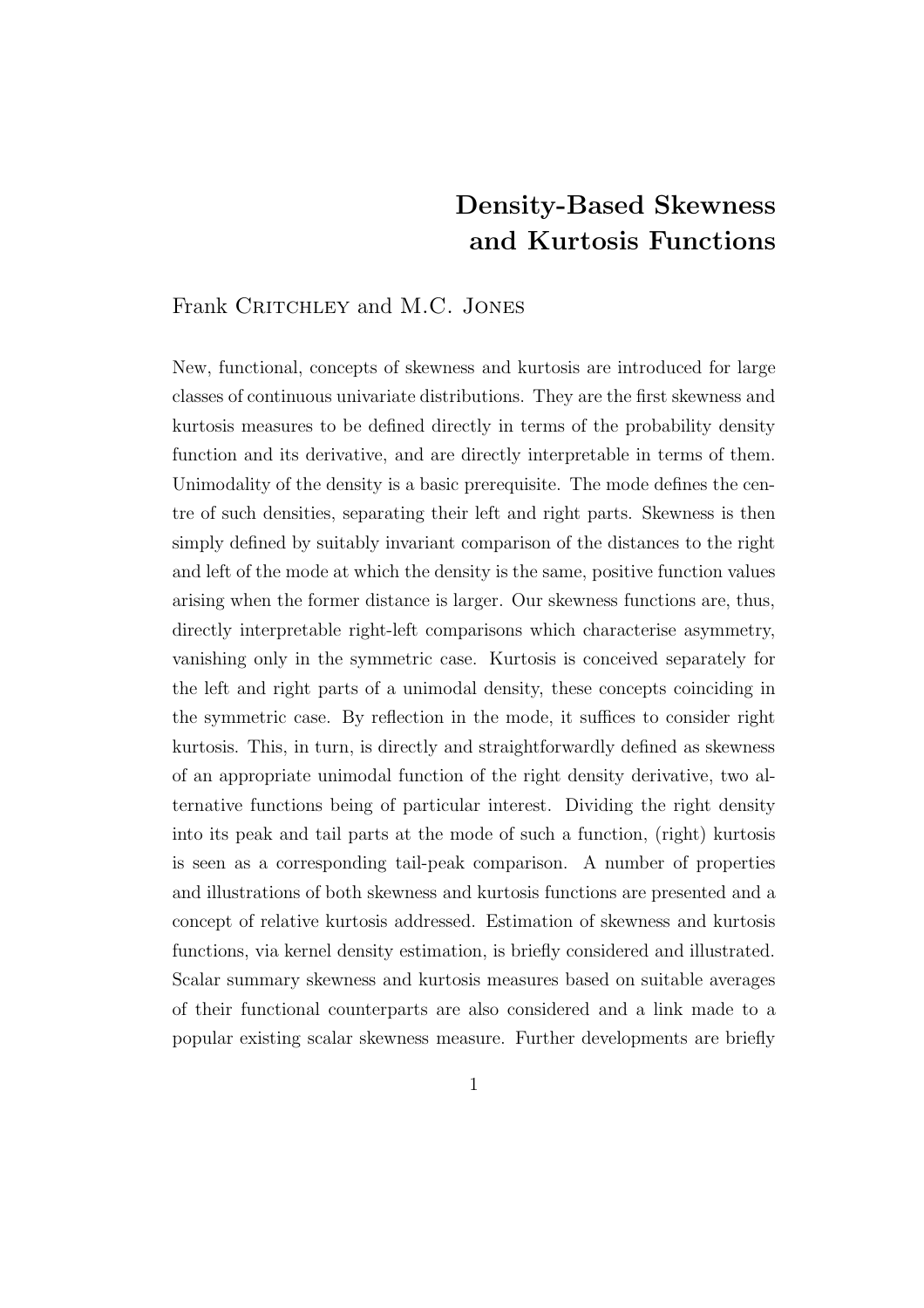indicated.

KEY WORDS: Density derivative; Density inverse; Kernel estimation; Khintchine's theorem; Mode; Unimodal distribution.

Frank Critchley and M.C. Jones are Professors, Department of Statistics, The Open University, Walton Hall, Milton Keynes, MK7 6AA, UK (E-mail: *f.critchley@open.ac.uk*, *m.c.jones@open.ac.uk*).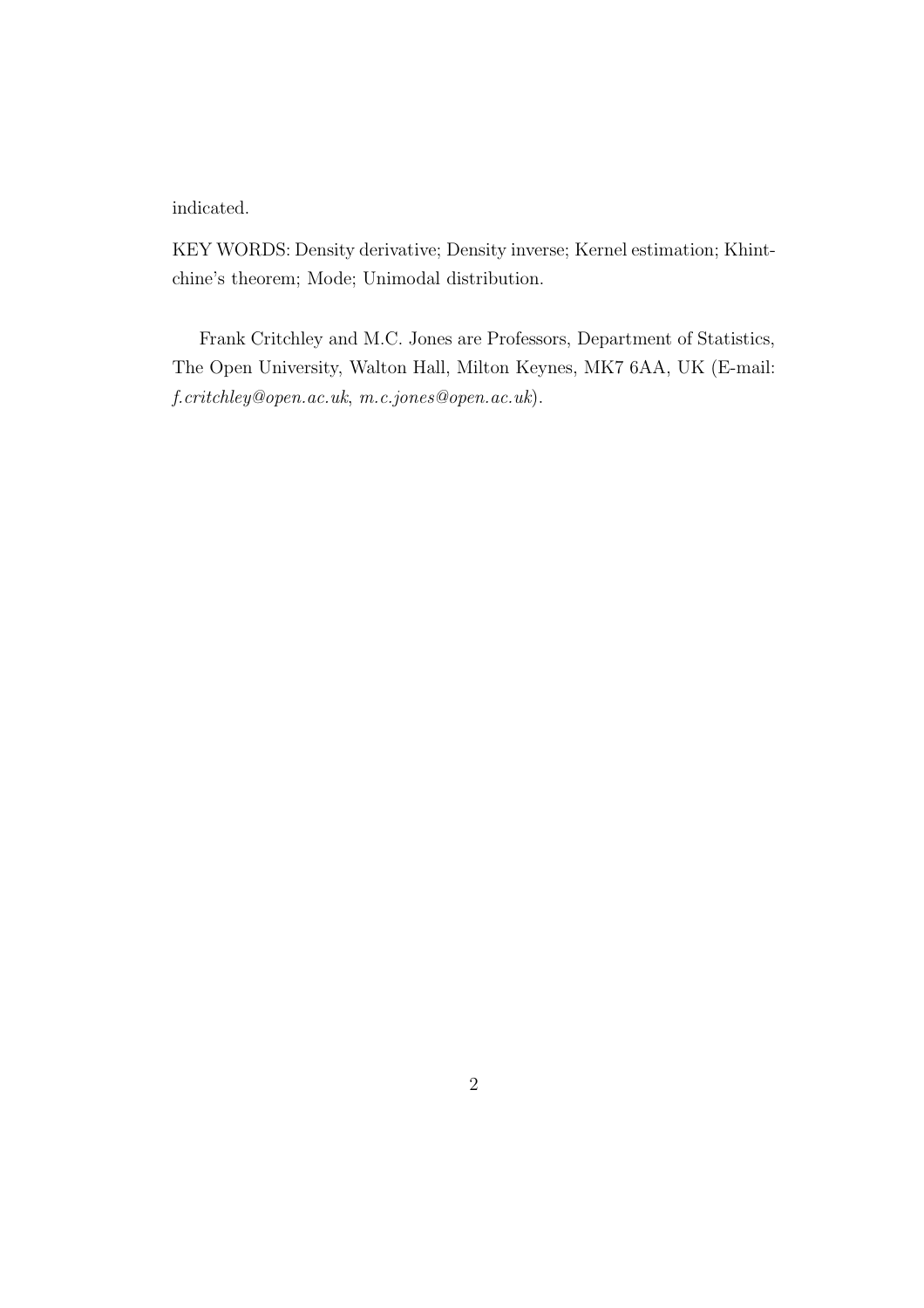## 1. INTRODUCTION

Beginning statistics students are taught to initially assess the skewness (departure from symmetry) of a continuous univariate distribution by looking at its probability density function or an estimate thereof, typically a histogram. They are then introduced to one or more scalar measures of skewness, these being both suitably invariant (unaffected by location and scale changes, changing sign under reflection) and signed (positive values corresponding to skewness to the right, in some sense). However, they find that these skewness measures are only indirectly derived from the density function *per se* through quantities such as moments or the distribution function or its inverse, the quantile function. They will also find that these scalar measures do not fully capture the notion of skewness, vanishing for many asymmetric distributions. This last is unsurprising since, just as symmetry is an essentially *functional* concept, so too is its opposite, skewness. In this paper, we remedy this state of affairs by defining suitably invariant signed skewness functions by direct and immediately interpretable reference to the density, these skewness functions vanishing *only* in the symmetric case. Scalar skewness summary measures can, if required, be defined as certain averages of the skewness functions. The basic ideas and theory behind our proposals pertaining to skewness functions are given in Section 2. They are defined for large classes of unimodal densities identified there.

Compared to skewness (asymmetry), the concept of kurtosis is much harder to make precise. Kurtosis has been variously defined as a measure of peakedness or of heavy tails or of some kind of combination of the two, sometimes involving bimodality (e.g. Darlington, 1970, Ruppert 1987, Balanda and MacGillivray, 1988, and references therein). By separately considering left and right hand parts of unimodal density functions, we link kurtosis to skewness by defining left and right kurtosis to be skewness of appropriate unimodal functions of the derivative of left and right hand parts of the den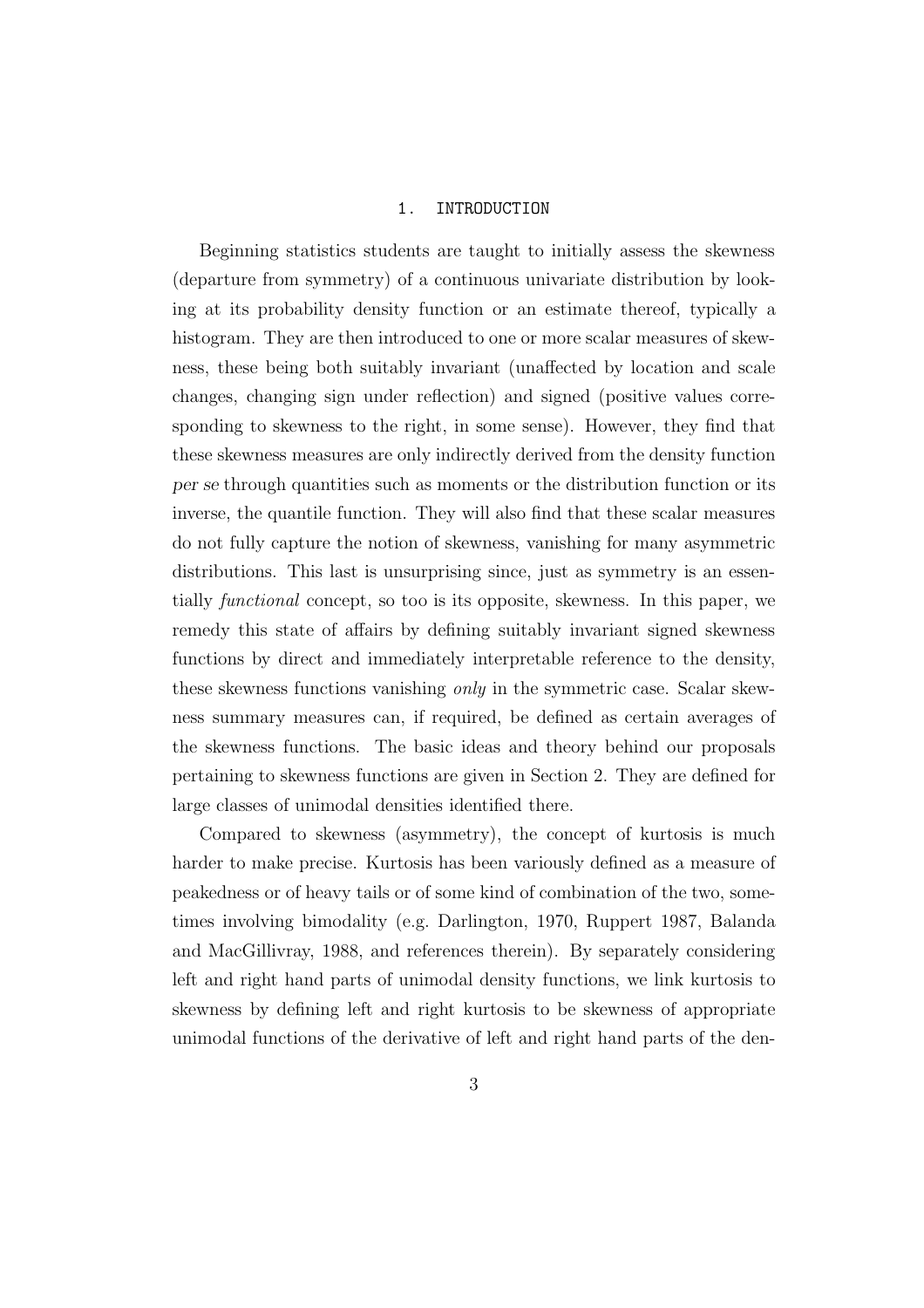sity. Two such functions — yielding similar qualitative results — will be our particular focus, left and right kurtosis being defined for corresponding large subclasses of unimodal densities identified in Section 3. We summarise this as: *kurtosis is gradient skewness*. Overall, our approach: (i) naturally defines kurtosis to be a functional concept (with averages of kurtosis functions providing scalar kurtosis measures); (ii) yields specific and natural definitions of peak and tail and of the contrast between them; (iii) is as immediately applicable to skew distributions as it is to symmetric; and (iv) makes for immediate and general transfer of results obtained for skewness to kurtosis.

Accordingly, Section 2 on skewness and Section 3 on kurtosis have structure in common: Sections 2.1 and 3.1 clarify the simple ideas alluded to above, Sections 2.2 and 3.2 give some theoretical support and properties, while Sections 2.3 and 3.3 show examples of skewness and kurtosis functions, respectively, for a number of familiar distributions. Our general kurtosis formulation in Section 3.1 is framed in terms of one of our two favoured specific kurtosis functions; the other is described and discussed in Section 3.4. The notion of relative kurtosis is, additionally, considered in Section 3.5. An illustrative example of skewness and kurtosis functions estimated from data is offered in Section 4; kernel density estimation plays a central role here. The possibilities for, and links with, scalar skewness and kurtosis measures are explored in Section 5. Of particular interest is a link with Arnold and Groeneveld's (1995) skewness measure. Our conclusions are given in Section 6, where further developments are briefly indicated.

The provision of skewness and kurtosis functions and measures which are clearly interpretable by direct reference to the density and/or its derivative is our primary goal. As such, our work differs from virtually all the existing work on skewness and/or kurtosis. A partial list of the more important of these works — beyond the classical moment-based measures includes van Zwet (1964), Oja (1981), Groeneveld and Meeden (1984), Rup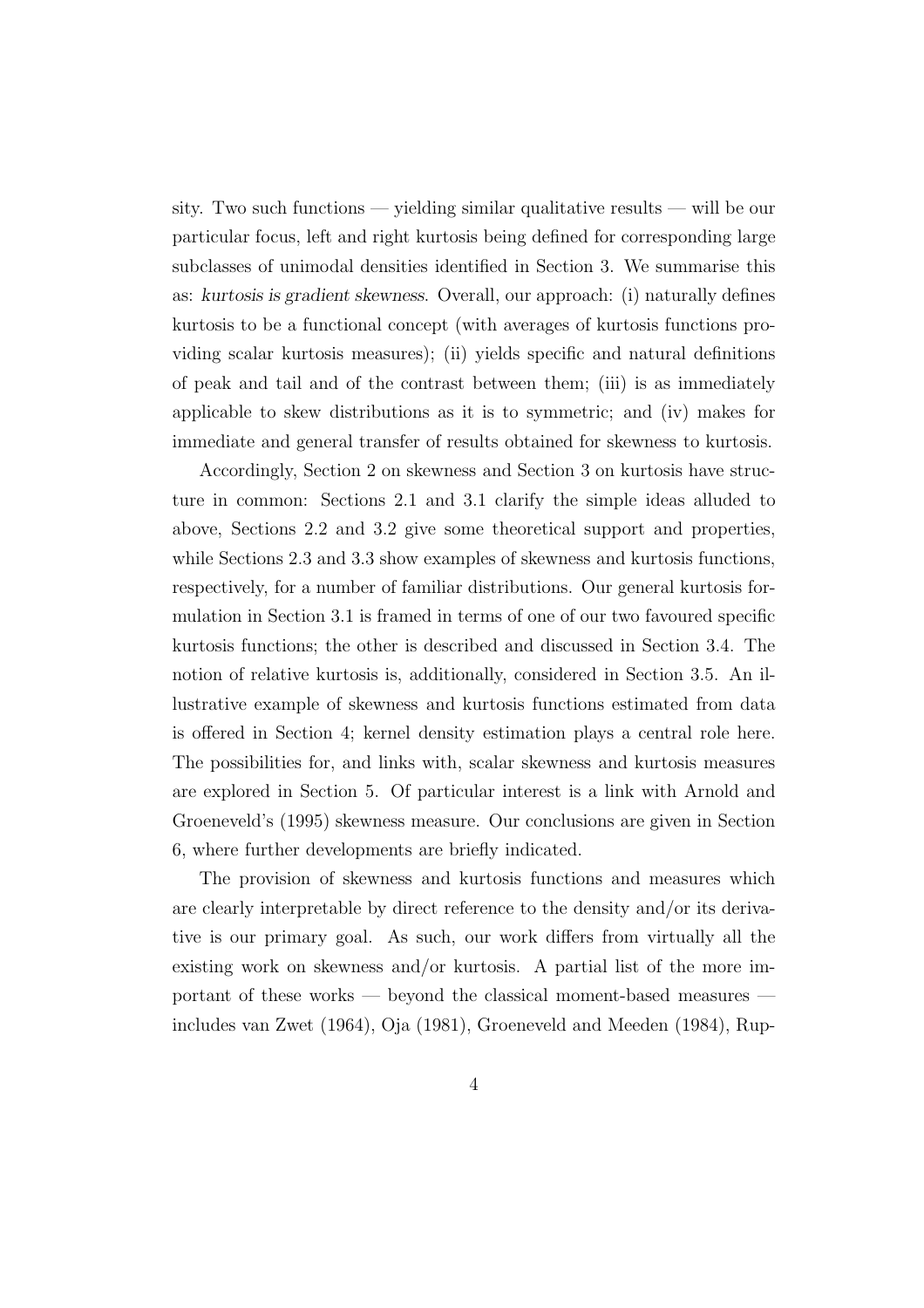pert (1987), Balanda and MacGillivray (1988, 1990), Hosking (1992), Arnold and Groeneveld (1995), Benjamini and Krieger (1996), Groeneveld (1998), Serfling (2004) and Brys, Hubert and Struyf (2005). Aspects of our approach are touched on by Averous, Fougères  $\&$  Meste (1996).

We end this introduction by establishing some further basic terminology and notation, used throughout. We use 'unimodal' to refer to a continuous function on an open interval that is strictly increasing up to a finite maximum and strictly decreasing thereafter, such a function being called 'rooted' if its limiting value at both endpoints is zero. For any  $a < b$ , the class of all rooted unimodal densities with support  $(a, b)$  is denoted  $\mathcal{F}(a, b)$ , or simply  $\mathcal F$  when no confusion is possible. By invariance, there is no loss of generality in restricting attention to three possibilities —  $(a, b) = (0, 1), (0, \infty)$  or R — depending on whether a and/or b is finite, (rootedness being automatic in this last case). We use 'k-smooth' to abbreviate 'k-times continuously differentiable'. Denoting by  $\mathcal{F}_k$  the subclass of all k-smooth members of  $\mathcal{F}_k$ , we have the inclusions  $\mathcal{F} = \mathcal{F}_0 \supset \mathcal{F}_1 \supset \ldots \supset \mathcal{F}_{\infty}$ . Note that, whereas  $f \in \mathcal{F}$ may not be differentiable, in particular at its mode  $m$ ,  $f'(m)$  necessarily vanishes for each  $f \in \mathcal{F}_1$ .

Our skewness functions are defined for any rooted unimodal density supported on an open interval, that is, for any  $f \in \mathcal{F}(a, b)$ ,  $a < b$ . The simple ideas underlying our proposed functions are easily understood by reference to Figure 1, which shows such a density with mode at m. For any  $0 < p < 1$ , and hence for  $0 < pf(m) < f(m)$  as indicated by the horizontal dashed line in Figure 1, there are two points  $x_L(p)$  and  $x_R(p)$ , one each side of m, satisfying  $f(x_L(p)) = f(x_R(p)) = pf(m)$ . Their distances from the mode are,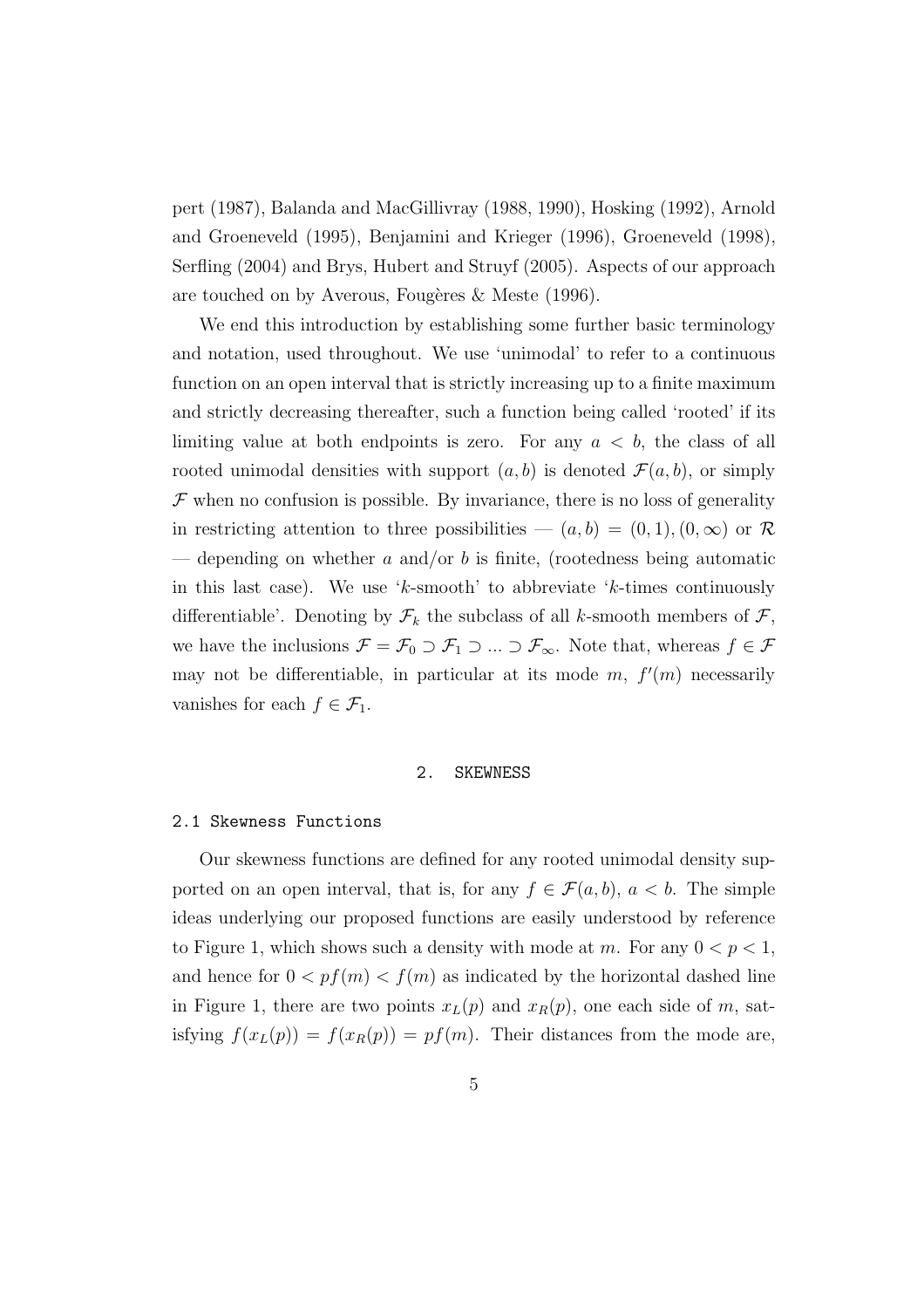respectively,  $\tau_L(p) = m - x_L(p)$  and  $\tau_R(p) = x_R(p) - m$ . Only if f is symmetric do we have  $\tau_L(p) = \tau_R(p)$  for all  $0 < p < 1$ . In general, a comparison of  $\tau_L(p)$  with  $\tau_R(p)$  directly reflects the skewness of the density at each level  $0 < p < 1$ .

### \*\*\* Figure 1 about here \*\*\*

Our prototype skewness function is, therefore,

$$
\rho(p) = \tau_R(p) / \tau_L(p), \qquad 0 < p < 1.
$$

It is location and scale invariant, a basic requirement of any skewness measure. However, it takes values on  $(0, \infty)$  with  $\rho(p)=1, 0 < p < 1$ , corresponding to symmetry,  $\rho(p) > 1$  indicating skewness to the right at level p and reflection of the density leading to  $\rho(p) \to 1/\rho(p)$ . It is more appealing, and in line with existing scalar skewness measures, to transform  $\rho$  to an entirely equivalent function  $\gamma$ , say, for which symmetry corresponds to  $\gamma(p) = 0, 0 < p < 1$ , positive values to  $\tau_R(p) > \tau_L(p)$  and reflection entails  $\gamma(p) \rightarrow -\gamma(p)$ . Thus, each skewness function value  $\gamma(p)$  is both suitably invariant and signed. This can be achieved by a variety of strictly increasing transformations. The unique Box-Cox transformation with these properties is  $\gamma^0 = \log \rho$  which takes values in R. Again, for any  $\lambda \geq 1$ , we may use the transformation  $\rho \to (\rho^{\lambda} - 1)/(\rho^{\lambda} + 1)$  which takes values in (-1, 1). Our preferred choice is its  $\lambda = 1$  version:

$$
\gamma^*(p) = \frac{\tau_R(p) - \tau_L(p)}{\tau_R(p) + \tau_L(p)} = \frac{x_R(p) - 2m + x_L(p)}{x_R(p) - x_L(p)}, \quad 0 < p < 1,\tag{1}
$$

this quantity being directly interpretable from the density as the signed proportionate difference between  $\tau_R$  and  $\tau_L$  at level p.

Note that skewness functions can be defined without the rootedness condition, the price for this extra generality being restriction of their domains to max $\{f(a+)/f(m), f(b-)/f(m)\} < p < 1$ .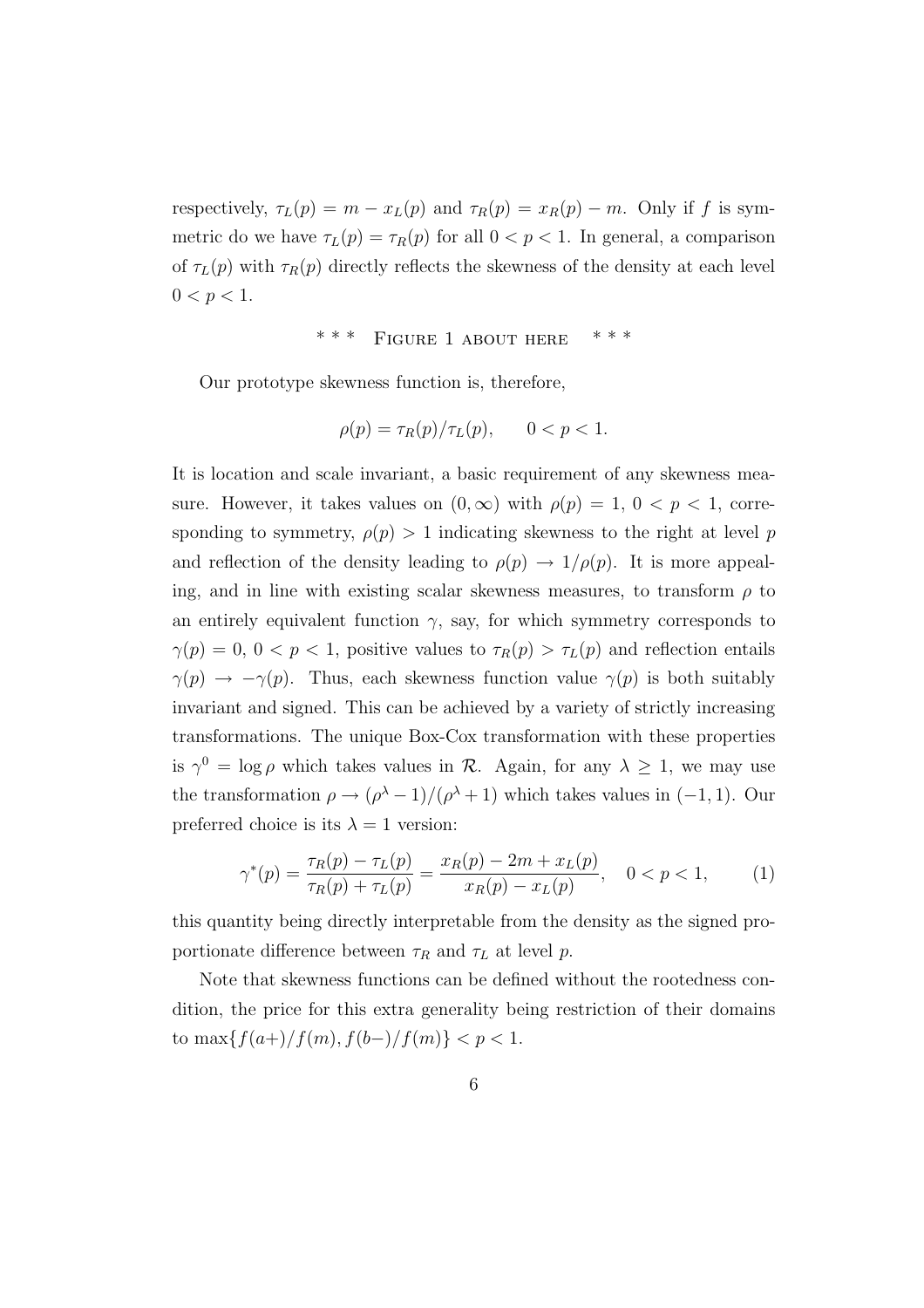#### 2.2 Theoretical Support

*2.2.1 The Class of Densities for Which Skewness is Defined*. Each class of densities  $\mathcal{F}(a, b)$ ,  $a < b$ , for which skewness is defined is location and scale equivariant. That is, under any transformation  $x \to t(x) = c(x - x_0)$  $(x_0 \in \mathcal{R}, c > 0),$ 

$$
t(f) \in \mathcal{F}(t(a), t(b)) \Leftrightarrow f \in \mathcal{F}(a, b)
$$

where  $t(f)$  denotes the density of  $t(X)$  induced by  $X \sim f$ , with  $\sim$  denoting 'is distributed as'. Also,  $\mathcal{F}(a, b)$  is equivariant under reflection in the mode. That is,

$$
f_m \in \mathcal{F}(b_m, a_m) \Leftrightarrow f \in \mathcal{F}(a, b)
$$

where  $x \to x_m = 2m - x$  induces  $f \to f_m$ ; of course,  $a_m = 2m - a$ ,  $b_m =$  $2m - b$ . Thus, overall,  $\mathcal{F}(a, b)$  is affine equivariant.

Now, it is clear that  $f_m$  and f share the same mode, that  $(f_m)_m = f$  and that symmetry is precisely the functional equation  $f_m = f$ . These basic facts reflect a simple left/right duality that both gives insight and cuts some work in half, entirely equivalent 'twin' results occurring in left/right pairs. To this end, we decompose f into its left and right parts,  $f<sub>L</sub>$  and  $f<sub>R</sub>$  say, defined as its restrictions to  $(a, m)$  and to  $(m, b)$  respectively. Under reflection in m,  $f_L \to (f_m)_R$  while  $f_R \to (f_m)_L$ , a second reflection getting us back where we started. Skewness arises precisely when  $f_L$ , say, does not reflect onto  $f_R$ , that is, under any departures from  $(f_m)_R = f_R$ . As  $a_m = b$  is necessary for this, exact symmetry is impossible on semi-finite intervals  $(a, b)$ , represented here by  $(0, \infty)$ .

Since  $f_L$  :  $(a, m) \rightarrow (0, f(m))$  and  $f_R$  :  $(m, b) \rightarrow (0, f(m))$  are both strictly monotone (increasing and decreasing, respectively) and onto, they are invertible, so that  $x_L(p) = f_L^{-1}(pf(m))$  and  $x_R(p) = f_R^{-1}(pf(m))$ . Our approach is therefore distinctive in being based on inversion of (part) density, rather than distribution or survival, functions.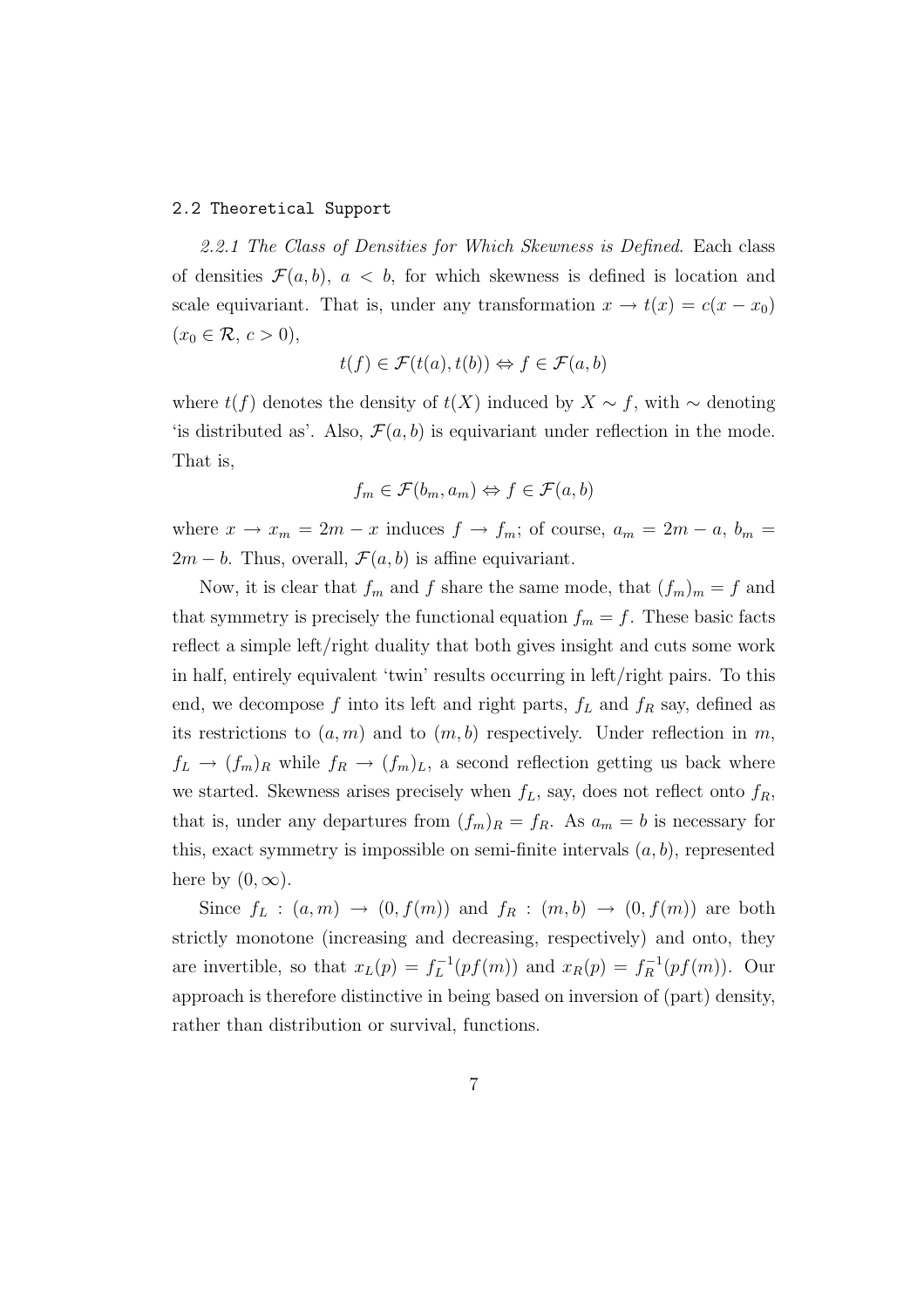The density function f determines a *proportion function* denoted  $p_f(\cdot)$ , or simply  $p(\cdot)$ , via  $p(x) = f(x)/f(m)$ , which is also rooted and unimodal at m with support  $(a, b)$ , its modal value being unity. Its left part  $p<sub>L</sub>$  is a distribution function on  $(a, m)$  and its right part  $p_R$  a survival function on  $(m, b)$  while  $x_L = p_L^{-1}$  and  $x_R = p_R^{-1}$ . It follows at once that  $\tau_L$  and  $\tau_R$  – and, hence, any function of them, such as  $\rho$  or  $\gamma$  – depend on f only via its proportion function  $p_f$ . And, hence, that our skewness functions can be defined for any positive multiple  $cf, c > 0$ , of a density  $f \in \mathcal{F}(a, b)$ , integration to unity not being required. This fact is useful in developing our kurtosis functions (Section 3).

The functions  $\tau_L$  and  $\tau_R$  can be thought of as left and right scale functions and their sum,  $\sigma(p) = x_R(p) - x_L(p)$ , is the overall scale function suggested by Averous et al. (1996). We make only a couple of observations about this scale function here. First, its value at  $p = 1/2$  is nothing other than the 'full width at half maximum' beloved of the physics community. And second, changing from vertical to horizontal the direction of integration of the area  $\int_a^b p(x)dx$  under the graph of  $p(\cdot)$ , we find that

$$
\int_0^1 \sigma(p) dp = \int_0^1 {\{\tau_L(p) + \tau_R(p)\}} dp = 1/f(m). \tag{2}
$$

Thus, the scale function  $\sigma(p)$  determines the scalar summary scale parameter  $1/f(m)$  (this being, for example,  $\sigma\sqrt{2\pi}$  in the normal density case).

We end this section by noting a number of decompositions of  $f$  into two or more components, each of which is directly interpretable from the graph of f (Figure 1) and from which f itself can be completely recovered. We write, for example,  $f \stackrel{1-1}{\leftrightarrow} (f_L, f_R)$ . Similar decompositions apply to related functions of interest. In particular, we may further decompose  $f_L$  into the scalar location and scale parameters, m and  $1/f(m)$ , and the left scale function  $\tau_L$ . Combining this with its twin  $f_R \stackrel{1-1}{\leftrightarrow} (m, 1/f(m), \tau_R)$  and using (2),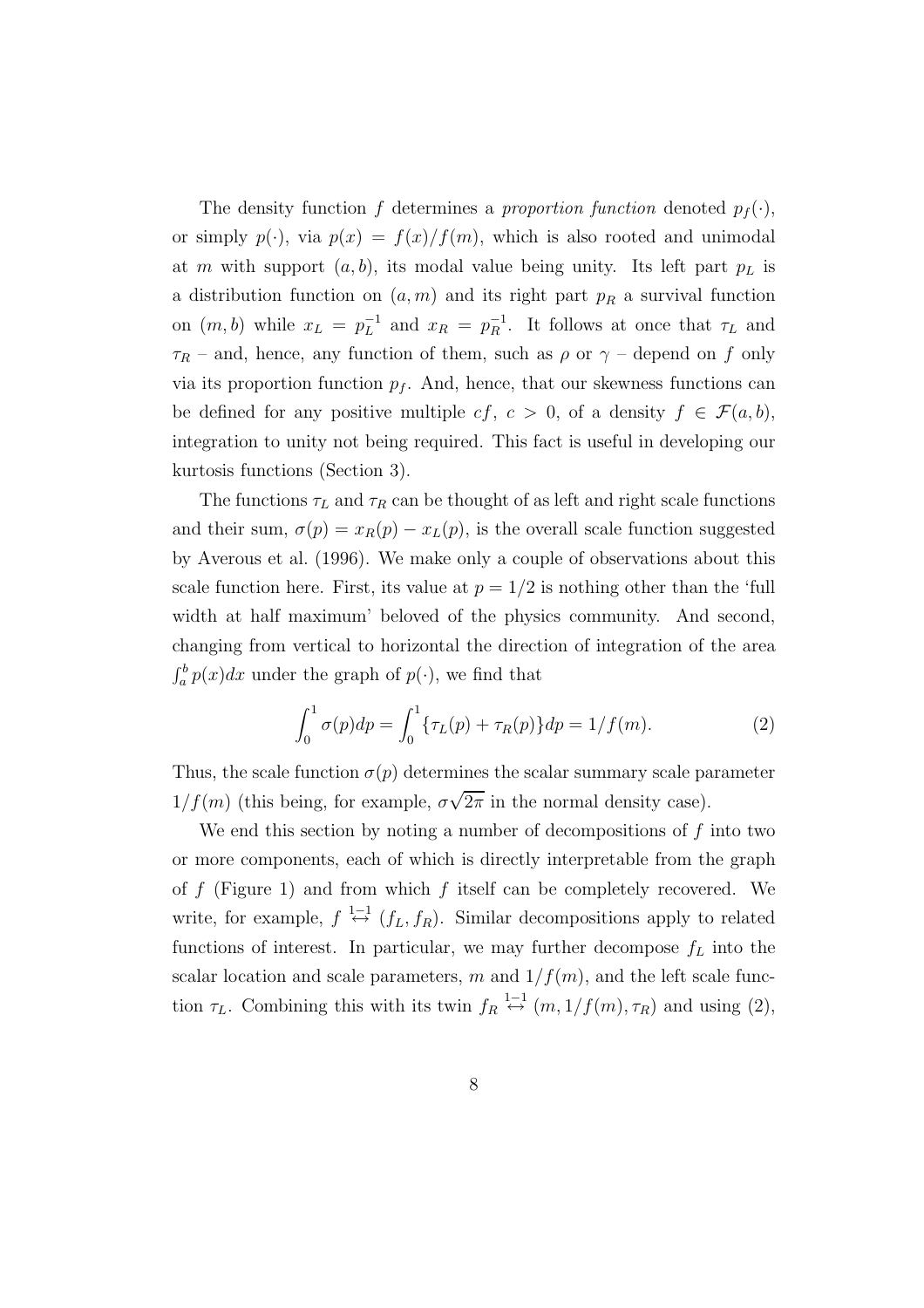we find the alternative decompositions

$$
f \stackrel{1-1}{\leftrightarrow} (f_L, f_R) \stackrel{1-1}{\leftrightarrow} (m, \tau_L, \tau_R) \stackrel{1-1}{\leftrightarrow} (m, \tau_L, \gamma) \stackrel{1-1}{\leftrightarrow} (f_L, \gamma)
$$

which hold for any skewness function  $\gamma$ , obvious twin decompositions applying.

*2.2.2 Properties of Skewness Functions*. By definition, ρ is location and scale invariant while, additionally, its strictly increasing transformations  $\gamma^0$ and  $\gamma^*$  change sign under reflection. Each of these three functions completely characterises the skewness of f level-by-level. For any  $0 < p < 1$ ,

$$
\tau_R(p) = \tau_L(p) \Leftrightarrow \rho(p) = 1 \Leftrightarrow \gamma^0(p) = 0 \Leftrightarrow \gamma^*(p) = 0
$$

in which case f is called symmetric at level  $p$ , overall symmetry occurring if and only if this condition holds for every level  $p$ . By strict monotonicity,

$$
\tau_R(p) - \tau_L(p) > 0 \Leftrightarrow \rho(p) > 1 \Leftrightarrow \gamma^0(p) > 0 \Leftrightarrow \gamma^*(p) > 0
$$

in which case  $f$  is called right or positive skew at level  $p$ ,  $f$  being called *totally* right or positive skew if this condition holds for every  $0 < p < 1$ . The reverse inequalities characterise (total) left or negative skew (at level p) in the obvious way. In particular, both skewness functions are directly interpretable right-left comparisons.

Visibly (see Figure 1), it is clear that  $\rho$  – equivalently,  $\gamma^0$  or  $\gamma^*$  – contains precisely the information required to move, level-by-level, between  $f_L$  and  $f_R$ . Algebraically,  $f_L$  and  $\rho$  together determine  $f_R$  via, for each  $a < x < m$ :

$$
f_R \{m + \rho (f_L(x)/f(m))(m - x)\} = f_L(x),
$$

or equivalently, for each  $m < x < b$ :

$$
f_L\left\{m-\frac{(x-m)}{\rho\left(f_R(x)/f(m)\right)}\right\} = f_R(x).
$$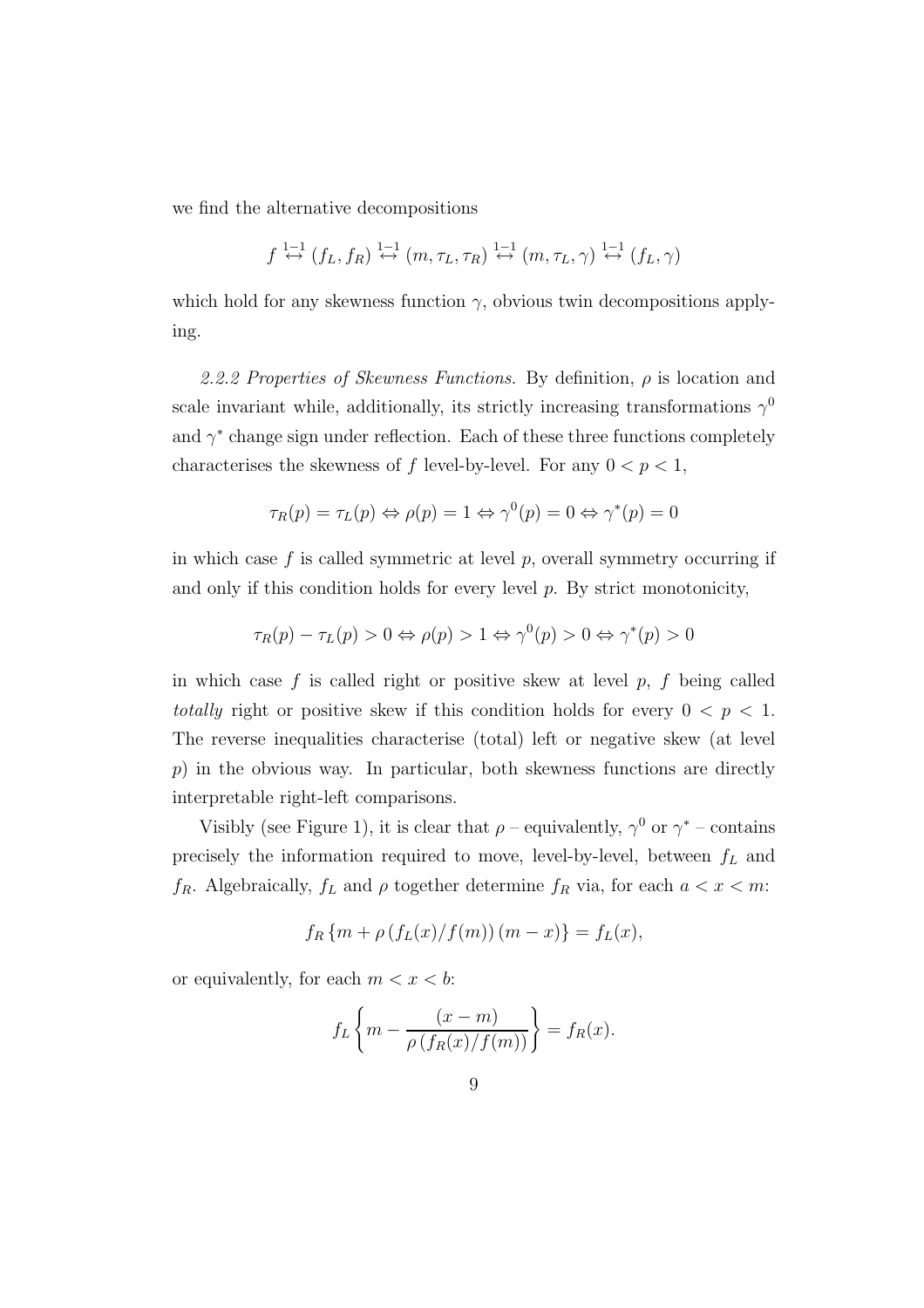Now, given a symmetric rooted unimodal density h, say, on  $\mathcal R$  or finite  $(a, b)$ , 'two-piece' or 'split' densities are a fairly popular method of 'skewing'  $h$ ; these define the skew density to be proportional to

$$
h(x-m)I(x \le m) + h((x-m)/\lambda)I(x > m), \qquad \lambda > 0,
$$
 (3)

(or equivalent parametrisations; see Fernandez and Steel, 1998, Mudholkar and Hutson, 2000, Jones, 2005). It follows that

skewness function constant  $\Leftrightarrow f$  is a two – piece distribution.

In particular, under (3),  $\rho(p) = \lambda$  for all  $0 < p < 1$ .

Whenever  $f \in \mathcal{F}_2(a, b)$  and  $f''(m) < 0$ , Taylor expansion about  $x = m$ gives

$$
(x_R(p), x_L(p)) \to m \pm \sqrt{\frac{2(1-p)f(m)}{(-f''(m))}}
$$
 as  $p \to 1-$ .

Accordingly, in the same limit,  $\rho(p) \to 1$  and hence  $\gamma^{0}(p) \to 0$  and  $\gamma^{*}(p) \to$ 0. Whereas what happens on  $\mathcal R$  as  $p \to 0^+$  depends on the specific tailbehaviours of  $f$ , in the semi-finite and finite support cases we always have  $\rho(0+) = \infty$  and  $\rho(0+) = (b-m)/(m-a)$ , respectively. In particular, for every  $f \in \mathcal{F}(0,\infty)$ ,  $\gamma^{0}(p) \to \infty$  as  $p \to 0+$  while  $\gamma^{*}(p) \to 1$  in the same limit. Note that the final result means that neither  $\gamma$  skewness function for f on  $(0, \infty)$  can ever be entirely negative for all p, but see Section 2.3.2.

#### 2.3 Examples of Skewness Functions

Both our examples in this section have support  $(0, \infty)$ .

*2.3.1 The Gamma Distribution*. Setting the usual scale parameter, without loss of generality, to 1, the gamma density is proportional to  $x^{\alpha-1}e^{-x}$ ,  $\alpha > 0$ . Our skewness functions are defined provided that  $\alpha > 1$ . If  $\alpha \leq 1$ , the gamma density (including the exponential for  $\alpha = 1$ ) is a monotone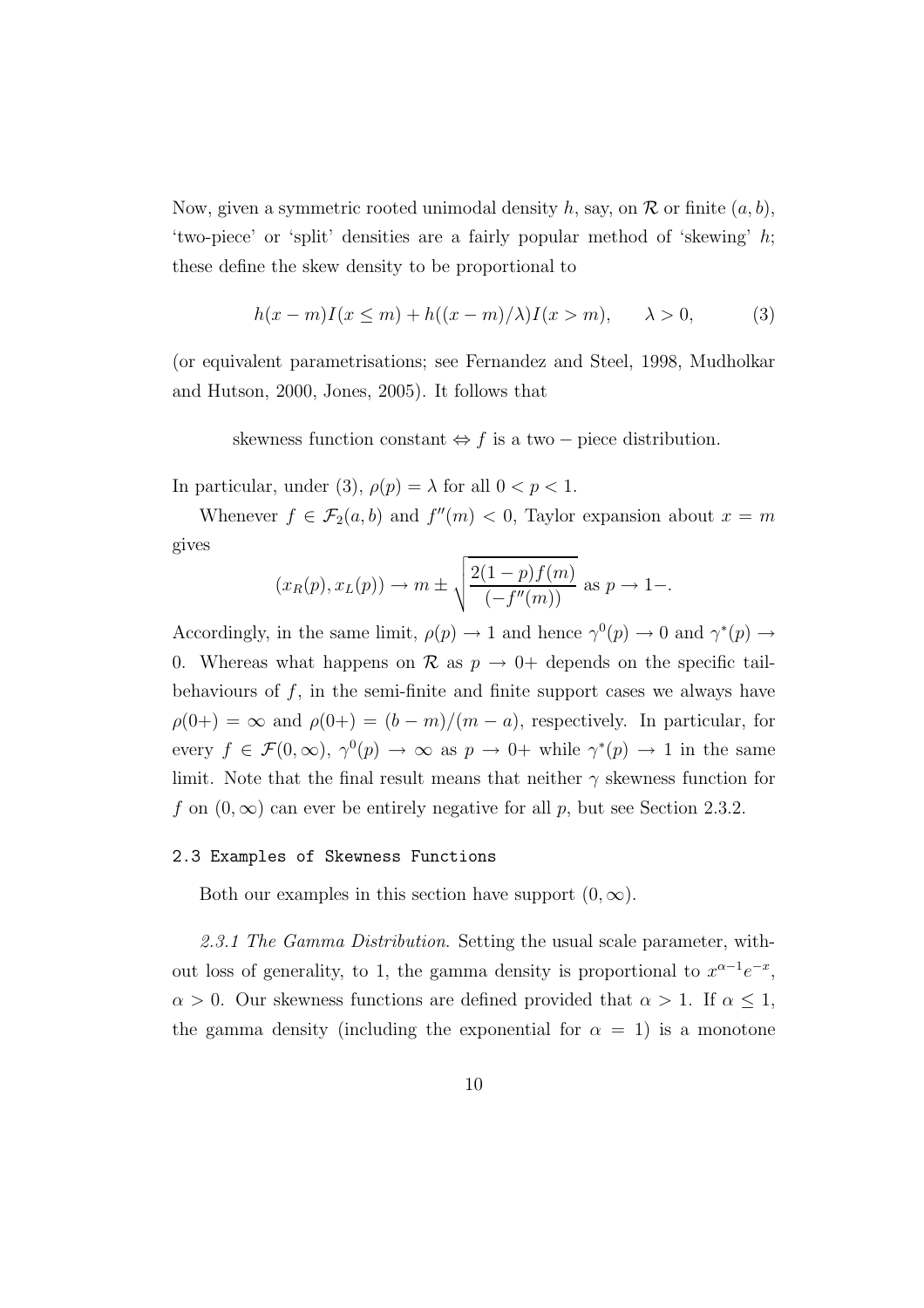decreasing function and hence is 'all right part' and has undefined skewness in our sense. The gamma skewness function  $\gamma^*(p)$  is calculated numerically via the two solutions,  $x_L(p)$  and  $x_R(p)$ , of  $x^{\alpha-1}e^{-x} = pk_\alpha$  where  $k_{\alpha} = (\alpha - 1)^{\alpha - 1} e^{-(\alpha - 1)}$ . It is shown for  $\alpha = 2, 3, 5, 10, 20$  and 100 in Figure 2. We observe that all the skewness functions are strictly decreasing functions of  $p$ , the gamma densities are ordered in terms of decreasing skewness in the sense that each skewness function lies completely above the next and, for large  $\alpha$ , the skewness is tending to zero as the gamma distribution tends to normality.

### \*\*\* Figure 2 about here \*\*\*

*2.3.2 The Weibull Distribution*. The Weibull density is proportional to  $x^{\beta-1}e^{-x^{\beta}}, \beta > 0$ . Again, our skewness functions are defined for  $\beta > 1$  and calculated numerically.  $\gamma^*(p)$  is shown for  $\beta = 2, 3, 3.6, 5, 10$  and 100 in Figure 3. We observe (again) that these skewness functions are ordered, the Weibull distribution skewness passing from being positive for smaller  $\beta$  to being essentially negative for larger  $\beta$ . The skewness function for  $\beta = 3.6$  was chosen for display because it is approximately the value at which the classical third-moment skewness summary measure changes from being positive to being negative (Dubey, 1967, Johnson, Kotz and Balakrishnan, 1994, Section 21.2). As far as is visible on Figure 3, our skewness function describes a small negative skewness for all p when  $\beta = 3.6$ . The words 'essentially' and 'visible' were used here for the negativity of the Weibull skewness function because, as noted at the end of Section 2.2.2,  $\gamma^*(0+) = 1$ . However, we note from Figures 2 and, especially, 3 that this effect can be 'very asymptotic' and not of practical importance. This is because the density for large  $x$  in the (semi-)infinite support case can be too small for its effect to be noticed in numerical practice.

$$
\quad \ \ \ast\ast\ast\quad {\bf FIGURE\ 3\ ABOUT\ HERE}\quad \ \ \ast\ast\ast
$$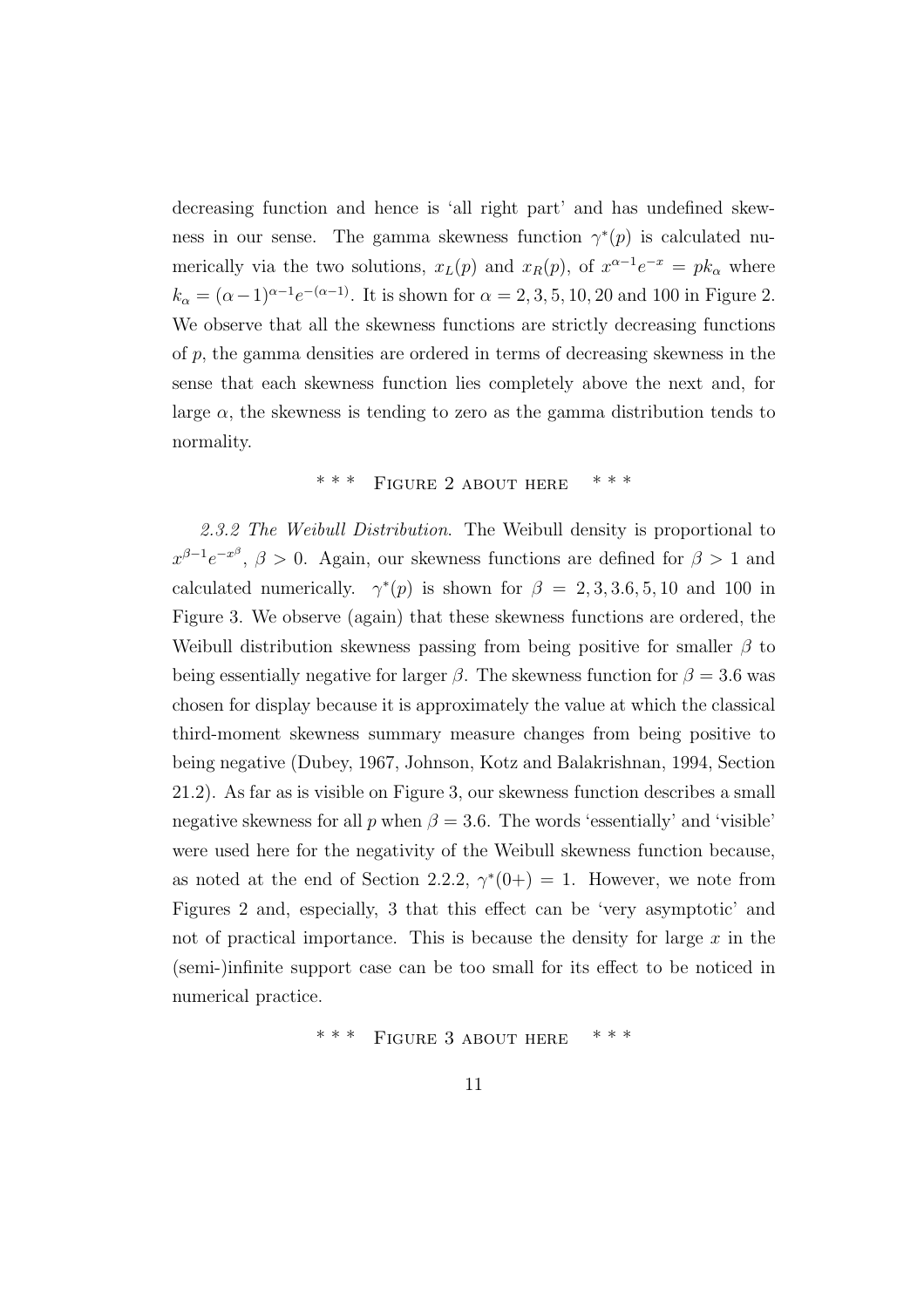## 3. KURTOSIS

Kurtosis is here conceived separately for the left and right parts of (appropriate subclasses of) unimodal densities f in  $\mathcal{F}(a, b)$ , these concepts coinciding in the symmetric case to form a single kurtosis function. By reflection in the mode, it suffices to consider right kurtosis. This, in turn, is directly and straightforwardly defined as skewness of an appropriate unimodal function of the right density derivative  $f'_R$  or, for short, kurtosis is gradient skewness. Dividing the right density into its peak and tail parts at the mode of such a function, (right) kurtosis is immediately seen as a corresponding tail-peak comparison. Two alternative functions of  $f'_R$  are of particular interest, but introduction of the second of these is delayed until Section 3.4.

The first of our kurtosis functions is motivated by considering Figure 4 which plots  $f_R$  for the density of Figure 1. Over this region  $(m, b)$ , the gradient  $f'_R$  is continuous and negative, while its magnitude  $-f'_R$  is strictly increasing up to a finite maximum, achieved at an intermediate point  $\pi_R$ , and strictly decreasing thereafter, its limiting values at both endpoints being zero. In other words,  $-f'_R$  is a positive multiple of a density in  $\mathcal{F}(m, b)$  (since  $p_R$  is a survival function, this multiple is  $f(m)$ ). Decomposing  $f_R$  into its right peak  $f_{RP}$  and right tail  $f_{RT}$ , defined as its restrictions to  $(m, \pi_R)$  and to  $(\pi_R, b)$  respectively, it is natural to compare, for any  $0 < p < 1$ , the distances from  $\pi_R$  of the unique points,  $x_{RP}(p)$  and  $x_{RT}(p)$  say, in these sub-regions at which the negative slope is the same fraction,  $p$ , of its maximum value  $-f'_R(\pi_R)$ . Recalling that skewness is unaffected by positive multiplication of a density (Section 2.2.1), this first, natural idea is to define the right kurtosis of such a density f as the skewness of  $-f'_R$ .

\*\*\* Figures 4 and 5 about here \*\*\*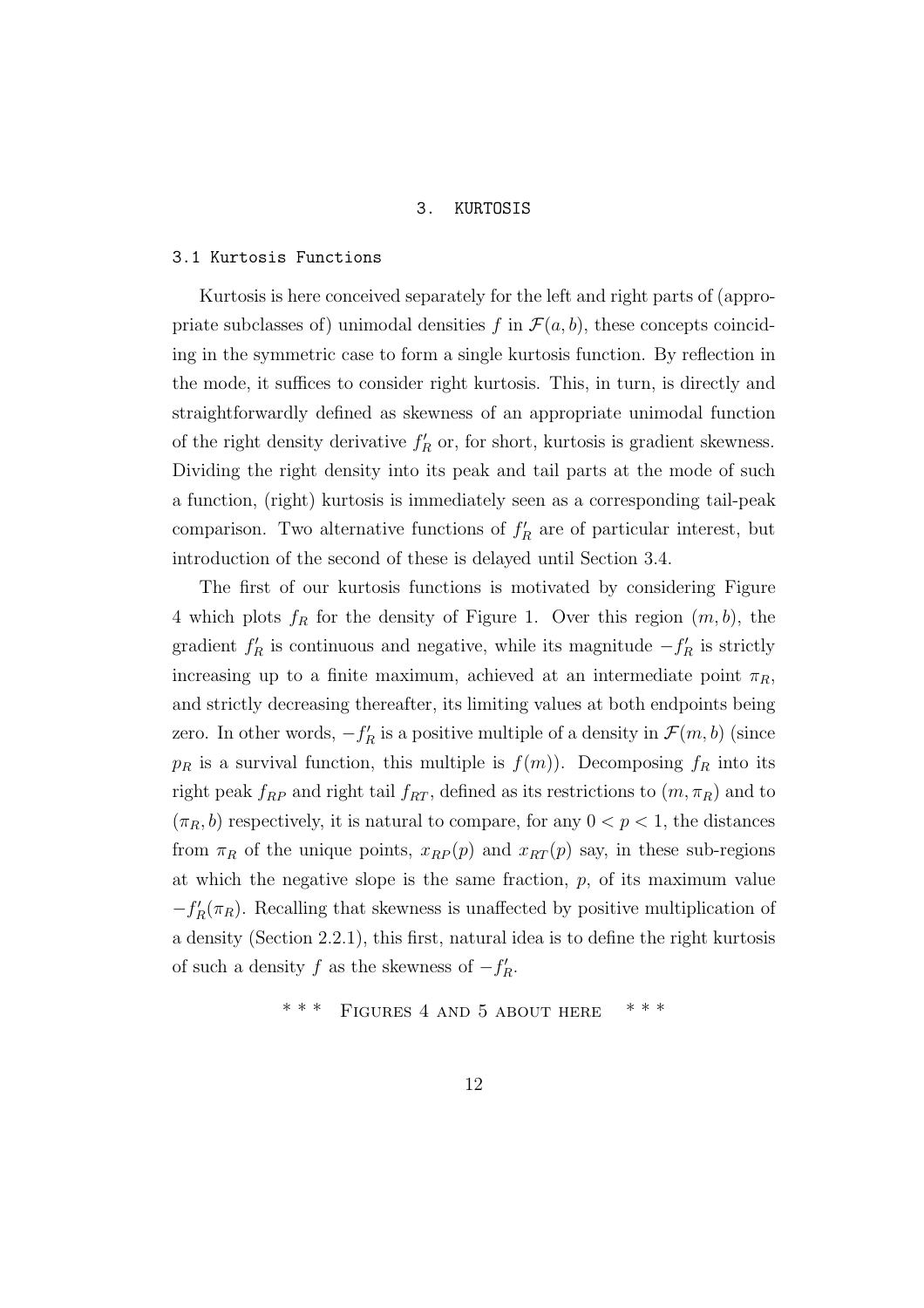Again, Figure 4, in terms of  $f_R$ , translates directly to Figure 5, in terms of  $-f'_R$ . And Figure 5 is a direct analogue of Figure 1, reflecting the fact that kurtosis is gradient skewness. The role of  $m$  in the skewness case is now taken by  $\pi_R$ , which is the right point of inflection of f; the roles of a and b are taken by m and b, respectively; the roles of  $x_L(p)$  and  $x_R(p)$ are transferred to  $x_{RP}(p)$  and  $x_{RT}(p)$ , respectively; and  $\tau_L(p)$  and  $\tau_R(p)$  are replaced by  $\tau_{RP}(p) = \pi_R - x_{RP}(p)$  and  $\tau_{RT}(p) = x_{RT}(p) - \pi_R$ , respectively. The prototype right kurtosis function is therefore

$$
\kappa_R(p) = \tau_{RT}(p) / \tau_{RP}(p), \qquad 0 < p < 1,
$$

and its transformed versions include  $\delta_R^0(p) = \log \kappa_R(p)$  and our preferred

$$
\delta_R^*(p) = \frac{\kappa_R(p) - 1}{\kappa_R(p) + 1} = \frac{\tau_{RT}(p) - \tau_{RP}(p)}{\tau_{RT}(p) + \tau_{RP}(p)} = \frac{x_{RT}(p) - 2\pi_R + x_{RP}(p)}{x_{RT}(p) - x_{RP}(p)}.
$$
 (4)

Note that there is no concept of 'flank' or 'shoulder' of  $f$  here as there is in some discussions of kurtosis. Nor is there any implication that tails have small probabilities. Note also that kurtosis functions (with restricted domains) could be defined for more general cases without rootedness of  $f'$ .

#### 3.2 Theoretical Support

*3.2.1 The Classes of Densities for Which Kurtosis is Defined*. We denote by

$$
\mathcal{F}'_R(a,b) = \{ f \in \mathcal{F}(a,b) : f_R \text{ is 1-smooth and } -f'_R/f(m) \in \mathcal{F}(m,b) \}
$$

the subclass of  $\mathcal{F}(a, b)$  for which our definition of right kurtosis is possible. We call such densities right inflected since each such  $f$  is strictly concave on its right peak and strictly convex on its right tail. In the 2-smooth case,  $f''(\pi_R) = 0$ . Exploiting duality, define the left kurtosis function  $\delta_L^*$  for left inflected densities in

$$
\mathcal{F}'_L(a,b) := \{ f \in \mathcal{F}(a,b) : f_L \text{ is 1-smooth and } f'_L/f(m) \in \mathcal{F}(a,m) \}
$$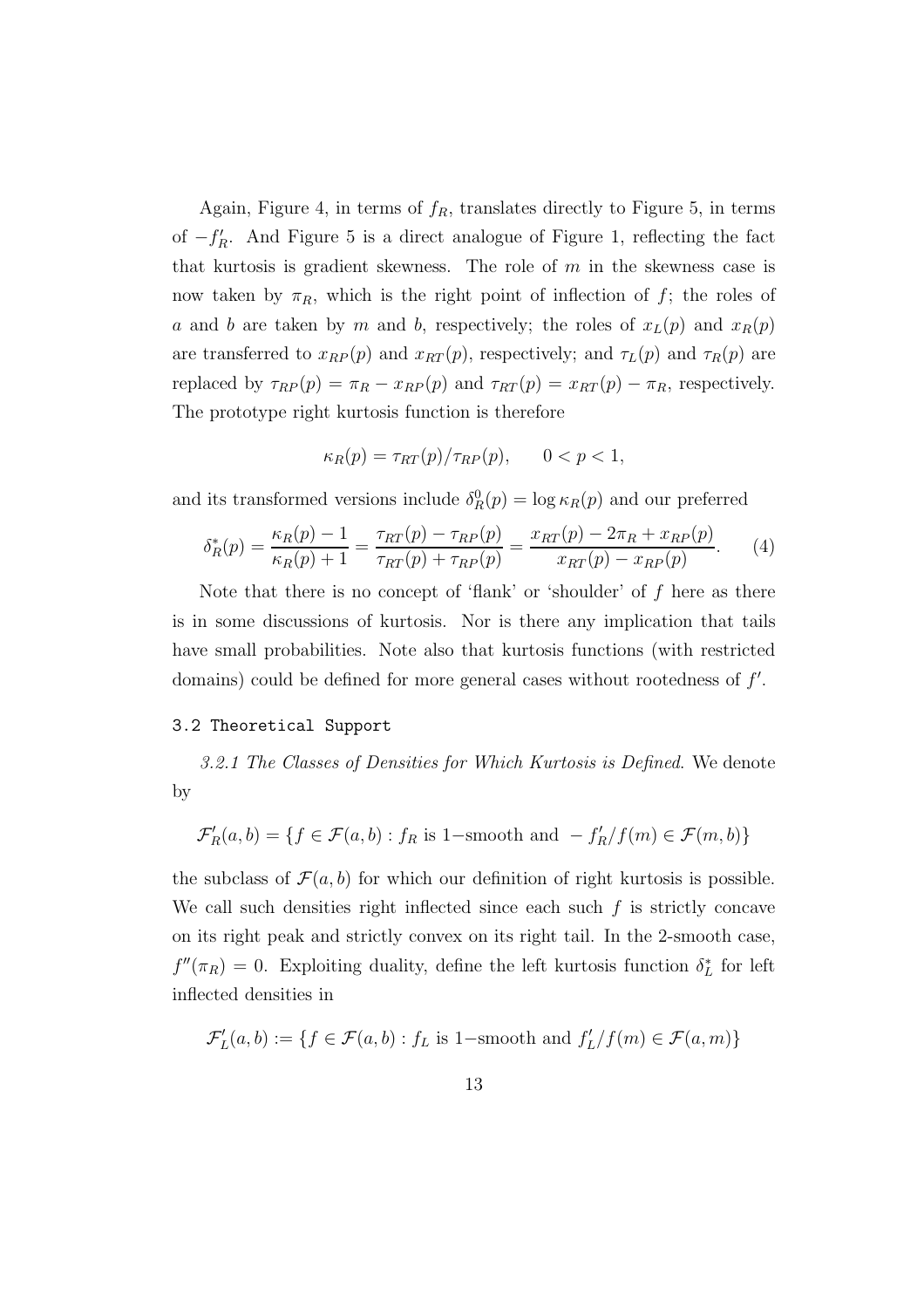in an exactly analogous way. Both  $\delta_L^*$  and  $\delta_R^*$  are defined if and only if  $f \in \mathcal{F}'(a, b) = \mathcal{F}'_L(a, b) \cap \mathcal{F}'_R(a, b)$ . We say that such f are *inflected* since then f is strictly convex on its left and right tails, defined as  $(a, \pi_L)$  and  $(\pi_R, b)$ , respectively, and is strictly concave on its peak region, defined as  $(\pi_L, \pi_R)$ ,  $\pi_L$  and  $\pi_R$  being the points of inflection of f. Note that for inflected f,  $f'(m)$ is defined and zero (as are  $f'(a+)$  and  $f'(b-)$ ). A density  $f \in \mathcal{F}(a, b)$  may admit either, neither, or both left and right kurtosis functions,  $\delta_L^*$  and  $\delta_R^*$ . For example, if f is the beta density with parameters  $\eta_L$  and  $\eta_R$ , say, then the left kurtosis function is defined for  $\eta_L > 2$  and the right kurtosis function for  $\eta_R > 2$ . When f is symmetric inflected,  $\delta_L^* = \delta_R^* = \delta^*$ , say. Clearly,  $\mathcal{F}'_R(a, b)$  is location and scale equivariant while under reflection in m,

$$
f \in \mathcal{F}'_R(a, b) \Leftrightarrow f_m \in \mathcal{F}'_L(b_m, a_m),
$$

a natural twin statement applying. Thus,  $\mathcal{F}'(a, b)$  is affine equivariant.

For each  $f \in \mathcal{F}'_R(a, b)$ , let  $f_R = -p'_R = -f'_R/f(m)$  denote the density function corresponding to the survival function  $p_R$ . Then  $\delta_R^*$  contains precisely the information required to move, level by level, between  $f_{RP}$  and  $f_{RT}$ (in an obvious notation), equivalently, given  $f(m)$ , between  $f_{RP}$  and  $f_{RT}$ . Defining  $f_L = p'_L = f'_L/f(m)$  for each  $f \in \mathcal{F}'_L(a, b)$ , exactly similar statements apply to  $\delta_L^*$ .

Finally in this subsection, we note some further decompositions of  $f \in$  $\mathcal{F}'_R(a, b)$ , exactly similar ones applying in the twin case. Using, first, rootedness (at b) and, then, continuity (at m) of f, we have successively:

$$
f_R \stackrel{1-1}{\leftrightarrow} -f'_R \stackrel{1-1}{\leftrightarrow} (f(m), \tilde{f}_R),
$$

giving  $f_{RP} \stackrel{1-1}{\leftrightarrow} (f(m), \tilde{f}_{RP})$  and its tail analogue. Recall also (Section 2.2.1) that  $f \stackrel{1-1}{\leftrightarrow} (f_L, \gamma) \stackrel{1-1}{\leftrightarrow} (\gamma, f_R)$  so that, as  $\tilde{f}_R \in \mathcal{F}(m, b)$ ,  $\tilde{f}_R \stackrel{1-1}{\leftrightarrow} (\tilde{f}_{RP}, \delta_R^*) \stackrel{1-1}{\leftrightarrow}$  $(\delta_R^*, f_{RT})$ . Combining these, we have

$$
f \stackrel{1-1}{\leftrightarrow} (\gamma, \delta_R^*, f_{RP}) \stackrel{1-1}{\leftrightarrow} (\gamma, \delta_R^*, f_{RT}).
$$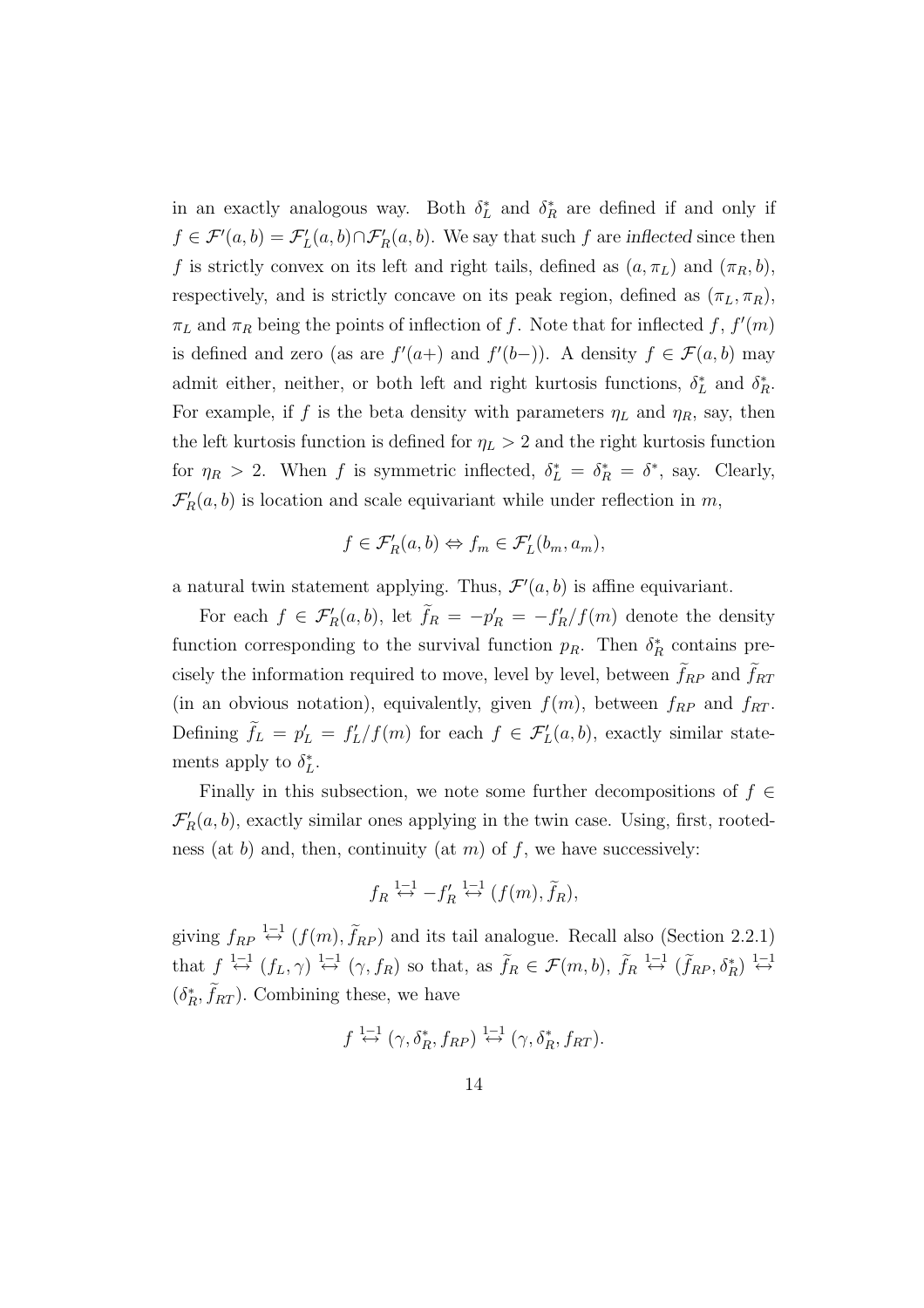For inflected f, given  $\gamma$ ,  $f_L \stackrel{1-1}{\leftrightarrow} f_R$  gives  $f_{LP} \stackrel{1-1}{\leftrightarrow} f_{RP}$  and its tail analogue. Thus, for such  $f$ , we have overall:

$$
f \stackrel{1-1}{\leftrightarrow} (\gamma, \delta_R^*, f_{\bullet}) \stackrel{1-1}{\leftrightarrow} (\gamma, \delta_L^*, f_{\bullet})
$$

where  $f_{\bullet}$  denotes any of the four part densities  $f_{LT}$ ,  $f_{LP}$ ,  $f_{RP}$  and  $f_{RT}$  of f. In particular, given  $\gamma$  and any  $f_{\bullet}$ ,  $\delta_L^*$  and  $\delta_R^*$  are equivalent.

*3.2.2 Properties of Kurtosis Functions*. Return now to explicit consideration of the right kurtosis function only. Immediately, each of  $\kappa_R$ ,  $\delta_R^0$  and  $\delta_R^*$ are location and scale invariant;  $\delta_R^0$  and  $\delta_R^*$  change sign under reflection in  $\pi_R$  since then tail and peak are interchanged. Since

$$
\delta_R^0(p) > \text{(<)} 0 \Leftrightarrow \delta_R^*(p) > \text{(<)} 0 \Leftrightarrow \kappa_R(p) > \text{(<)} 1,
$$

we can define right inflected  $f$  to have positive (resp. negative) right kurtosis at level  $p$  if these inequalities hold for a particular value of  $p$ , and to have totally positive (resp. negative) right kurtosis if the inequalities hold for all  $0 < p < 1$ . Notice that positive (resp. negative) right kurtosis corresponds to the right tail being 'heavy' (resp. 'light') relative to the right peak.

Totally zero total right kurtosis  $(\delta_R^0(p) = \delta_R^*(p)$  for all  $0 < p < 1$  can be characterised in a number of entirely equivalent ways: (a)  $-f'_R$  is symmetric about  $\pi_R$ ; (b)  $p_R$  is the survival function of a symmetric distribution on  $(m, b)$ ; (c)  $f_R$  is an odd function about  $\pi_R$ ; (d)  $f_R$  has the form of symmetry expressed by  $f_R(\pi_R + y) + f_R(\pi_R - y) = 2f(\pi_R) = f(m)$ . As m is finite, this can only occur if b is also finite, in which case  $m + b = 2\pi R$ . A symmetric f with totally zero kurtosis is therefore a density on finite  $(a, b)$  of the form

$$
f(x) \propto G(x)I(x \le m) + G(x_m)I(x > m)
$$

where G is the distribution function of a symmetric distribution on  $(a, m)$ ,  $m = (a + b)/2$  so that  $x_m = a + b - x$ , and  $G(x_m) = 1 - G(a + x - m)$ .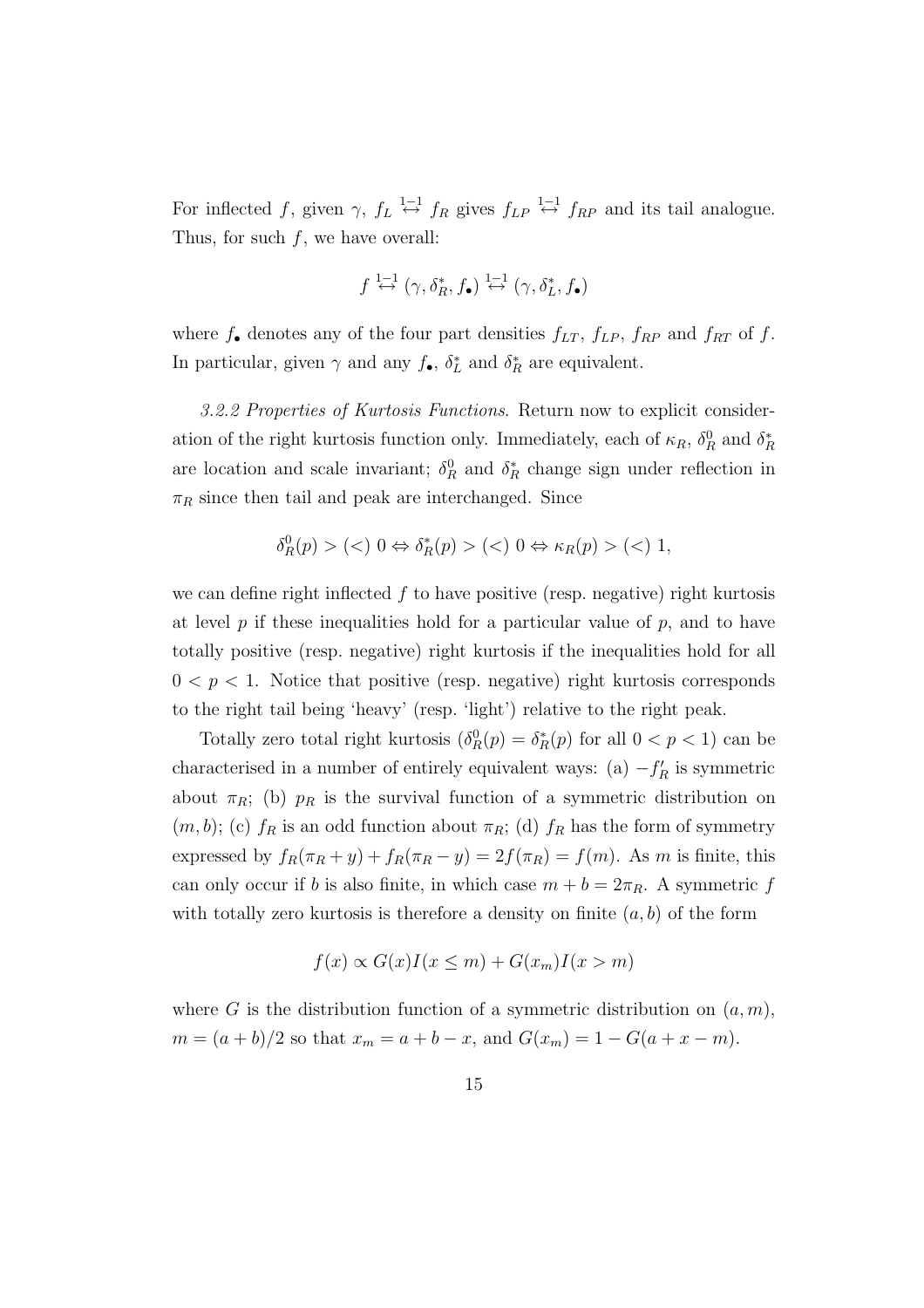Further analogues of properties of skewness functions given in Section 2.2.2 also arise immediately for right kurtosis functions by replacing f by  $-f'_R$ , but full details do not warrant repetition here. Suffice it to say that constant non-zero right kurtosis right parts of densities are themselves of two-piece form on  $(m, b)$  and, therefore, that densities which have constant skewness and equal, constant, right and left kurtosis are four-piece distributions with joins at  $\pi_L$ , m and  $\pi_R$ . (Three different constants for skewness, left and right kurtosis are not possible because of properties given in the previous subsection.) In addition, whenever  $f_R$  is 3-smooth and  $f_R'''(\pi_R) < 0$ ,  $\kappa_R(1-) = 1$ ,  $\delta_R^0(1-) = 0$  and  $\delta_R^*(1-) = 0$ . It is also the case that  $\kappa_R(0+) = \infty$ ,  $\delta_R^0(0+) = \infty$  and  $\delta_R^*(0+) = 1$  when the support of f is either R or  $(0, \infty)$ . When b is finite,  $\kappa_R(0+) = (b - \pi_R)/(\pi_R - m)$ .

# 3.3 Examples of Kurtosis Functions

*3.3.1 The* t *and Symmetric Beta Distributions*. The Student's t distribution on  $\mathcal R$  with  $\nu > 0$  degrees of freedom has (scaled) density proportional to  $(1+x^2)^{-(\nu+1)/2}$ . Its limit as  $\nu \to \infty$  is, of course, the normal distribution and, as  $\nu$  becomes small, the t distribution acquires very heavy tails (it includes the Cauchy distribution when  $\nu = 1$ . The symmetric beta distribution on  $(-1, 1)$  with parameter  $\eta > 0$  has density proportional to  $(1 - x^2)^{\eta - 1}$ . The distribution is uniantimodal for  $\eta < 1$ , is the uniform density for  $\eta = 1$  and is unimodal for  $\eta > 1$ , also tending to the normal distribution as  $\eta \to \infty$ . The symmetric beta, normal and  $t$  distributions are the symmetric members of the Pearson family of distributions. Notice that we can speak of kurtosis here rather than just of right kurtosis because the symmetry of the distributions means that left kurtosis  $=$  right kurtosis  $=$  kurtosis.

$$
\text{***} \quad \text{FIGURE 6 ABOUT HERE} \quad \text{***}
$$

The kurtosis functions of the  $t$  (solid lines), normal (thicker solid line) and symmetric beta distributions (dotted lines) are shown in Figure 6. They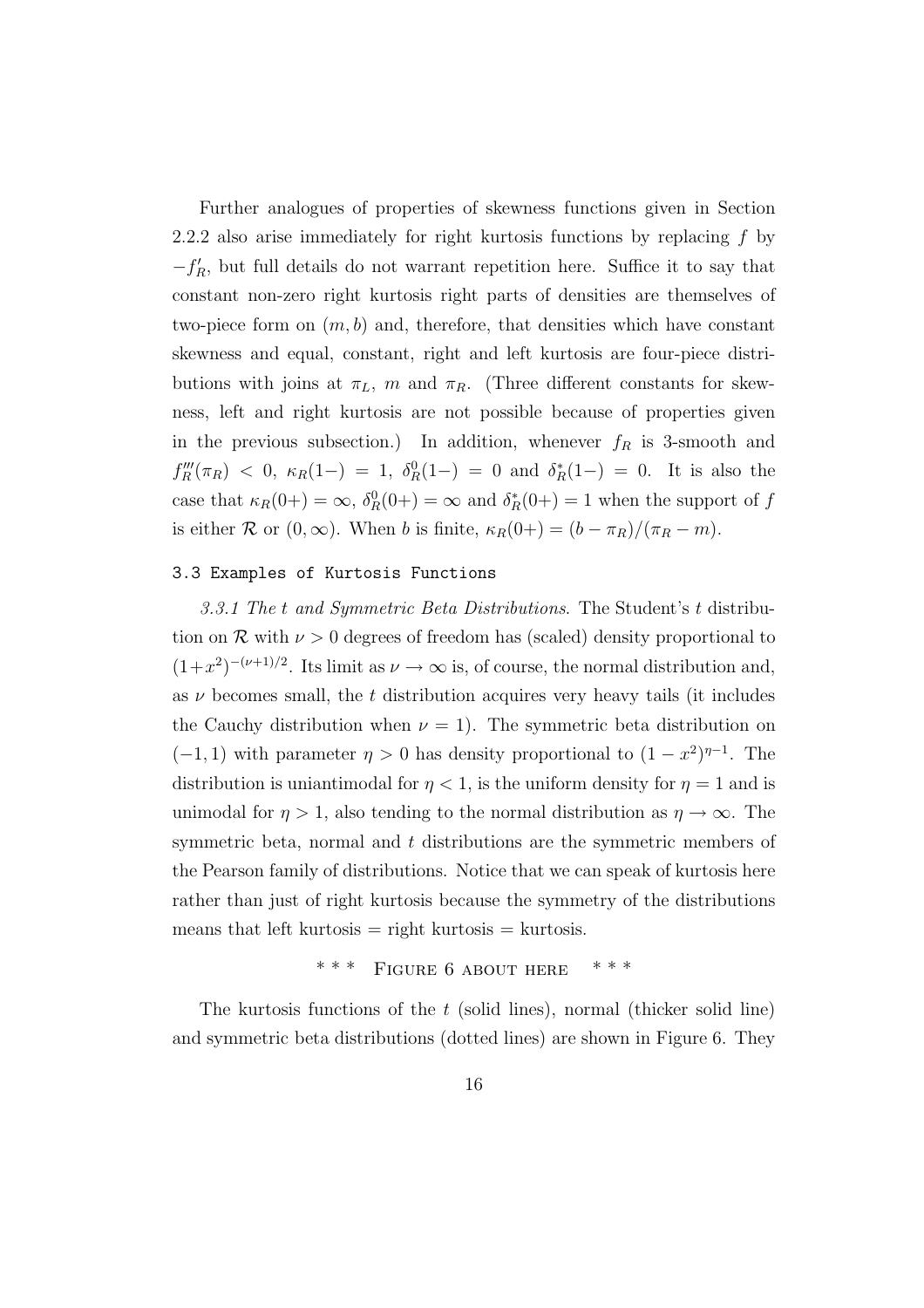were calculated numerically. The main impression given by Figure 6 is that these kurtosis functions are ordered: the t distributions with small  $\nu$  are most kurtotic, with kurtosis decreasing as  $\nu$  increases; then, starting from the kurtosis of the normal distribution, kurtosis continues to decrease as  $\eta$ decreases in the symmetric beta distributions. Notice that these comparisons appear to hold totally for all values of  $p$ . The kurtosis function does not exist for  $\eta \leq 2$  beyond which, in our sense, the symmetric beta distribution has no tail (it is 'all peak').

*3.3.2 The Exponential Power Distribution*. The exponential power distribution has density proportional to  $\exp(-|x|^{\beta})$ ,  $x \in \mathcal{R}$ ,  $\beta > 0$ . It reduces to the Laplace and normal distributions for  $\beta = 1$  and  $\beta = 2$ , respectively, and is very short tailed for large  $\beta$ . Its kurtosis function has already been shown in Figure 3. This is because the (right) kurtosis is the skewness of the negative derivative of (the right part of)  $f$ , and the negative derivative of (the right part of)  $f$  is proportional to the Weibull density whose skewness function is plotted in Figure 3. Note, therefore, that the kurtosis function of the exponential power distribution exists only for  $\beta > 1$  and is a decreasing function of  $\beta$  for all p, eventually becoming negative.

*3.3.3 The Gamma Distribution*. As an example of left and right kurtosis functions for an asymmetric density, we return to the gamma distribution with parameter  $\alpha$ . We find it convenient to draw  $\kappa_L(p)$  as a function of what is labelled  $-p$  leftwards along the negative axis. Left kurtosis exists for  $\alpha > 2$ , while right kurtosis exists for  $\alpha > 1$ . The gamma kurtosis functions are drawn for the skew case of  $\alpha = 3$  (solid lines) and the fairly symmetric case of  $\alpha = 100$  (dotted lines) in Figure 7. The  $\alpha = 100$  case yields a right kurtosis function that is essentially that of the normal distribution but, interestingly, the left kurtosis function is a little lower indicating that any discrepancies that remain from the gamma's limiting case are towards the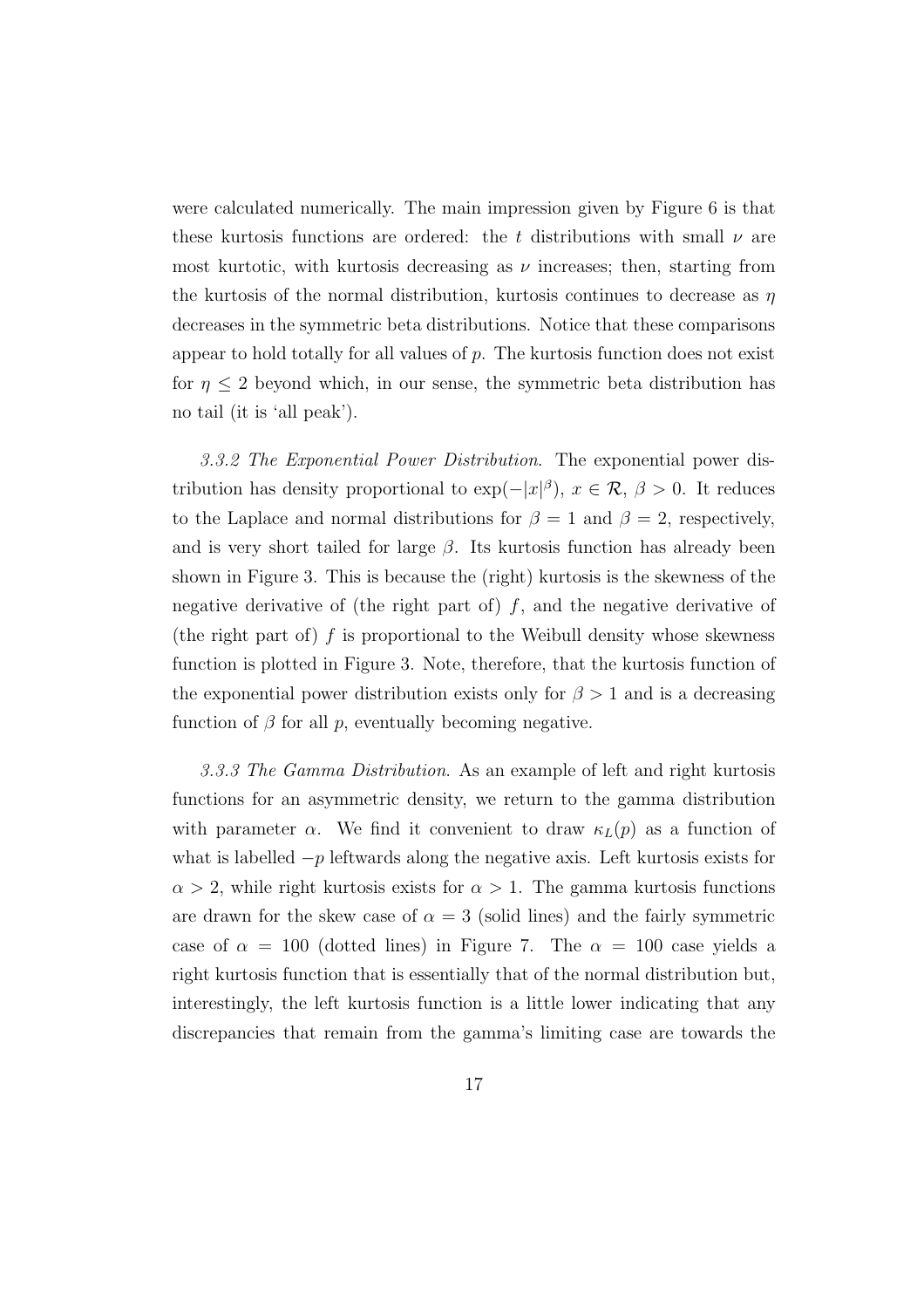left of the mode (no doubt because of the finite lower limit of the gamma's support). When  $\alpha = 3$ , however, the left kurtosis is quite different and indeed negative, indicating a very light lower tail relative to the peak.

$$
\begin{array}{l} * \ * \ * \ \text{FIGURE 7 ABOUT HERE} \\
$$

#### 3.4 The Alternative Kurtosis Function

*3.4.1 Definition, Rationale and Properties*. Denote by d the unimodal function of the density derivative on which kurtosis is based, and which up to now has been  $d(x) = d_1(x) = |f'(x)|$ . In this section, we introduce the alternative d function  $d_2(x) = -(x-m)f'(x)$ . Notationally, whenever we need to refer specifically to elements of kurtosis functions based on  $d_1$  or  $d_2$  we will incorporate a '1' or '2' into the appropriate subscript e.g.  $d_{1,R}$ ,  $x_{2,RT}(p)$ ,  $\delta_{1,R}^*(p)$ . An entirely analogous figure to Figure 5 arises when  $d_{2,R}$ replaces  $d_{1,R}$ . By the way, it is easy to see that  $\pi_{2,R} \geq \pi_{1,R}$ .

Why do we consider basing kurtosis on  $d_2$ ? Well, any unimodal density is 'singly Khintchine' in the sense that if  $X \sim f$ , then  $X =^d m + U_{(1)}W$  where  $U_{(1)} \sim U(0, 1)$  and  $W \sim g$  where  $g(w) = -wf'(w + m)$  are independent; here  $=$ <sup>d</sup> denotes 'has the same distribution as'. This is Khintchine's theorem (Khintchine, 1938, Shepp, 1962, Feller, 1971, Jones, 2002) which gives the natural link between unimodality of  $f$  and consideration of the density derivative-based function  $d_2(x) = g(x - m)$ . When  $d_{2,L}$  and  $d_{2,R}$  are themselves unimodal and rooted, we say that  $f$  is doubly Khintchine; this is the  $d_2$  analogue of f being inflected and, of course,  $f \in \mathcal{F}(a, b)$  can otherwise admit either, neither, or both left and right kurtosis functions. For doubly Khintchine densities, if  $W_R \sim g_R(w) = -wf'(w+m)/(1 - F(m)), w > 0,$ (F being the distribution function of f) is 1-smooth (equivalently,  $f_R$  is 2smooth), then, treating  $g_R$  as the unimodal density of interest,  $W_R = d U_{(2)}Z$ where  $U_{(2)} \sim U(0, 1)$  independently of  $Z \sim -z g'_R(z)$ ,  $z > 0$ . Defining  $X_R =$  $(X-m)I(X>m)$ , combination of the Khintchine relationships for f and  $g_R$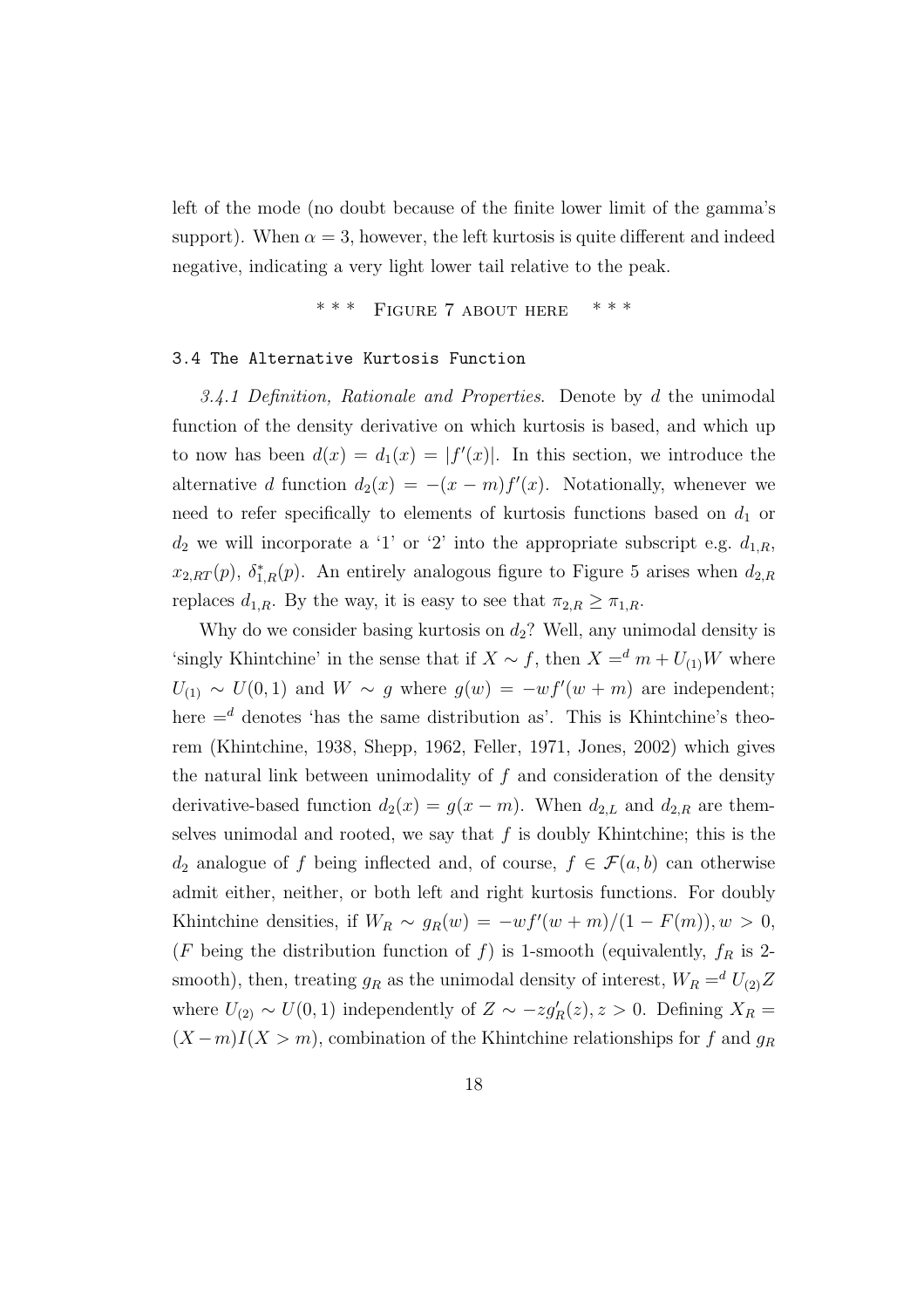results in  $X_R =^d VZ$  where  $V \sim -\log(v)$ ,  $0 < v < 1$ , and  $Z \sim z\{f'(z+m)$  $+zf''(z+m)\}/(1-F(m)).$ 

Returning to  $W_R$ , the random variable associated with  $g_R$ , note that it has the distribution of  $\tau_R(P) = x_R(P) - m$  where

$$
P = \frac{Y}{f(m)} \quad \text{and} \quad Y \sim \frac{f_R^{-1}(y) - m}{1 - F(m)} \ I(0 < y < f(m)), \tag{5}
$$

the latter being none other than the Y-marginal distribution when  $(X, Y)$ are uniformly chosen from the region bounded by  $f_R$  and the axes. The Xmarginal of this bivariate uniform distribution is proportional to  $f_R$  and the bivariate distribution is fundamental to random variate generation, as argued by Jones (2002). From this viewpoint, this natural choice of distribution for Y contrasts favourably with that leading to  $-f'_R(x)/f(m)$ ,  $x > m$ , which is the distribution of  $x_R(P)$  when  $P \sim U(0, 1)$ .

The whole range of properties given in Section 3.2 specifically for  $d = d_1$ have immediate analogues for  $d = d_2$  but these will not be explicitly given here.

3.4.2 Examples. Replacing  $d_2$  by  $d_1$  in the examples of Section 3.3 makes for relatively minor changes, at least qualitatively, in general. For example, a very similar figure (not shown) to Figure  $6$  is obtained for  $t$ , normal and symmetric beta distributions: shapes of kurtosis functions are much as they are for  $d_1$  with perhaps a wider spread over t's (low degrees of freedom more kurtotic, normal less kurtotic) while betas are somewhat squashed down for larger a. The range of existence is the same in both cases.

In the exponential power case, swapping  $d_2$  for  $d_1$  increases the range of existence of the kurtosis function all the way to  $\beta > 0$ . In particular, the case  $\beta = 1$  which for  $d_1$  was disallowed now affords a kurtosis function for the Laplace distribution (equivalent to a right kurtosis function for the exponential distribution). While for  $d_1$ , the right kurtosis of the exponential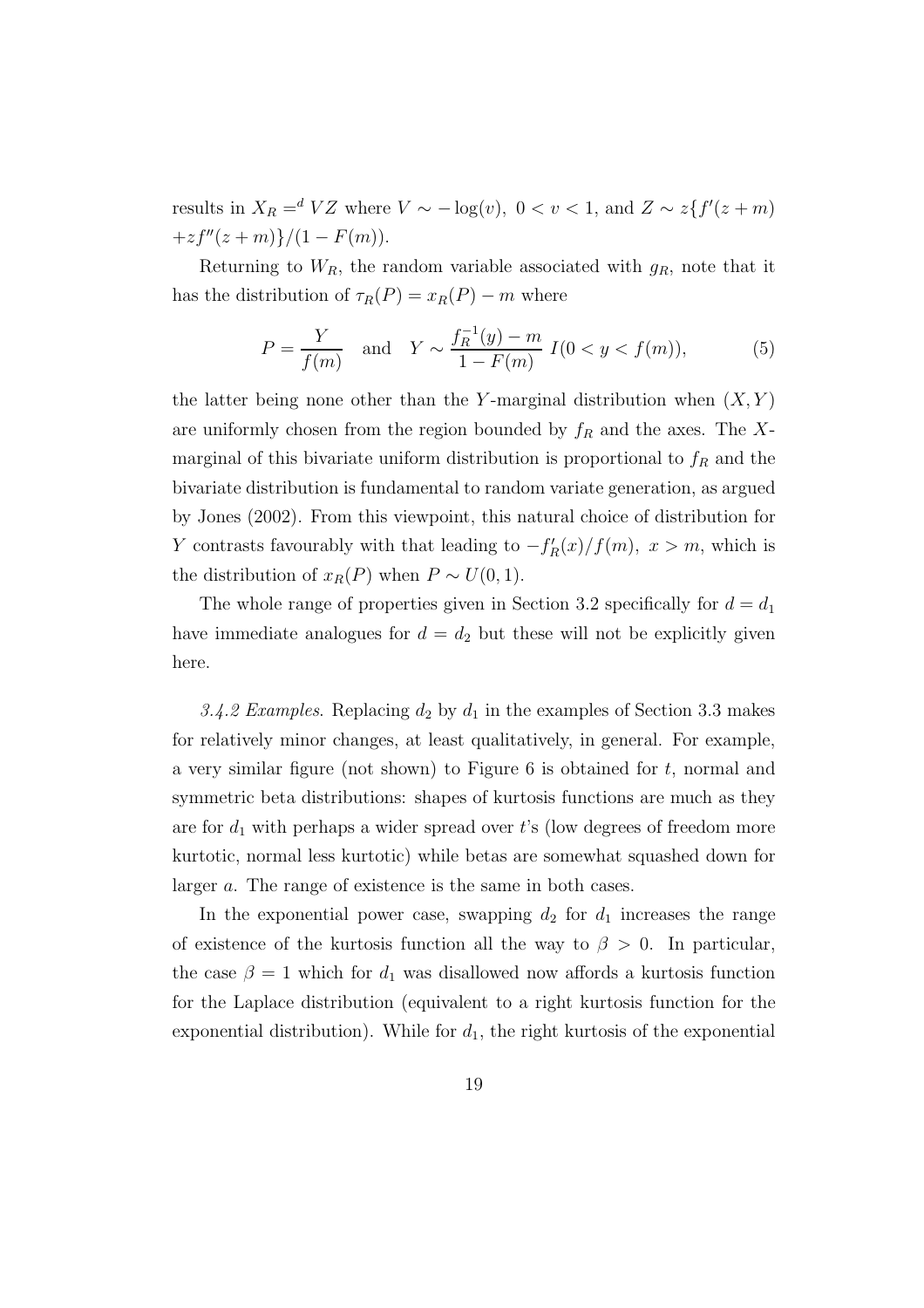power distribution is the skewness of the Weibull distribution, for  $d_2$  the right kurtosis is the skewness of the distribution with density proportional to  $x^{\beta}e^{-x^{\beta}}$ , sometimes called the pseudo-Weibull distribution (Murthy, Xie and Jiang, 2004, Section 7.2). Figure 8 displays the  $d_2$  kurtosis for a range of exponential power distributions for two further reasons: (i) to show the high kurtosis attributed to the exponential distribution and (ii) to demonstrate the qualitative similarity between  $d_1$  and  $d_2$  kurtosis functions in other cases.

### \*\*\* Figure 8 about here \*\*\*

For the gamma distribution, conditions on existence of left kurtosis are the same for  $d_1$  and  $d_2$ , but right kurtosis exists for  $d_2$  if  $\alpha \geq 1$ , thereby also accommodating the exponential distribution.

Absolute skewness and relative skewness using either  $\gamma(p)$  measure are the same thing because skewness is naturally measured relative to symmetry for which  $\gamma(p) \equiv 0$ . It is not so clear that totally zero kurtosis necessarily has the same role as zero skewness. One might prefer to measure kurtosis relative to some other distribution's kurtosis. This is often done for the classical moment-based measure where the value 3, associated with the normal distribution, is subtracted off to give a measure of kurtosis relative to that of the normal distribution.

Let  $\delta_R \equiv \delta_R^f$  be a given (absolute) right kurtosis function and, for some suitable  $h(\cdot|\cdot)$ , let  $\delta_R^{f|f_1}$  defined by

$$
\delta_R^{f|f_1}(p) = h(\delta_R^f(p)|\delta_R^{f_1}(p)), \qquad 0 < p < 1,
$$

denote a corresponding relative right kurtosis function for f with respect to  $f_1$ . Two requirements will fix the function  $h(\cdot|\cdot)$ . First, it is reasonable to require that working relative to a density whose kurtosis vanishes at level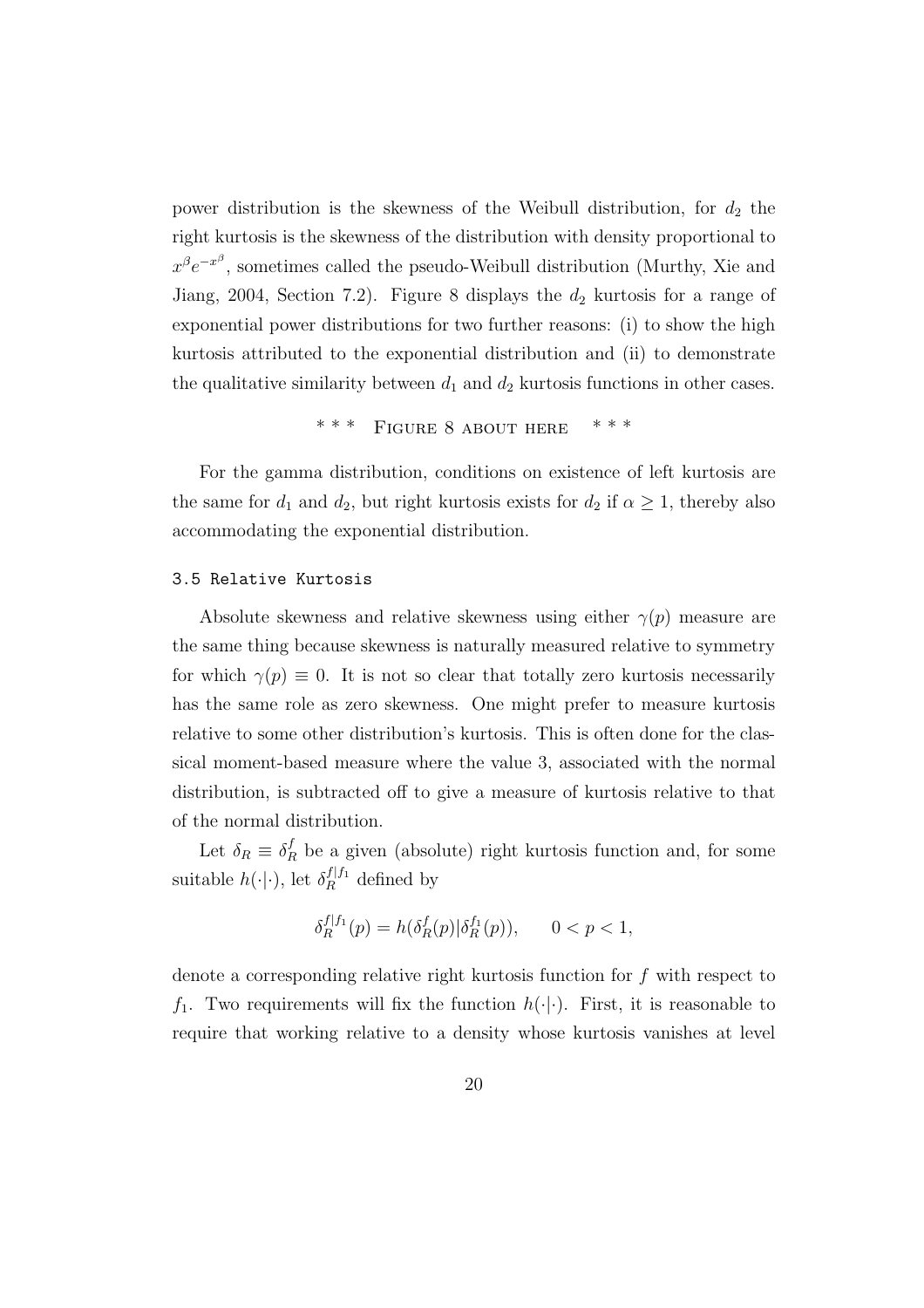p should leave absolute kurtosis unchanged at that level, i.e.  $h(u|0) = u$ . Second, there should be an explicit way to transform, level-by-level, kurtosis measured relative to different reference densities which would most simply be  $h(u|u_2) = h(u|u_1) + h(u_1|u_2)$ . The unique function satisfying these requirements is  $h(u|u_1) = u - u_1$  so that

$$
\delta_R^{f|f_1}(p) = \delta_R^f(p) - \delta_R^{f_1}(p), \qquad 0 < p < 1.
$$

Further intuitive and interpretable properties of the relative kurtosis follow immediately:

- (i) reciprocity:  $h(u_2|u_1) = -h(u_1|u_2);$
- (ii) self-nullity:  $h(u|u) = 0;$
- (iii) inflection-equivariance:  $h(-u|-u_1) = -h(u|u_1);$
- (iv) monotonicity:  $u > u_1 \Rightarrow h(u|u_1) > 0.$

So if, at level p, the tail of f is 'heavier' relative to the peak of f than is the tail of  $f_1$  relative to its peak, then f has positive kurtosis relative to  $f_1$ at that level. It is sometimes useful to compare left and right part behaviour vis-à-vis kurtosis via  $\delta_R^f(p) - \delta_L^f(p)$ , the right kurtosis of f relative to its left kurtosis.

## $\mathcal{A}=\mathcal{A}$  . Estimating skewness and  $\mathcal{A}=\mathcal{A}$  , and  $\mathcal{A}=\mathcal{A}$  , and  $\mathcal{A}=\mathcal{A}$

In this section, we will indicate the kinds of issues involved with estimating our skewness and kurtosis functions and illustrate the results of an initial implementation with pragmatic choice of details. There is scope for much theoretical and practical work on estimation issues that we barely touch on. The principal tool is kernel density estimation (Silverman, 1986, Wand and Jones, 1995) where the density  $f$  is estimated by

$$
\hat{f}_h(x) = \frac{1}{nh} \sum_{i=1}^n K\left(\frac{x - X_i}{h}\right).
$$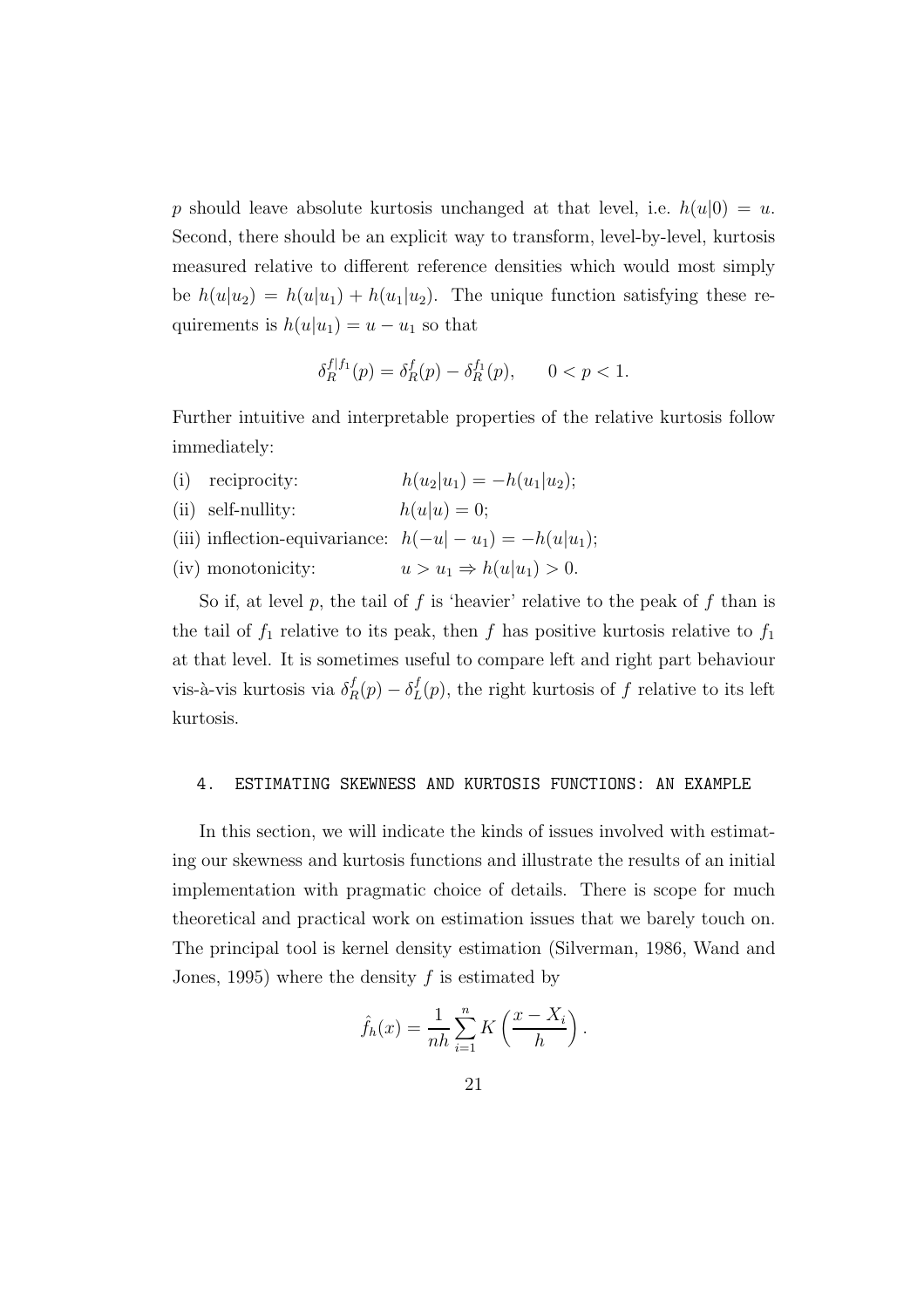Here,  $X_1, ..., X_n$  is a random sample from f, K will be taken to be the standard normal density function and  $h$  is the smoothing parameter, also called the bandwidth, which will be estimated below. Estimated skewness and kurtosis functions will be obtained for 'sample 1' of Table 1 of Smith and Naylor (1987); here,  $n = 63$  and the data are breaking strengths of 1.5cm long glass fibres, originally obtained at the UK National Physical Laboratory.

#### 4.1 Estimating the Skewness Function

The ingredients of  $\gamma^*(p)$ , see (1), are  $x_R(p)$ ,  $x_L(p)$  and m. The first two of these are values of the inverse of  $f_R$  and  $f_L$  at a value dependent on  $f(m)$ . Most of these ingredients are directly dependent on  $f$  and therefore a value of h appropriate to estimating f itself rather than any other functional of f is suggested. (The unusual step of inverting  $f$  makes no difference in this regard; see Jones, 2000, for a relatively non-technical introduction to the interplay between bandwidth choice and functionals of  $f$ .) But the mode also plays an important role in  $\gamma^*$  and, optimally, estimation of the mode requires an order of magnitude larger value for h because of its close link with estimation of f' through  $f'(m) = 0$  (Müller, 1984, Jones, 2000). Yet we need to use the same bandwidth for each element of  $\gamma^*(p)$  if a coherent skewness function is to be obtained. Our compromise between these requirements is to use the simple rule-of-thumb  $h = h_{\gamma} = s\{4/(3n)\}^{1/5}$ , where s is the sample standard deviation (Silverman, 1986). This arises from the formula for the bandwidth that minimises asymptotic integrated mean squared error for density estimation by assuming  $f$  to be a normal distribution. Typically, this rule-of-thumb oversmooths a little in terms of estimating the density per se.

There is, however, a further requirement: skewness is defined only for unimodal distributions. If the underlying f is unimodal,  $\hat{f}$  using  $h_{\gamma}$  will typically be unimodal too and this is the case for the glass fibre data; see Figure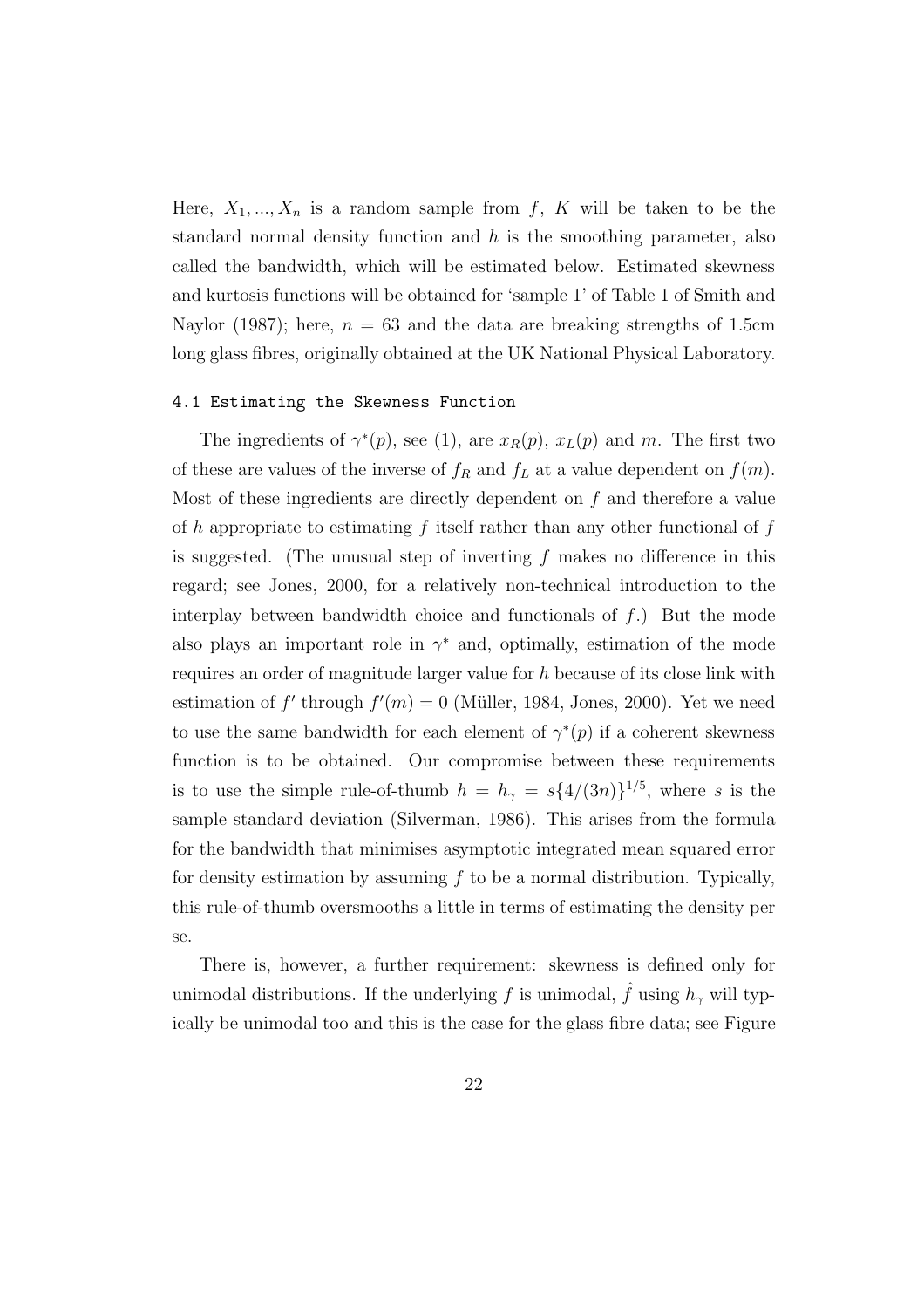9(a). If  $f_{h_{\gamma}}$  is not unimodal it can be made so by increasing h (monotonically reducing the number of modes in the case of the normal kernel, Silverman, 1981). A general strategy might be to utilise Silverman's (1981) test of unimodality which depends on the size of the smallest  $h = h_c$  necessary to obtain a single mode (see also Fisher, Mammen and Marron, 1994, Fraiman and Meloche, 1999, Hall and York, 2001). If the test accepts unimodality, then use  $h = h_{\gamma}$  if  $f_{h_{\gamma}}$  is unimodal and  $h = h_c$  otherwise; if Silverman's test rejects unimodality, do not proceed. (For more sophisticated methods of forcing smooth unimodality see, e.g., Bickel and Fan, 1996, Eggermont and La Riccia, 2000, Hall and Huang, 2002, Hall and Kang, 2005).

### \*\*\* Figure 9 about here \*\*\*

A quick glance at Figure 9(a) suggests left or negative skewness. But what is meant by that in this case? The skewness function  $\gamma^*(p)$  corresponding to  $\hat{f}_{h_{\gamma}}$  is shown in Figure 9(b). The skewness function is only very slightly negative over most of the range of (larger) p. This corresponds to an almostsymmetry of the main body of the density estimate. (The 'glitch' in Figure 9(b) near  $p = 1$  appears to be a numerical problem.) Negative skewness is stronger for (approximately)  $0 < p < 0.16$ . This reflects the strong 'bump' in the left hand tail of  $\hat{f}_{h_{\gamma}}$ : it is the presence of this bump that causes an overall impression of negative skewness.

Note that kernel estimation is not reliable in the far tails of a distribution and both it and Silverman's test of unimodality would be strongly affected by isolated points in the tails, so estimation of  $\gamma(p)$  is generally not to be trusted for very small  $p$ .

#### 4.2 Estimating the Kurtosis Functions

Once again, because our kurtosis functions are just skewness functions applied to  $|f'|$  or  $-(x-m)f'$  rather than f, the technology for estimating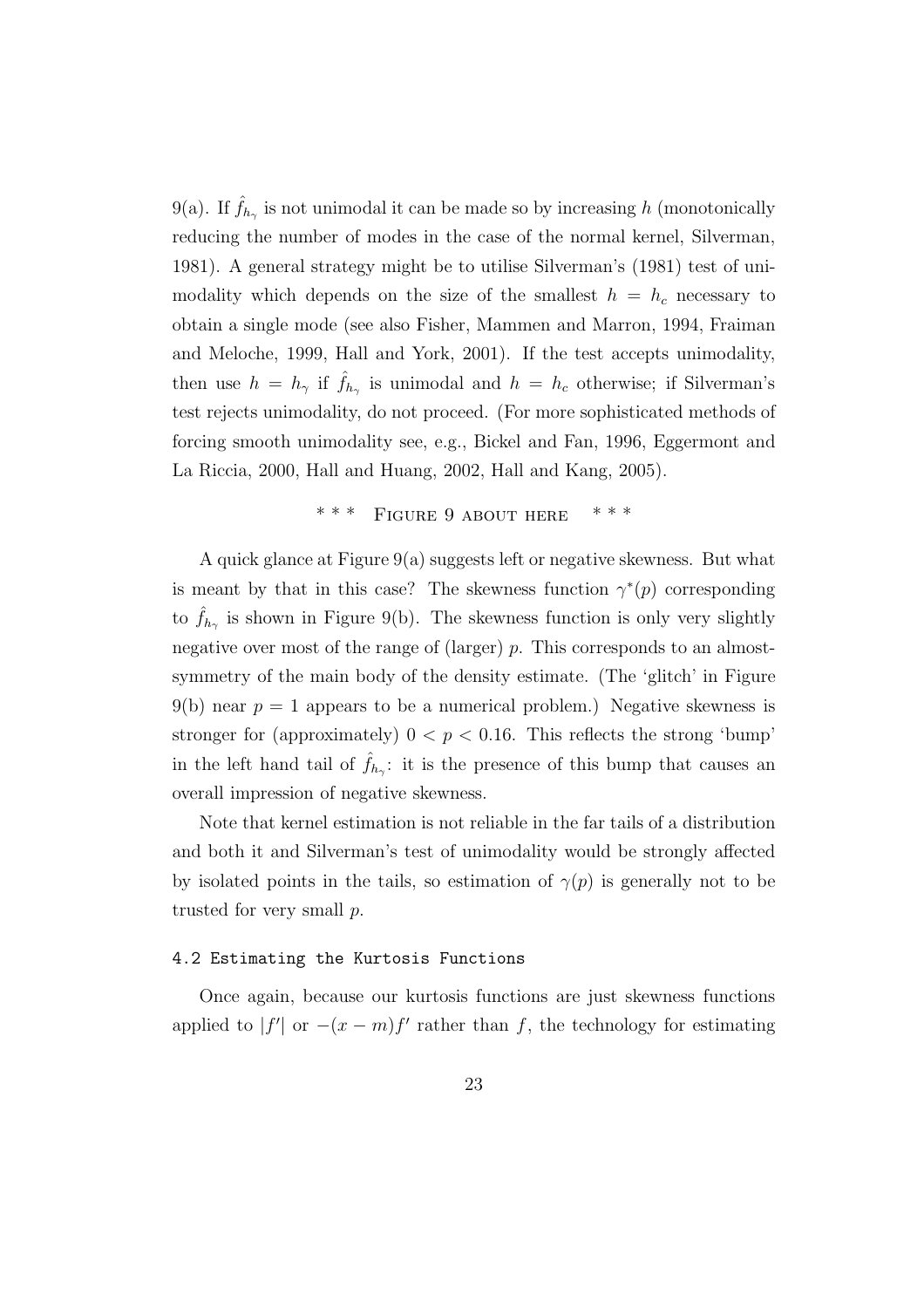skewness functions transfers pretty much directly to estimating kurtosis functions. In particular, our starting point is kernel density derivative estimation given by

$$
\hat{f}'_h(x) = \frac{1}{nh^2} \sum_{i=1}^n K'\left(\frac{x - X_i}{h}\right)
$$

for K the standard normal kernel. The rule-of-thumb bandwidth for estimation of the first derivative of the density, for use when  $d = d_1$ , is  $h = h_{1,\delta} = s\{4/(5n)\}^{1/7}$ . A similar calculation for estimation of  $-(x-m)f'$ with m taken to be known, for use when  $d = d_2$ , yields the slightly different value  $h = h_{2,\delta} = s\{8/(11n)\}^{1/7}$ . For the case of the glass fibre data, our figures pertain to taking  $d = d_1 = |f|$ |. Then,  $h_{1,\delta} = 0.1737$  but  $\hat{f}'$  to the left of the mode is not itself unimodal. This reflects the fact that  $\hat{f}$  in Figure 9(a), admittedly based on a smaller bandwidth, is not inflected. Multiplying  $h_{1,\delta}$ by 1.35 turns out to (approximately) yield  $h_c$  for  $f'$ , and the corresponding  $|f'|$  is plotted in Figure 10(a).

### \*\*\* Figure 10 about here \*\*\*

The left and right kurtosis functions based on  $|\hat{f}_h|$  $h'_c$  are plotted in Figure 10(b). It should be noted that, in general, left and right kurtosis functions deserve separate left and right bandwidths. In this example, one could use  $h_c$  for the left kurtosis function and  $h_{1,\delta}$  for the right kurtosis function, but the pictorial difference would be negligible in this case. Moreover, extension of testing procedures to test for unimodality of left and right parts of  $|f'|$ — and to declare left or right kurtosis undefined if the corresponding test is failed — is warranted, but not yet pursued. (Kernel estimation of left and right kurtosis functions separately by dividing the dataset depending on position relative to the estimated mode,  $\hat{m}$ , seems to offer no advantages because of the consequent need to allow for the boundary introduced at  $\hat{m}$ . The right kurtosis function is very reminiscent of those for  $t$  distributions with moderate degrees of freedom (Figure 6). The left kurtosis function is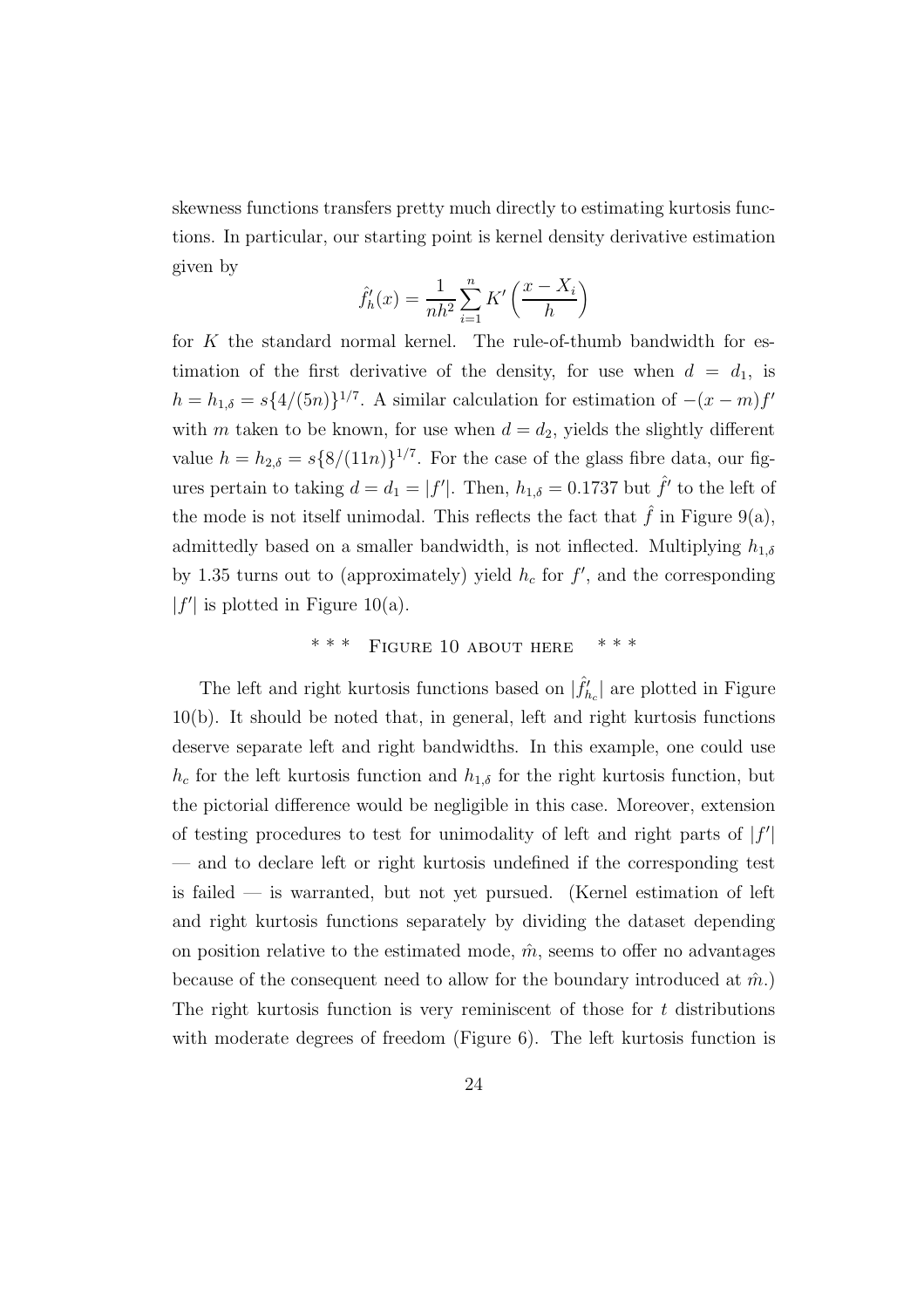similar for large p but increases much more rapidly at around  $p = 0.24$ , again reflecting the 'bump' in the left hand tail of this distribution. When  $d = d_2$ , similar plots (not shown) accentuate the left hand bump rather more and give a larger left kurtosis function for more (small) values of p.

The glass fibre data have recently been used to illustrate the fitting of various skew t distributions (Jones and Faddy, 2003, Ferreira and Steel, 2004). These four-parameter distributions fit much of the dataset well but treat the bump simply as a heavy tail. This is defensible given the relatively small size of the dataset and is sufficient for most purposes. But more data would be needed to shed further light on whether there is really a small 'second group' or just a more widespread heavy tail to the left.

#### 5. SKEWNESS AND KURTOSIS SCALARS 5. SKEWNESS AND KURTOSIS SCALARS

A theme of this paper is the functional nature of skewness and kurtosis. Nonetheless, there is still some role for scalar measures of skewness and kurtosis and it is natural to provide them by some appropriate averaging of the skewness, generically  $\gamma(p)$ , and left and right kurtosis, generically  $\delta_L(p)$ and  $\delta_R(p)$ , functions. So, define the skewness measure

$$
\gamma = \int_0^1 \gamma(p) w_f(p) dp
$$

and the right kurtosis measure

$$
\delta_R = \int_0^1 \delta_R(p) w_d(p) dp
$$

(likewise the left kurtosis measure) for some density functions  $w_f$  and  $w_d$ on  $(0, 1)$  (which might be the same in which case we write them as w). Immediately,  $\gamma$  and  $\delta_R$  have the same range as the functions  $\gamma(p)$  and  $\delta(p)$ . If f is symmetric, then  $\gamma(p) = 0$  for all p and so  $\gamma = 0$ . However,  $\gamma$  can also be zero in cases where positive and negative parts of  $\gamma(p)$  cancel out, a disadvantage of insisting on scalar measures.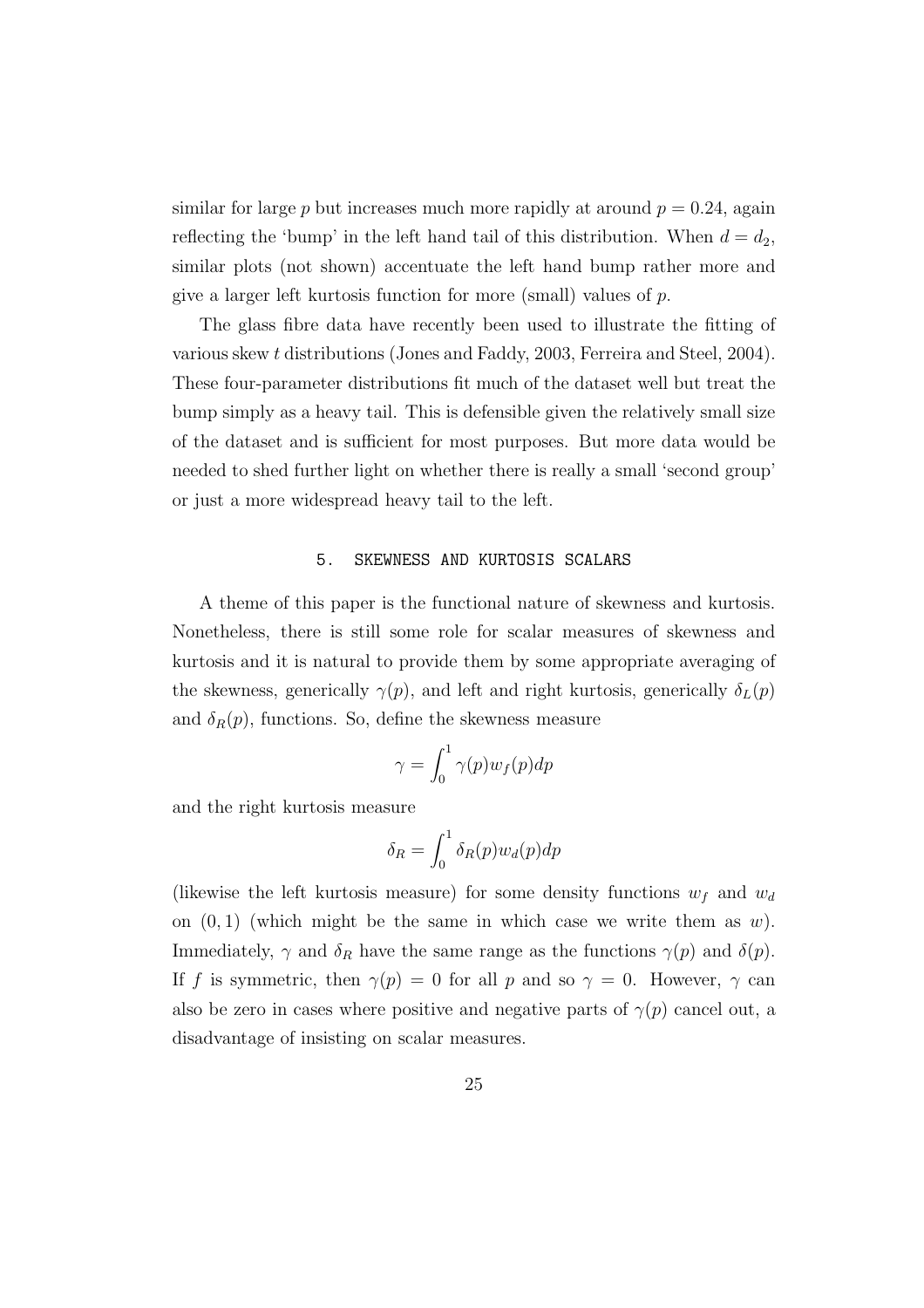One obvious choice for w is the Dirac delta function at, say,  $p_0$ ; that is, take  $\gamma(p_0)$  and  $\delta_R(p_0)$  as scalar summaries of the whole  $\gamma$  or  $\delta_R$  functions. A particularly natural choice might be the median-type choice  $p_0 = 1/2$ . So, for example, skewness might be measured by

$$
\gamma^*(1/2) = \frac{x_R(1/2) - 2m + x_L(1/2)}{x_R(1/2) - x_L(1/2)}.
$$

The denominator is the full width at half maximum scale measure mentioned in Section 2.2.1.

Another obvious choice is to take a uniform average,  $w^{11}(p)=1, 0$  $p < 1$ . The complementary choices of Beta(2,1) and Beta(1,2) densities,  $w^{21}(p) = 2p$  and  $w^{12}(p) = 2(1 - p)$ ,  $0 < p < 1$ , put more (resp. less) weight where the density or density derivative is larger. Adopting an obvious abbreviation, the three corresponding scalar skewness measures are related through  $\gamma^{11} = (\gamma^{21} + \gamma^{12})/2$  (similarly for scalar kurtosis measures). Weight functions that put more weight where the density is larger will be better estimated from data. One might therefore consider pursuing this by taking w as the density of  $f(X)$  (Troutt, Pang and Hou, 2004). However, being an integrated quantity, even the natural uniform choice, e.g.  $\gamma = \int_0^1 \gamma(p) dp$ , yields a quantity which is much more robust to specific choice of bandwidth (Jones, 2000) than is any unaveraged skewness or kurtosis function.

For the remainder of this section, let  $\ell$  stand for densities f or normalised  $d_{1,R}$  or  $d_{2,R}$  and L for the associated distribution function. That is,  $\ell = f$ ,  $-f'(x)/f(m)$  or  $-(x-m)f'(x)/{1-F(m)}$  and  $L = F$ ,  $1 - {f(x)/f(m)}$  and  ${F(x) - F(m) - (x - m)f(x)}/{1 - F(m)}$ , respectively. Let  $\pi$  denote the corresponding mode  $m, \pi_{1,R}$  or  $\pi_{2,R}$  in each of these cases. Inspired by Section 3.4.1, there are further natural choices for  $w$ , specifically that associated with  $P = Y/\ell(\pi)$  when  $(X, Y)$  are uniformly chosen from the region bounded by  $\ell$  and the horizontal axis. Taking into account both left and right parts of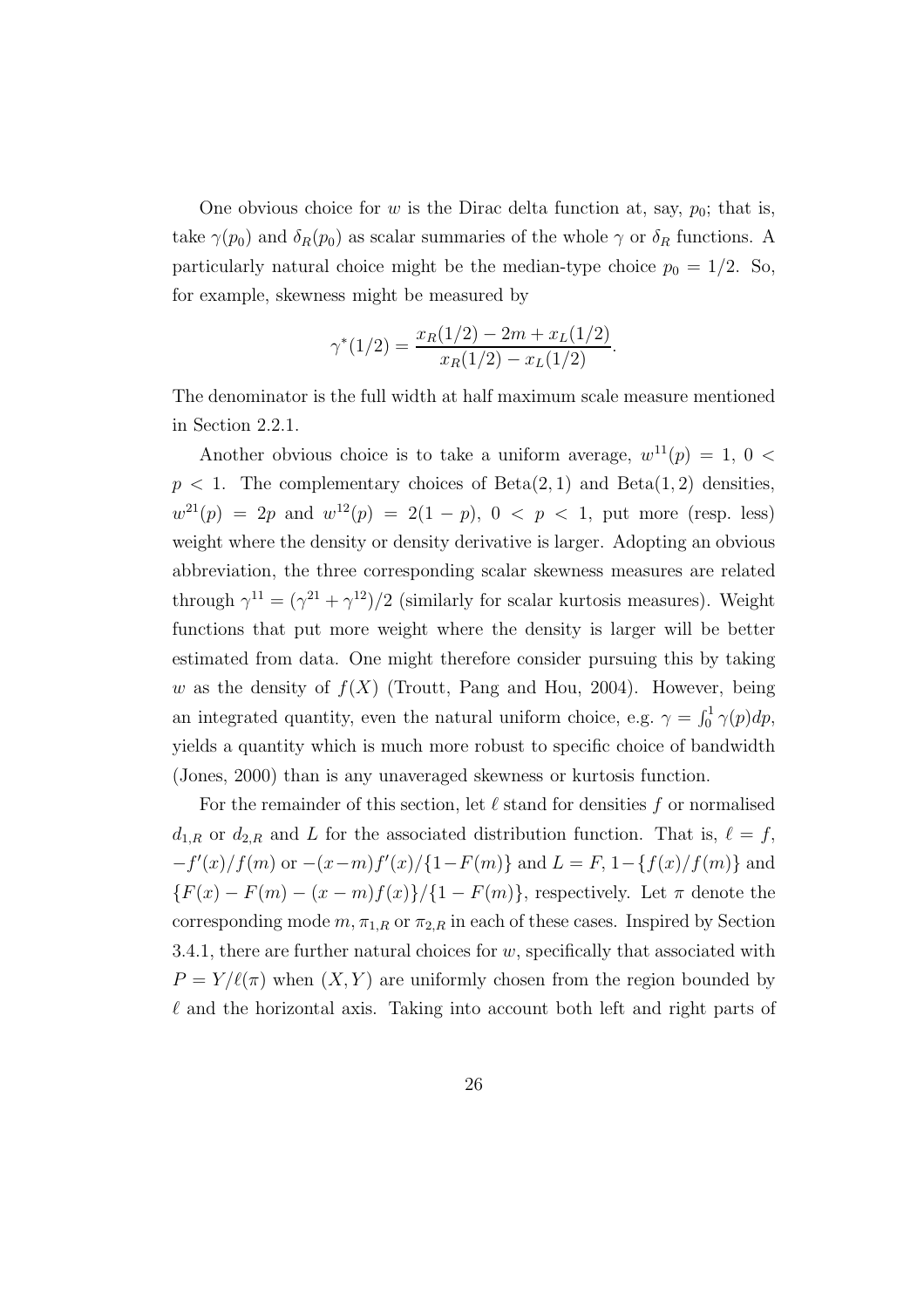the unimodal density  $\ell$ , it is readily seen that

$$
Y \sim \{\ell_R^{-1}(y) - \ell_L^{-1}(y)\} \ I(0 < y < \ell(\pi)),
$$

that is, Y's density is the scale function associated with  $\ell$ , and hence that

$$
P \sim w_{\ell}(p) = \ell(\pi) \{ \ell_R^{-1}(p\ell(\pi)) - \ell_L^{-1}(p\ell(\pi)) \} \ I(0 < p < 1).
$$

This makes for attractive simplifications as follows.

Let  $x_R(p)$ ,  $x_L(p)$  and  $\sigma(p)$  also refer to any version of  $\ell$  and let  $\psi(p)$  and  $\psi$  denote either  $\gamma(p)$  and  $\gamma$  or  $\delta_R(p)$  and  $\delta_R$ . Provided they exist for all  $0 < p < 1$ , it is easy to see that

$$
\int_0^1 x_R(p) dp = \pi + \frac{(1 - L(\pi))}{\ell(\pi)} \text{ and } \int_0^1 x_L(p) dp = \pi - \frac{L(\pi)}{\ell(\pi)}.
$$

It follows that

$$
\int_0^1 \sigma(p) dp = \frac{1}{\ell(\pi)}
$$

(implicit above) which reduces to (2) when  $\ell = f$ . In addition,

$$
\psi = \int_0^1 \psi(p) w_\ell(p) dp = \ell(\pi) \int_0^1 \{x_R(p) - 2\pi + x_L(p)\} dp = 1 - 2L(\pi).
$$

In all cases,  $\psi \to 1$  (resp. -1) as the mode  $\pi$  of  $\ell$  tends to the lower (resp. upper) end of its support.

The scalar skewness measure that arises from these considerations is nothing other than

$$
\gamma = 1 - 2F(m),
$$

the Arnold and Groeneveld (1995) measure, for unimodal distributions with  $f \rightarrow 0$  at both support endpoints, and is undefined otherwise (including, for example, for the exponential distribution, cf. Section 2.3.1).

The corresponding scalar kurtosis measures are novel. In the  $d_1$  case,

$$
\delta_{1,R} = 2 \frac{f(\pi_R)}{f(m)} - 1.
$$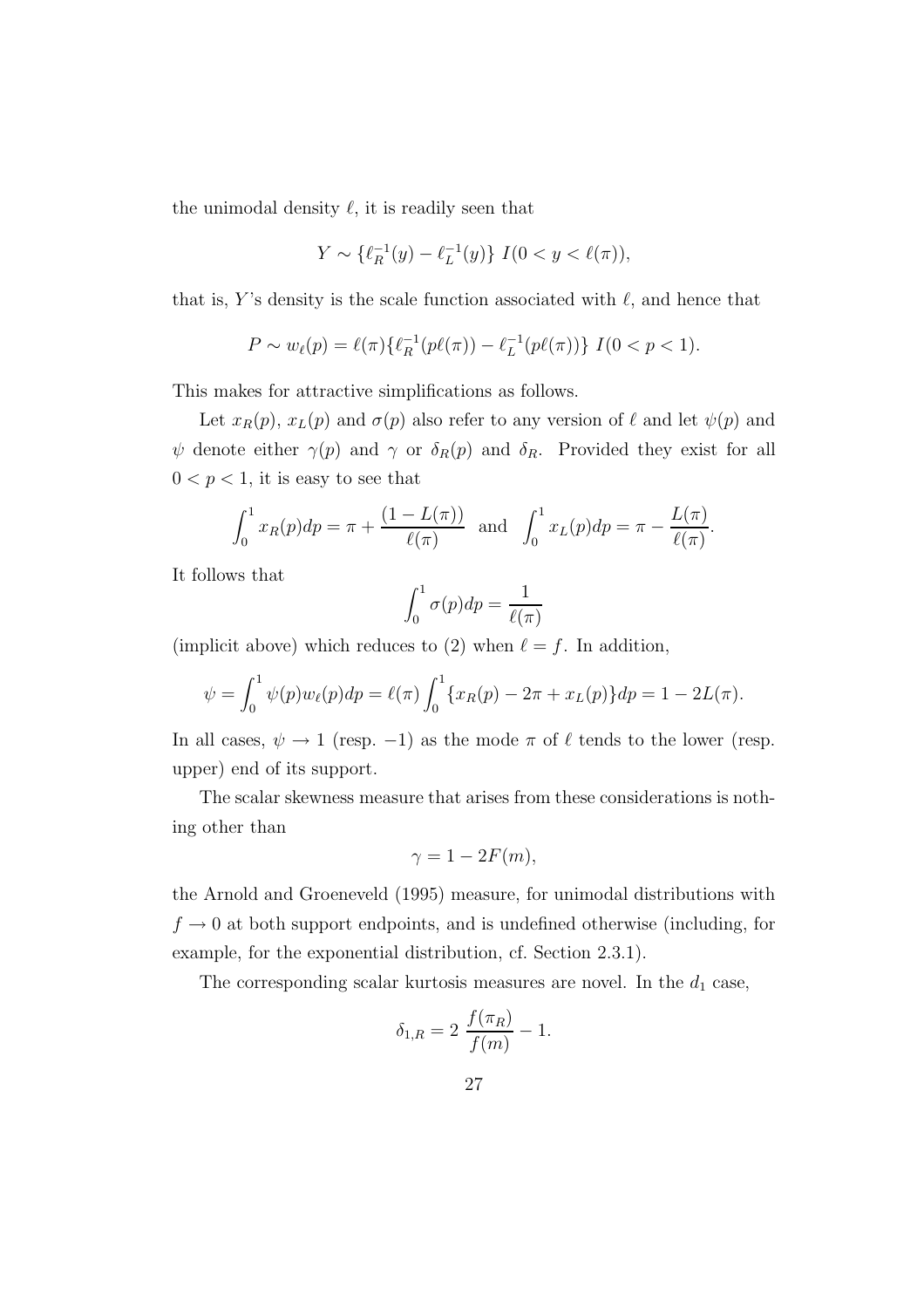This is an intriguing simple scalar kurtosis measure. This kurtosis is zero if the point of inflection has density one-half the density at the mode. Otherwise, it makes a very simple tail/peak comparison by being more and more positive (resp. negative) the larger (resp. smaller) the density is at the point of inflection relative to the density at the mode. Alternatively,

$$
\delta_{2,R} = 1 - 2 \frac{\{F(\pi_R) - F(m) - (\pi_R - m)f(\pi_R)\}}{1 - F(m)}.
$$

## 6. CONCLUSIONS AND FURTHER DEVELOPMENTS

The main claims of this paper are that:

(i) Skewness and kurtosis, in their fullest senses, are functional concepts not scalars. This is not entirely new. For example, the final version of (1) is reminiscent of a quantile-based measure in which  $x_R(p)$  is replaced by  $F^{-1}(1-p)$ ,  $x_L(p)$  by  $F^{-1}(p)$  and m by the median (Hinkley, 1975, Groeneveld and Meeden, 1984). However, such measures are typically reduced to scalar measures by specific choice of  $p$  or by some kind of averaging and are rarely treated as functions of p per se; Benjamini and Krieger (1996) is one exception.

(ii) Our skewness function is the first to be defined directly  $-$  and hence immediately interpretably — in terms of the probability density function. Our kurtosis functions are defined simply in terms of the density derivative (which in one case, at least, translates readily back to interpretation in terms of the density function itself).

(iii) Skewness and kurtosis are well defined concepts only for unimodal distributions.

(iv) Left and right kurtosis are defined separately, left and right parts of a unimodal density being defined by the position of the mode. For symmetric densities, left and right kurtosis functions coincide to form a single kurtosis function.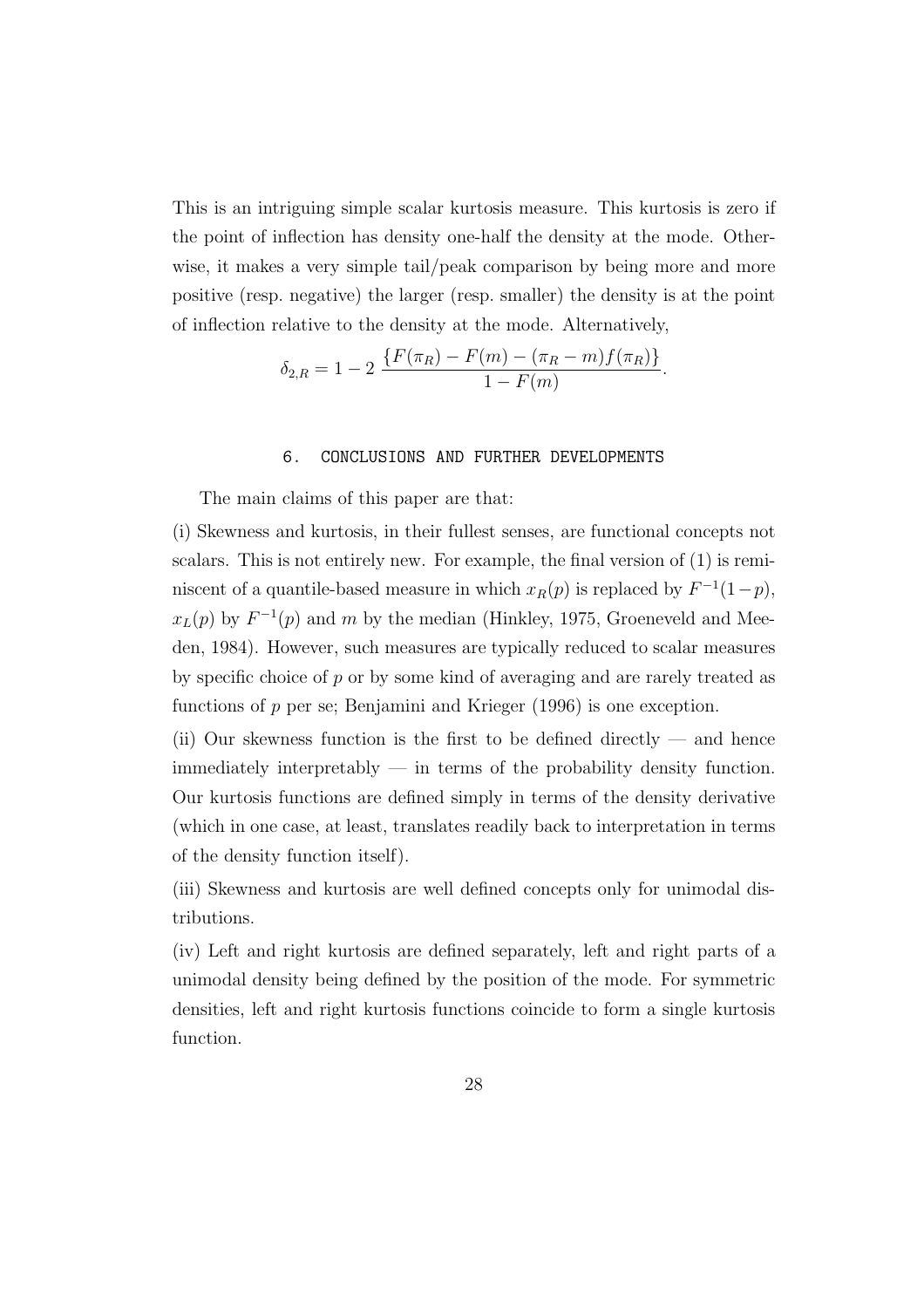(v) Left and right kurtosis are defined directly as skewness of very simple functions of the left and right parts of the density derivative (of what we have called either inflected or doubly Khintchine densities). This is vaguely reminiscent of skewness quantile measures which are applied to halves of the distribution, where half is defined by the median (Groeneveld, 1998, Brys et al., 2005).

(vi) We have a straightforward definition of left and right kurtosis in terms of a tail-peak comparison where, for example in the case of right kurtosis, the right tail and right peak are simply and explicitly defined. In particular, for right inflected densities, the right tail is the region between the right hand point of inflection and the right hand end of the support, and the right peak is the region between the mode and the right hand point of inflection.

(vii) A scalar skewness measure that arises as a natural average of our skewness function is  $1 - 2F(m)$ , the popular measure of Arnold & Groeneveld (1995). The analogous scalar kurtosis measures are novel.

(viii) Our skewness and kurtosis functions come complete with a natural location measure, the mode m, and a natural (overall) measure of scale,  $1/f(m)$ . It is then also natural to think of a collection of four items (two scalars, two functions) such as  $\{m, 1/f(m), \gamma^*(p), \delta^*_R(p)\}$  as a useful set of summary descriptors analogous to familiar sets of scalar summaries based, say, on the first four moments. Indeed, we can extend further to sets of measures from which the density function  $f$  itself can be reconstructed, examples including:

$$
f \stackrel{1-1}{\leftrightarrow} (m, \tau_L, \tau_R) \stackrel{1-1}{\leftrightarrow} (\gamma, f_R) \stackrel{1-1}{\leftrightarrow} (\gamma, \delta_R, f_{\bullet})
$$

where  $f_{\bullet}$  is as defined in Section 3.2.1.

The ideas and methodology presented here can be developed in a variety of directions, including:

(a) practical implementation, involving refinement of smoothing procedures;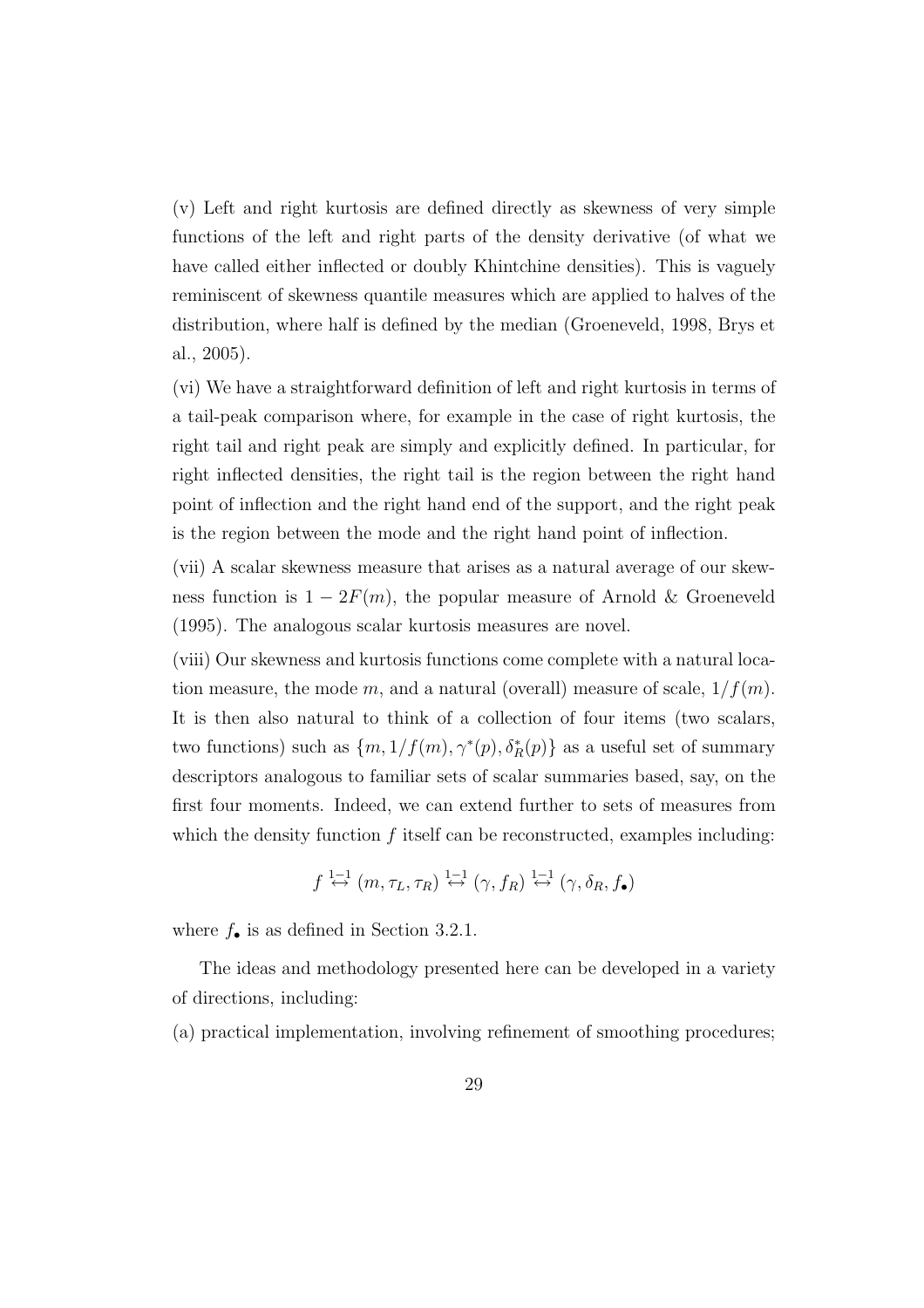(b) inferential uses such as testing symmetry;

- (c) uniantimodal densities;
- (d) multivariate densities

and

(e) higher order derivatives.

This last extends the maxim with which we finish: *kurtosis is gradient skewness*.

- Arnold, B.C., and Groeneveld, R.A. (1995), "Measuring Skewness With Respect to the Mode," *The American Statistician*, 49, 34–38.
- Averous, J., Fougères, A.L., and Meste, M. (1996), "Tailweight With Respect to the Mode for Unimodal Distributions," *Statistics and Probability Letters*, 28, 367–373.
- Balanda, K.P., and MacGillivray, H.L. (1988), "Kurtosis: A Critical Review," *The American Statistician*, 42, 111–119.
- Balanda, K.P., and MacGillivray, H.L. (1990), "Kurtosis and Spread," *Canadian Journal of Statistics*, 18, 17–30.
- Benjamini, Y., and Krieger, A.M. (1996), "Concepts and Measures for Skewness with Data-Analytic Implications," *Canadian Journal of Statistics*, 24, 131–140.
- Bickel, P.J., and Fan, J.Q. (1996), "Some Problems on the Estimation of Unimodal Densities," *Statistica Sinica*, 6, 23–45.
- Brys, G., Hubert, M., and Struyf, A. (2005), "Robust Measures of Tail Weight," *Computational Statistics and Data Analysis*, to appear.
- Darlington, R.B. (1970), "Is Kurtosis Really "Peakedness?"," *The American Statistician*, 24, 2, 19–22.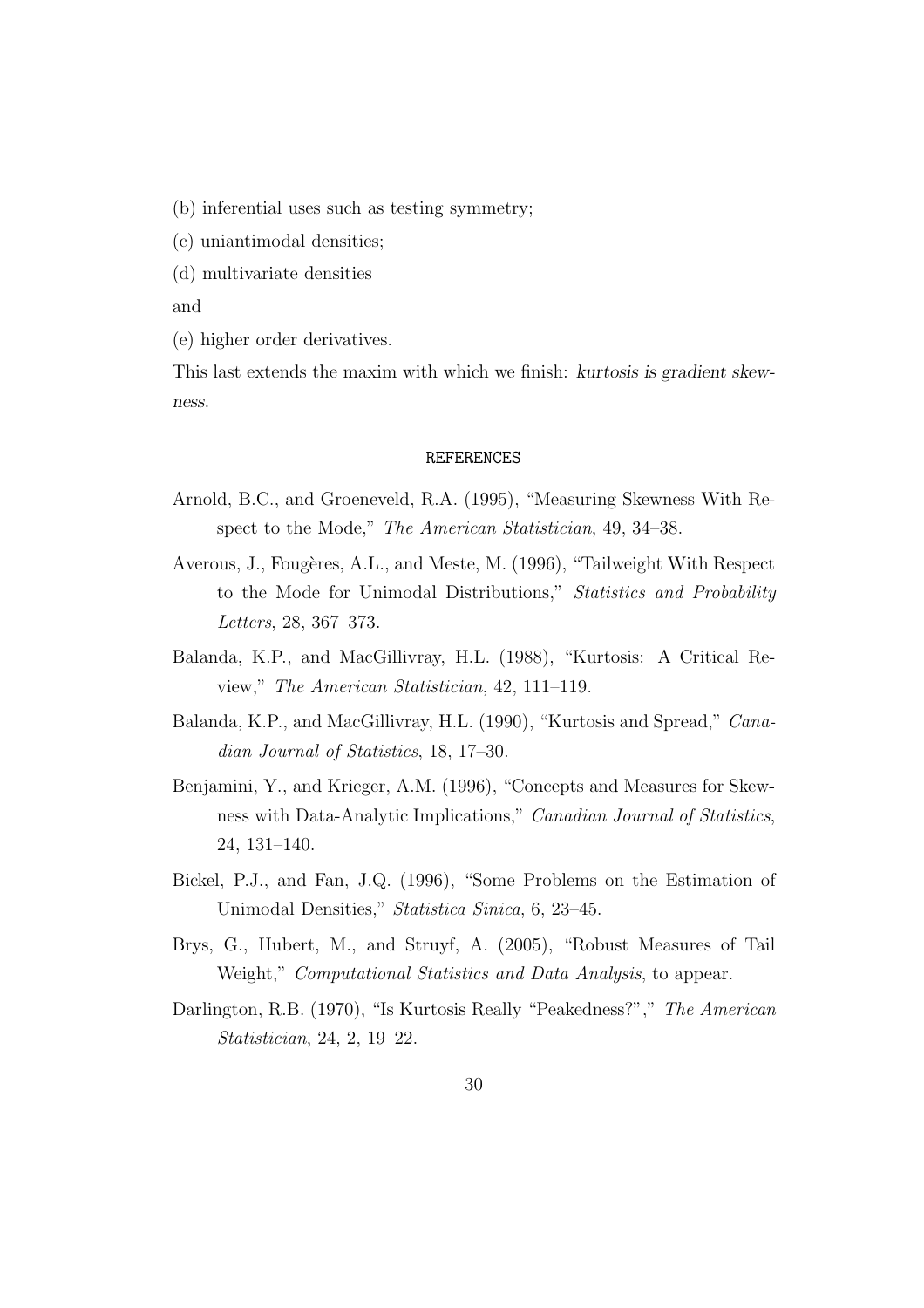- Dubey, S.D. (1967), "Normal and Weibull Distributions," *Naval Research Logistics Quarterly*, 14, 69–79.
- Eggermont, P.P.B., and La Riccia, V.N. (2000), "Maximum Likelihood Estimation of Smooth Monotone and Unimodal Densities," *Annals of Statistics*, 28, 922–947.
- Feller, W. (1971), *An Introduction to Probability Theory and Its Applications*, Volume 2, New York: Wiley.
- Fernández, C., and Steel, M.J.F. (1998), "On Bayesian Modelling of Fat Tails and Skewness," *Journal of the American Statistical Association*, 93, 359–371.
- Ferreira, J.T.A.S., and Steel, M.J.F. (2004), "A Constructive Representation of Univariate Skewed Distributions," Technical Report, Department of Statistics, University of Warwick, U.K.
- Fisher, N.I., Mammen, E., and Marron, J.S. (1994), "Testing for Multimodality," *Computational Statistics and Data Analysis*, 18, 499–512.
- Fraiman, R., and Meloche, R. (1999), "Counting Bumps," *Annals of the Institute of Statistical Mathematics*, 51, 541–569.
- Groeneveld, R.A. (1998), "A Class of Quantile Measures for Kurtosis," *The American Statistician*, 51, 325–329.
- Groeneveld, R.A., and Meeden, G. (1984), "Measuring Skewness and Kurtosis," *The Statistician*, 33, 391–399.
- Hall, P., and Huang, L.S. (2002), "Unimodal Density Estimation Using Kernel Methods," *Statistica Sinica*, 12, 965–990.
- Hall, P., and Kang, K.H. (2005), "Unimodal Kernel Density Estimation by Data Sharpening," *Statistica Sinica*, 15, 73–98.
- Hall, P., and York, M. (2001), "On the Calibration of Silverman's Test for Multimodality," *Statistica Sinica*, 11, 515–536.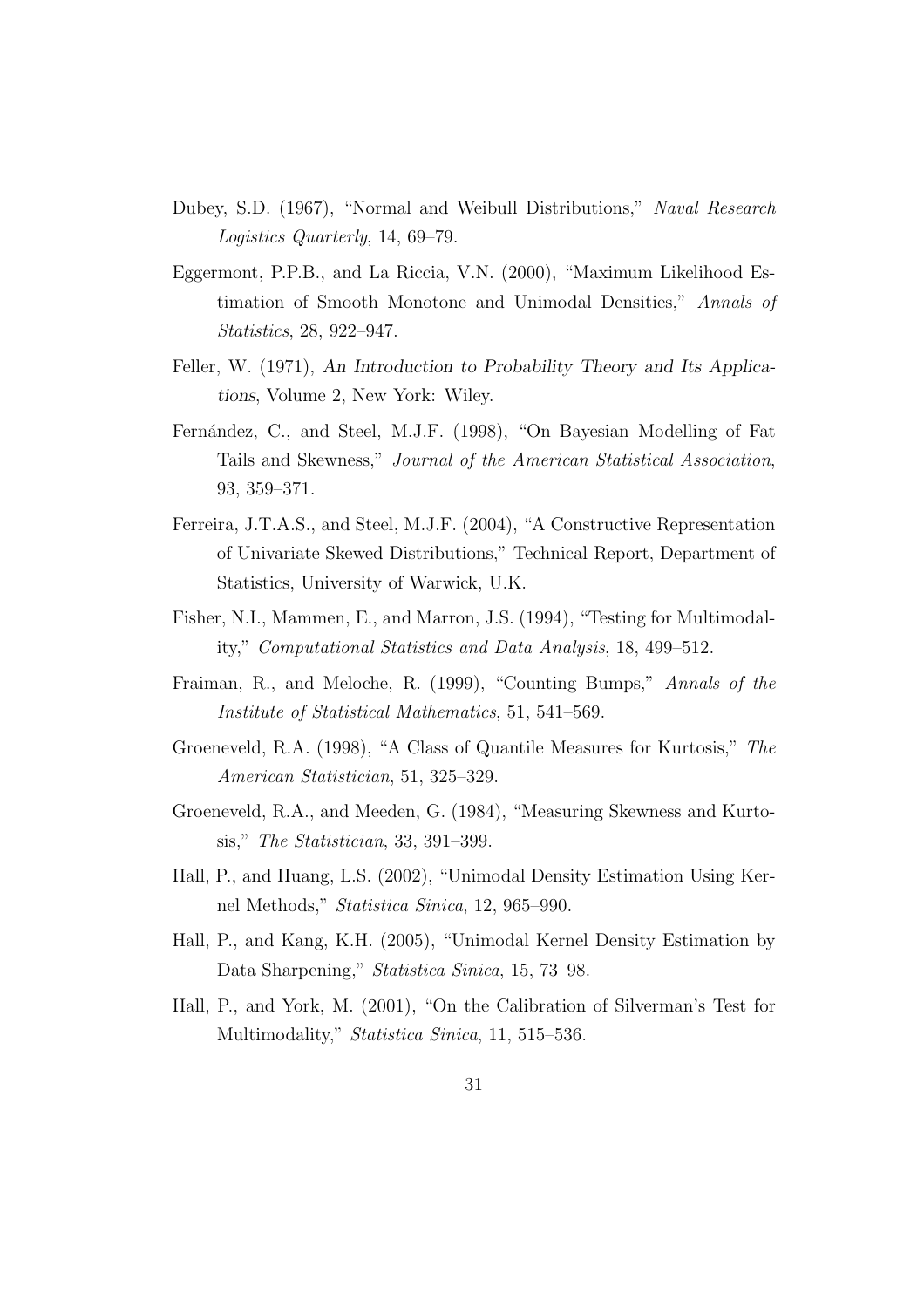- Hinkley, D.V. (1975), "On Power Transformations to Symmetry," *Biometrika*, 62, 101–111.
- Hosking, J.R.M. (1992), "Moments or L-Moments? An Example Comparing Two Measures of Distributional Shape," *The American Statistician*, 46, 186–189.
- Johnson, N.L., Kotz, S., and Balakrishnan, N. (1994), *Continuous Univariate Distributions*, Volume 1, Second Edition, New York: Wiley.
- Jones, M.C. (2000), "Rough-and-Ready Assessment of the Degree and Importance of Smoothing in Functional Estimation," *Statistica Neerlandica*, 54, 37–46.
- Jones, M.C. (2002), "On Khintchine's Theorem and Its Place in Random Variate Generation," *The American Statistician*, 56, 304–307.
- Jones, M.C. (2005), "A Note on Rescalings, Reparametrizations and Classes of Distributions," *Journal of Statistical Planning and Inference*, to appear.
- Jones, M.C., and Faddy, M.J. (2003), "A Skew Extension of the t-Distribution, With Applications," *Journal of the Royal Statistical Society, Series B*, 65, 159–74.
- Khintchine, A.Y. (1938), "On Unimodal Distributions," *Izvestiya Nauchno-Issledovatel'skogo Instituta Matematiki i Mekhaniki*, 2, 1–7.
- Mudholkar, G.S., and Hutson, A. (2000), "The Epsilon-Skew-Normal Distribution for Analyzing Near-Normal Data," *Journal of Statistical Planning and Inference*, 83, 291–309.
- Müller, H.G. (1984), "Smooth Optimal Kernel Estimators of Densities, Regression Curves and Modes," *Annals of Statistics*, 12, 766–774.
- Murthy, D.N.P., Xie, M., and Jiang, R. (2004), *Weibull Models*, Hoboken, NJ: Wiley.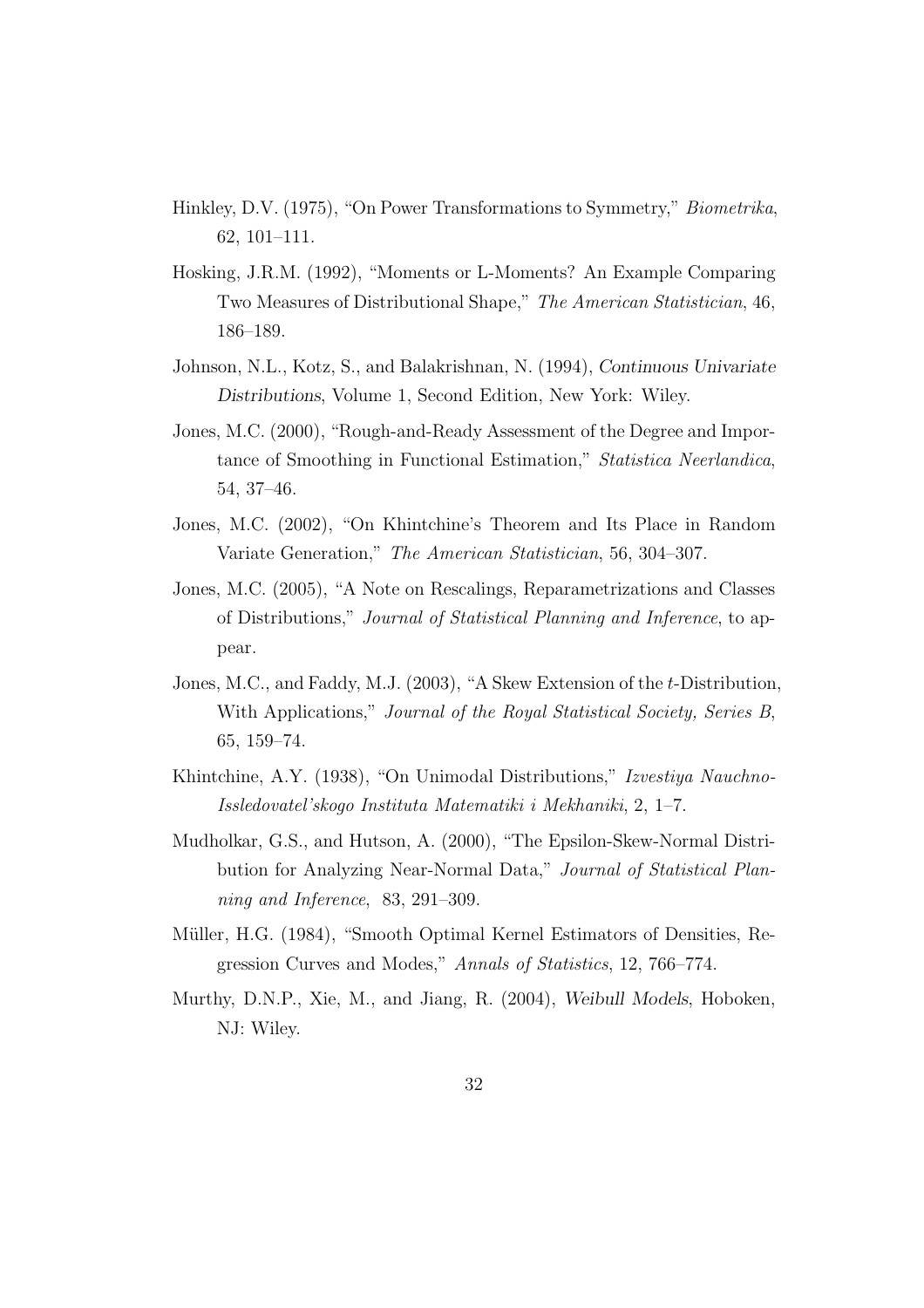- Oja, H. (1981), "On Location, Scale, Skewness and Kurtosis of Univariate Distributions," *Scandinavian Journal of Statistics*, 8, 154–168.
- Ruppert, D. (1987), "What is Kurtosis? An Influence Function Approach," *The American Statistician*, 41, 1–5.
- Serfling, R. (2004), "Nonparametric Multivariate Descriptive Measures Based on Spatial Quantiles," *Journal of Statistical Planning and Inference*, 123, 259–278.
- Shepp, L.A. (1962), "Symmetric Random Walk," *Transactions of the American Mathematical Society*, 104, 144–153.
- Silverman, B.W. (1981), "Using Kernel Density Estimates to Investigate Multimodality," *Journal of the Royal Statistical Society, Series B*, 43, 97–99.
- Silverman, B.W. (1986), *Density Estimation for Statistics and Data Analysis*, London: Chapman and Hall.
- Smith, R.L., and Naylor, J.C. (1987), "A Comparison of Maximum Likelihood and Bayesian Estimators for the Three-Parameter Weibull Distribution," *Applied Statistics*, 36, 358–369.
- Troutt, M.D., Pang, W.K., and Hou, S.H. (2004), *Vertical Density Representation and Its Applications*, New Jersey: World Scientific.
- van Zwet, W.R. (1964), *Convex Transformations of Random Variables*, Amsterdam: Mathematisch Centrum.
- Wand, M.P., and Jones, M.C. (1995), *Kernel Smoothing*, London: Chapman and Hall.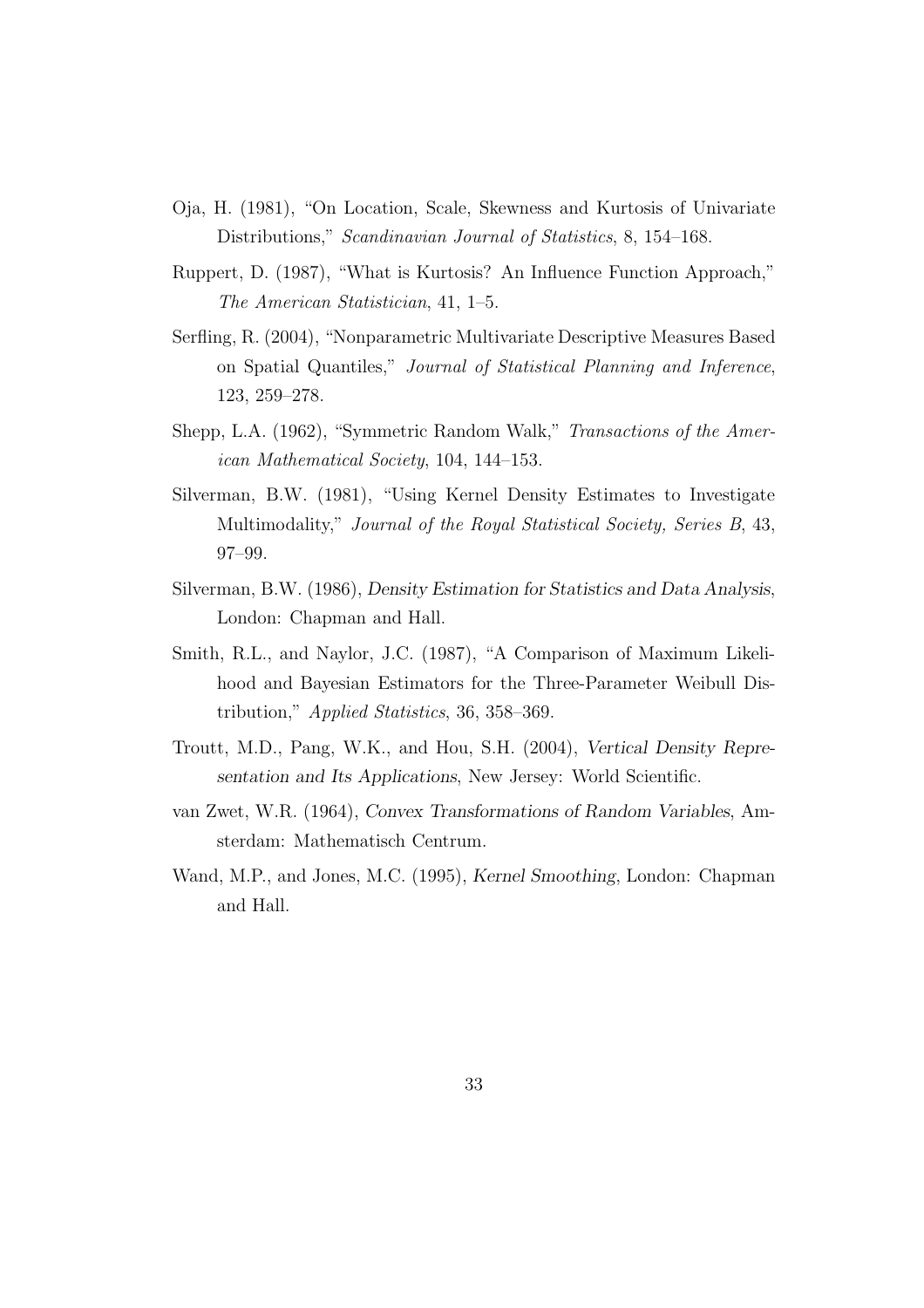*Figure 1. A Unimodal Density* f *on* (a, b) *With Mode* m*. The horizontal* dashed line is at height  $pf(m)$  and this defines the points  $x_L(p)$ ,  $x_R(p)$  and *the distances*  $\tau_L(p)$  *and*  $\tau_R(p)$  *as shown.* 

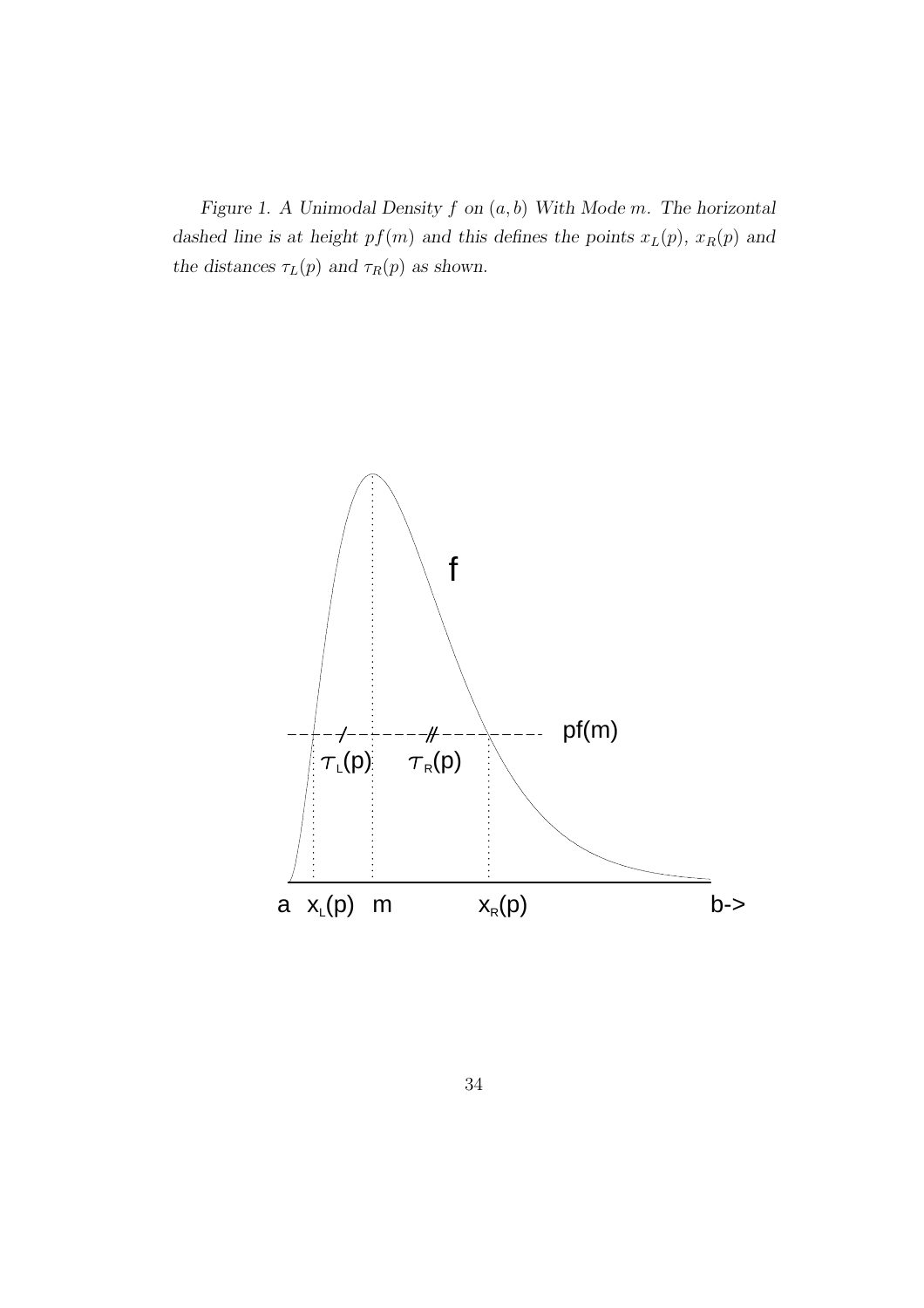*Figure 2. The Skewness Function*  $\gamma^*(p)$ *,*  $0 < p < 1$ *, for Gamma Densities*  $With~Parameter,$  in Order of Decreasing Value of Skewness,  $\alpha=2,3,5,10,20$ *and* 100*.*

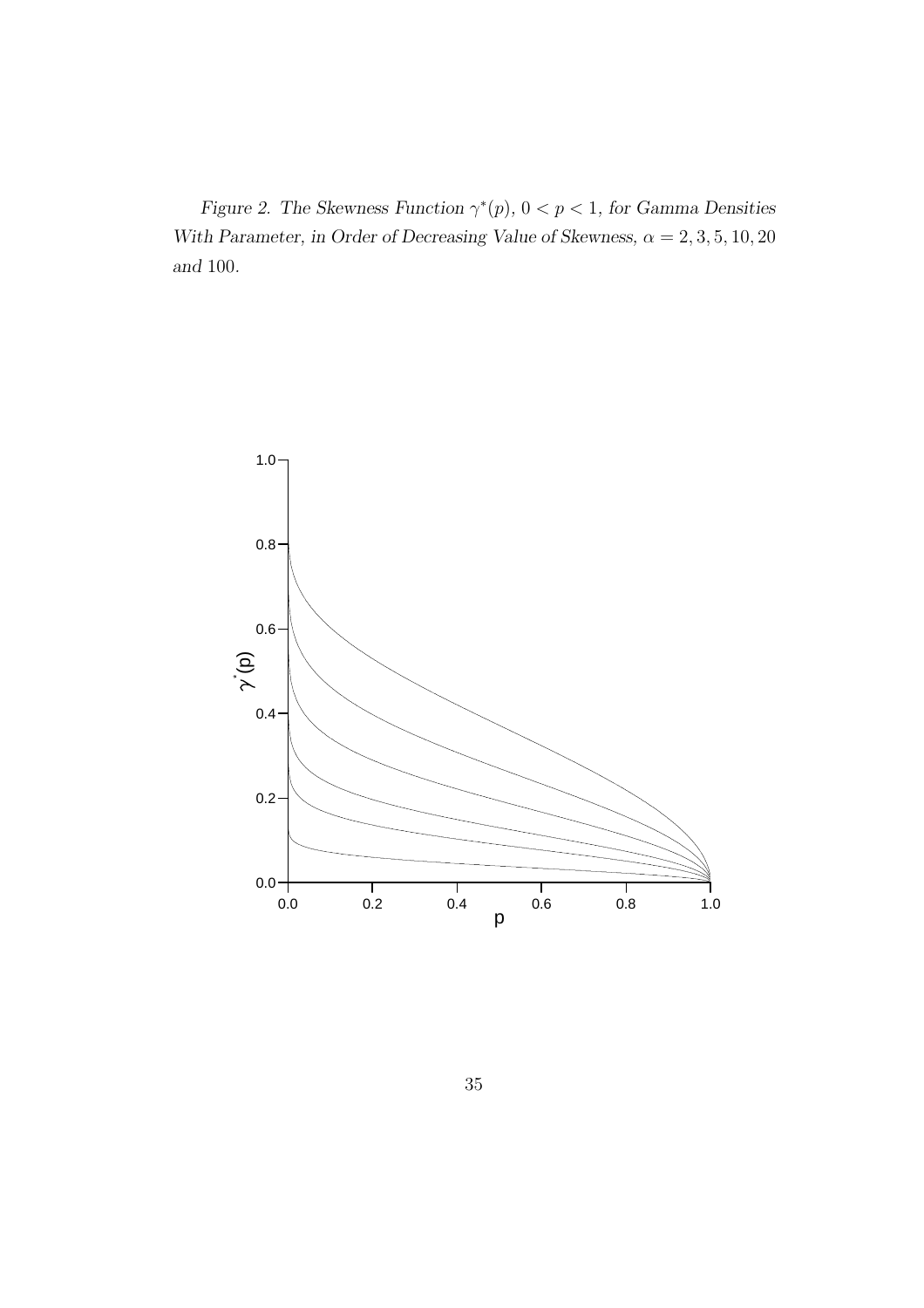*Figure 3. The Skewness Function*  $\gamma^*(p)$ ,  $0 < p < 1$ , for Weibull Densities *With Parameter, in Order of Decreasing Value of Skewness,*  $\beta=2,3,3.6,5,10$ *and* 100*.*

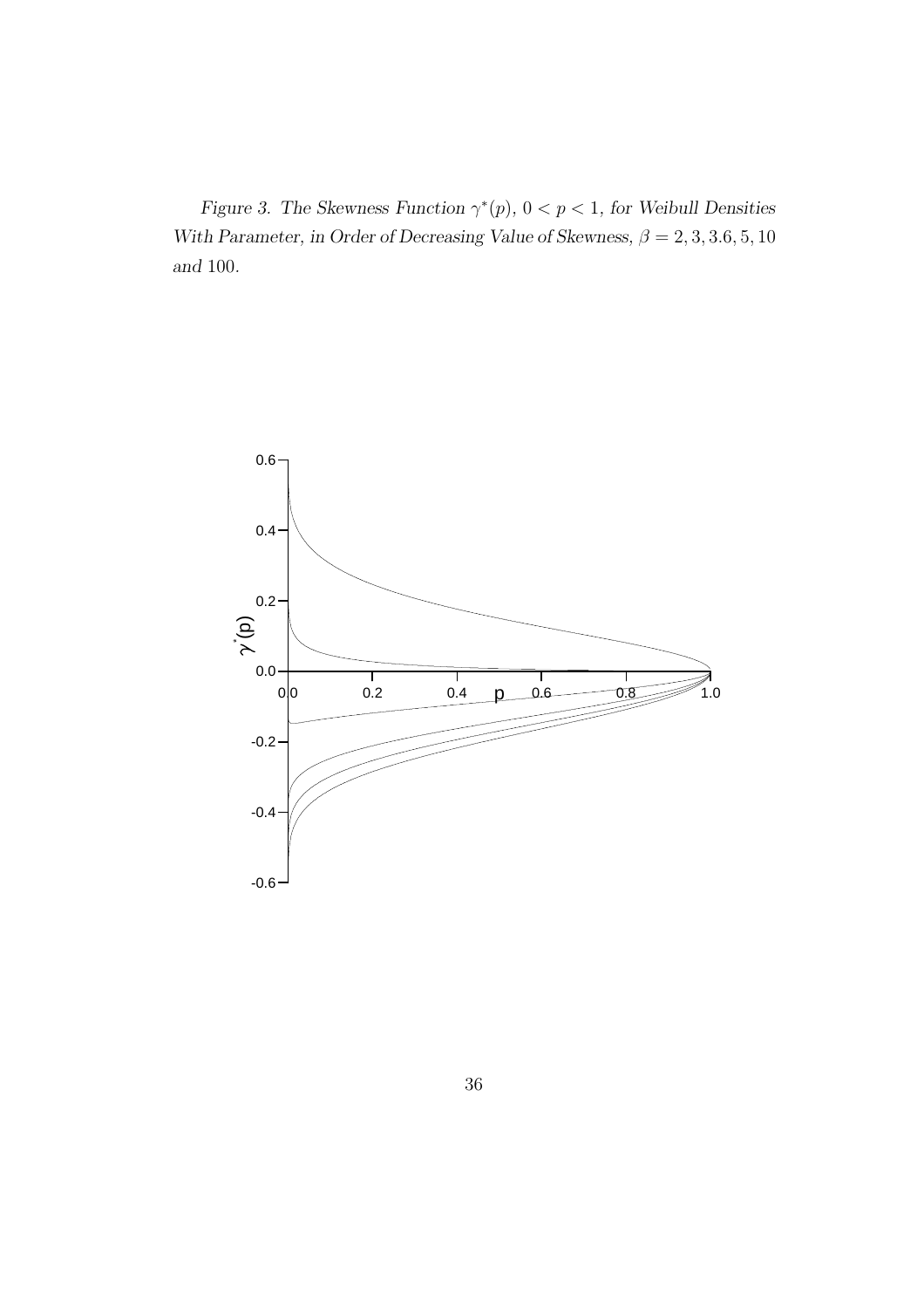*Figure 4. The Right Part Density*  $f_R$  *From Figure 1, Plotted on*  $(m, b)$ *.* The parallel slanting lines show the equality of  $f'_R$  at  $x_{RP}(p)$  and  $x_{RT}(p)$ . *The horizontal dashed line is now at an arbitrary height.*

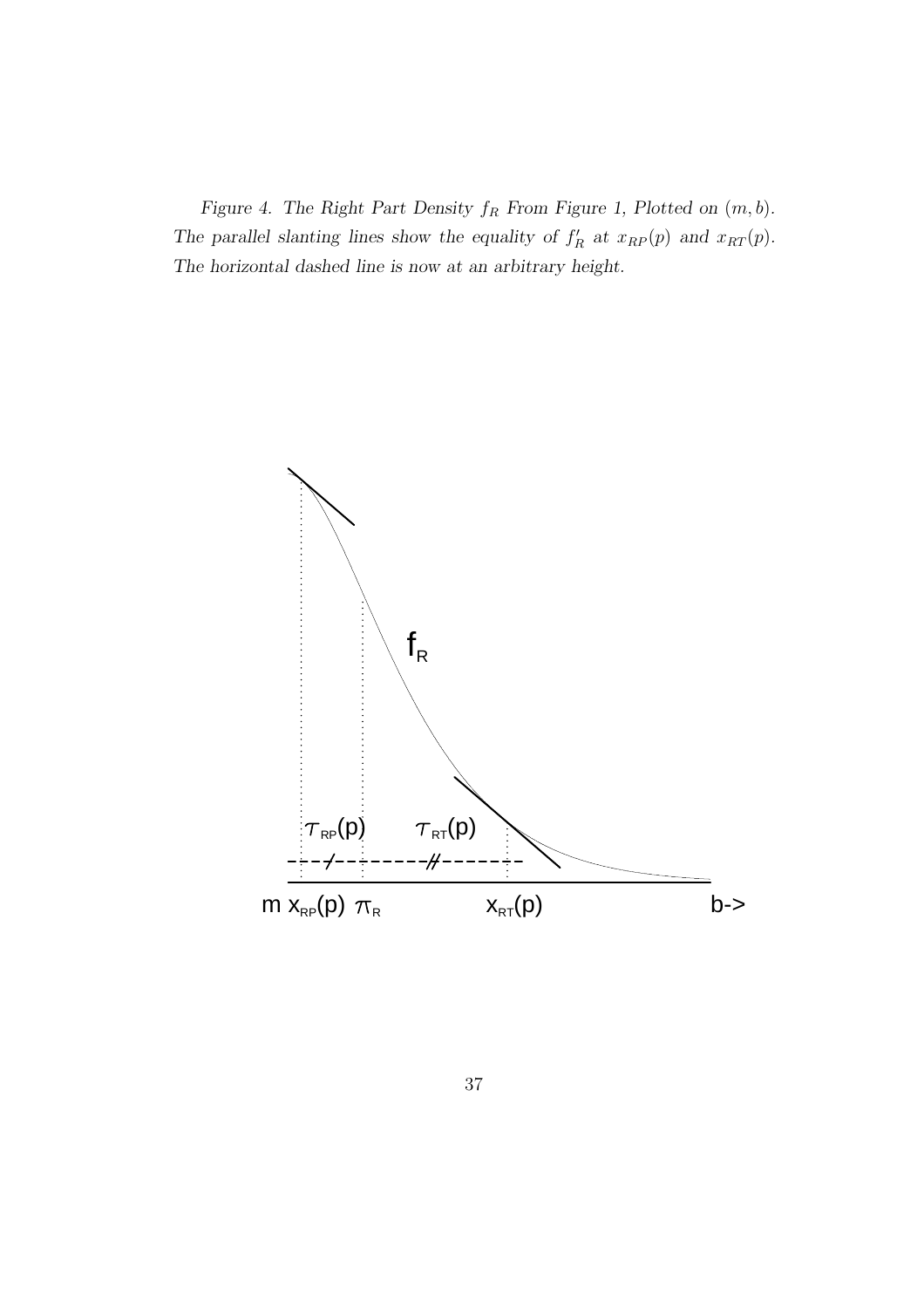*Figure 5. The Negative Derivative*  $-f'_R$  *on*  $(m, b)$  *for the Density*  $f$  *in Figure 1, With Maximum at*  $\pi_R$ *. The horizontal dashed line is at height*  $p(-f'_R(\pi_R)) = p(-f'_R(\pi_R))$  and this defines the points  $x_{RP}(p)$ ,  $x_{RT}(p)$  and *the distances*  $\tau_{RP}(p)$  *and*  $\tau_{RT}(p)$  *as shown.* 

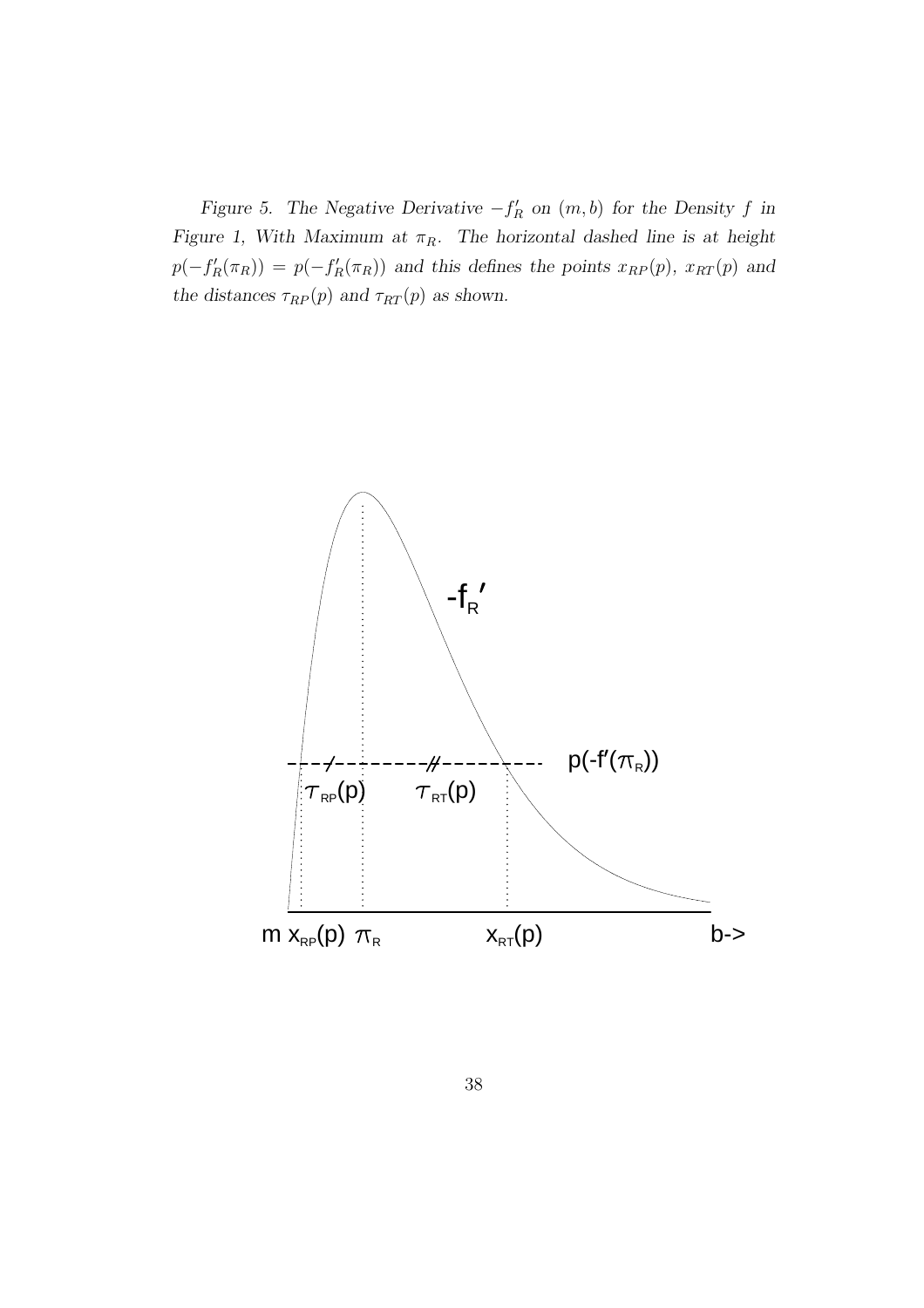*Figure 6. The Kurtosis Function*  $\delta^*(p)$ ,  $0 < p < 1$ , for: t densities with *parameter, in order of decreasing value of kurtosis,*  $\nu = 0.5, 1, 2, 5, 10$  *and* 20 *(thin solid lines); the normal density (thicker solid line); and symmetric beta densities with parameter, in order of decreasing value of kurtosis,*  $\eta$  = 10, 5, 4, 3, 2.5 *and* 2.1 *(dotted lines).*

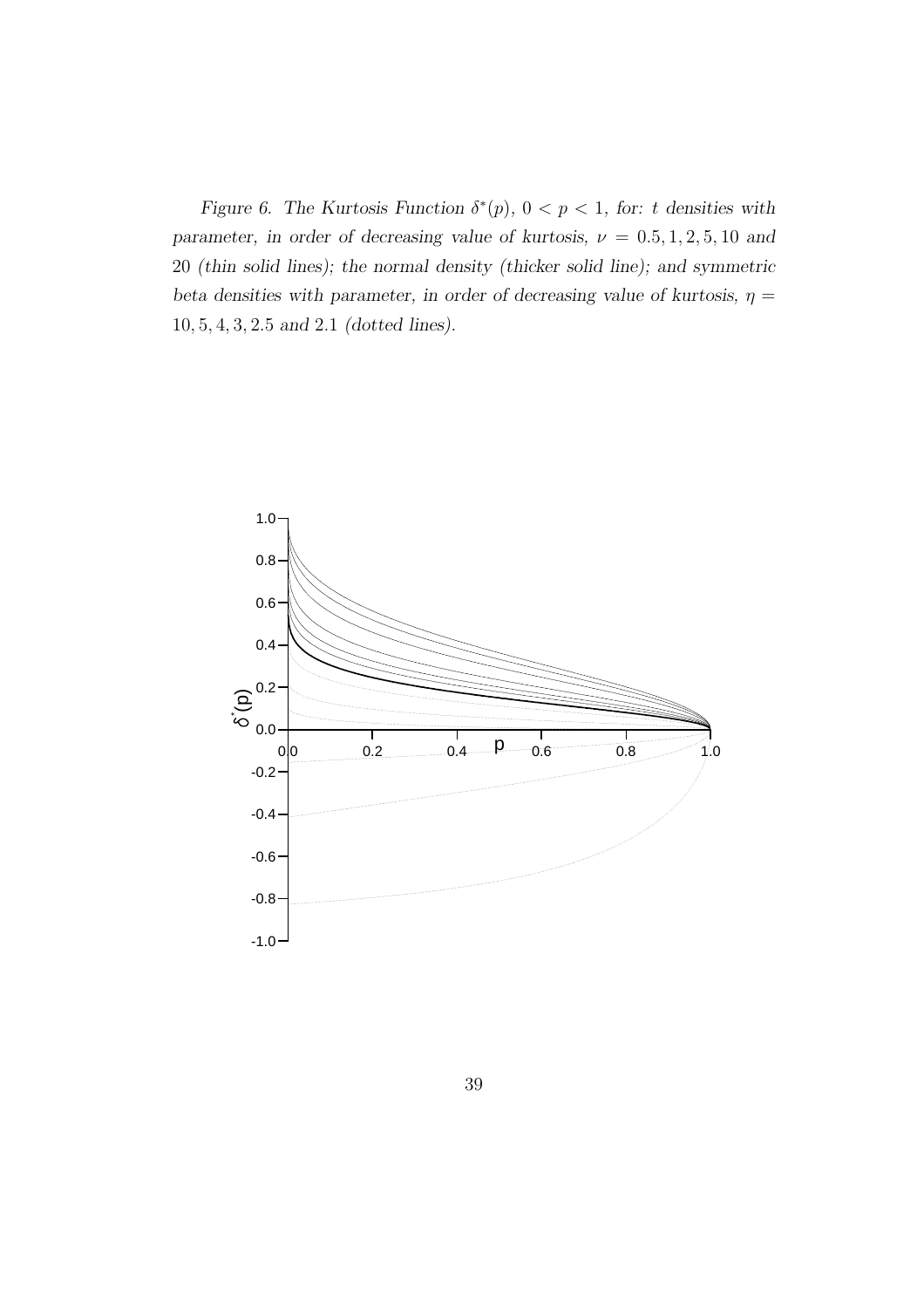*Figure 7. Left and Right Kurtosis Functions for Gamma Densities With Parameter*  $\alpha = 3$  *(Solid Lines) and*  $\alpha = 100$  *(Dotted Lines).* 

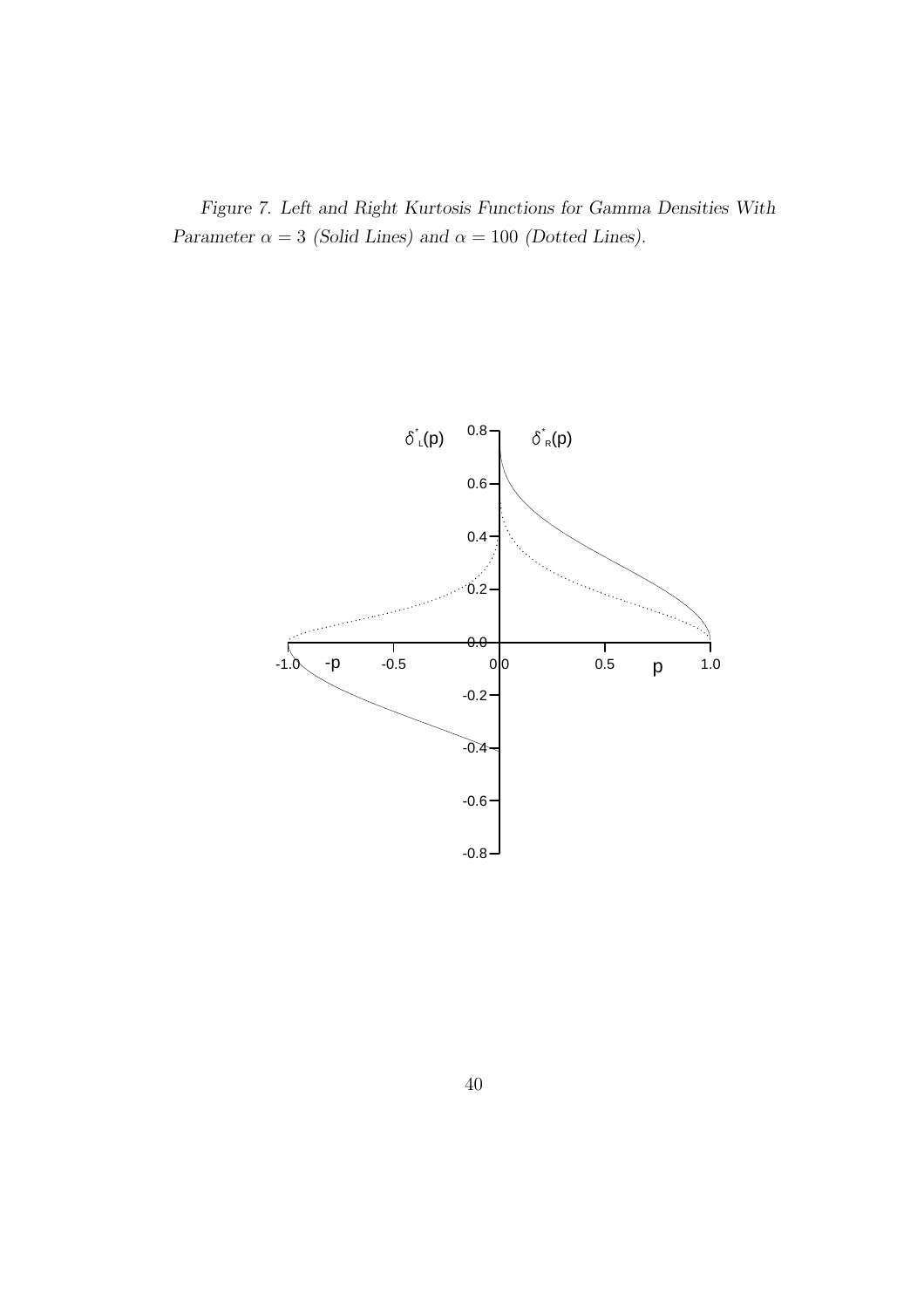*Figure 8. The d<sub>2</sub>-Based Kurtosis Function*  $\delta_2^*(p)$ ,  $0 < p < 1$ , for Expo*nential Power Densities With Parameter, in Order of Decreasing Value of Kurtosis,*  $\beta = 1, 2, 3, 3.6, 5, 10$  *and* 100*.* 

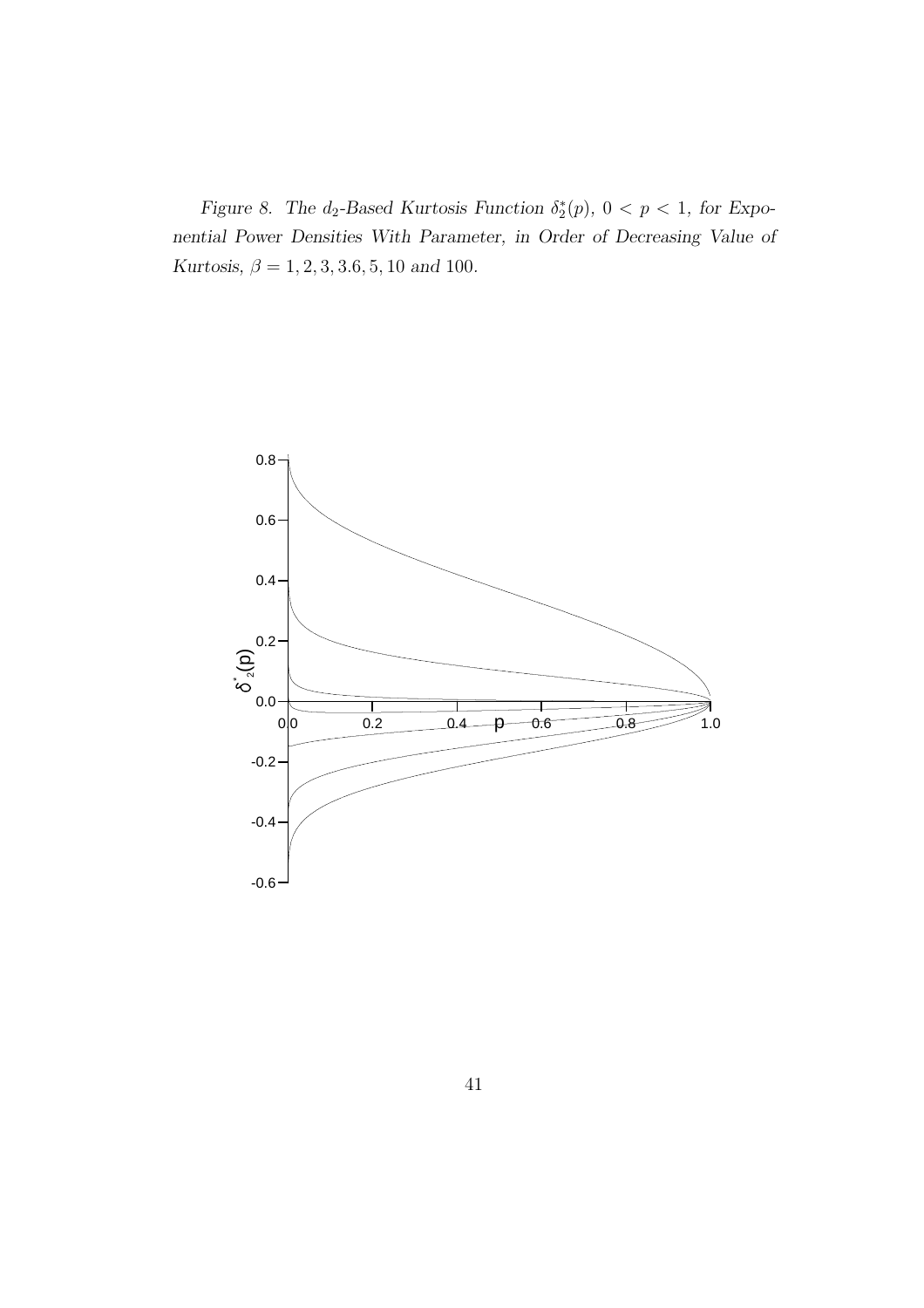*Figure 9. (a) Kernel Density Estimate and (b) Skewness Function Estimate for Glass Fibre Data;*  $n = 63$ ,  $h = h<sub>γ</sub> = 0.1499$ *.* 

FIGURE 9(a)

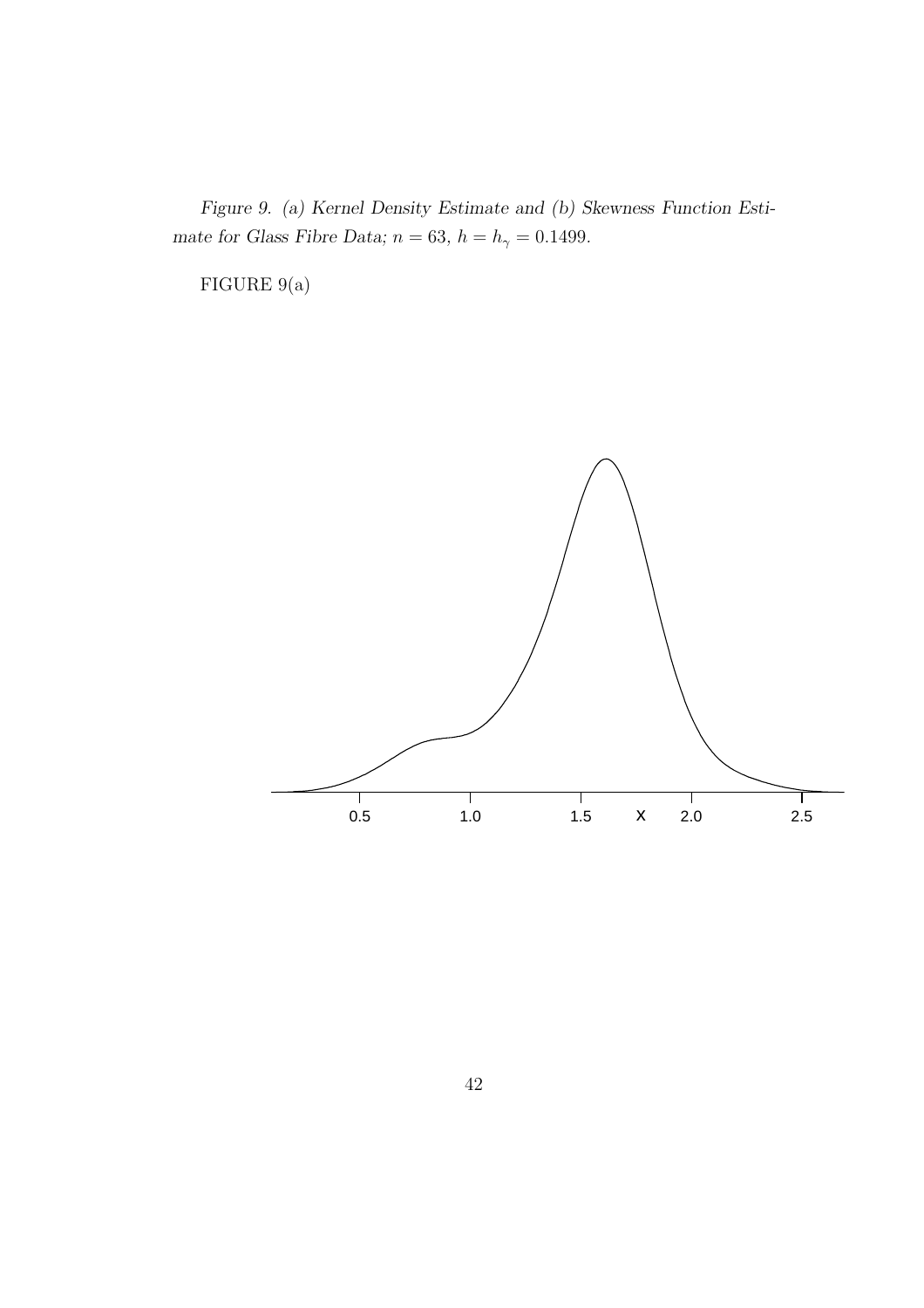

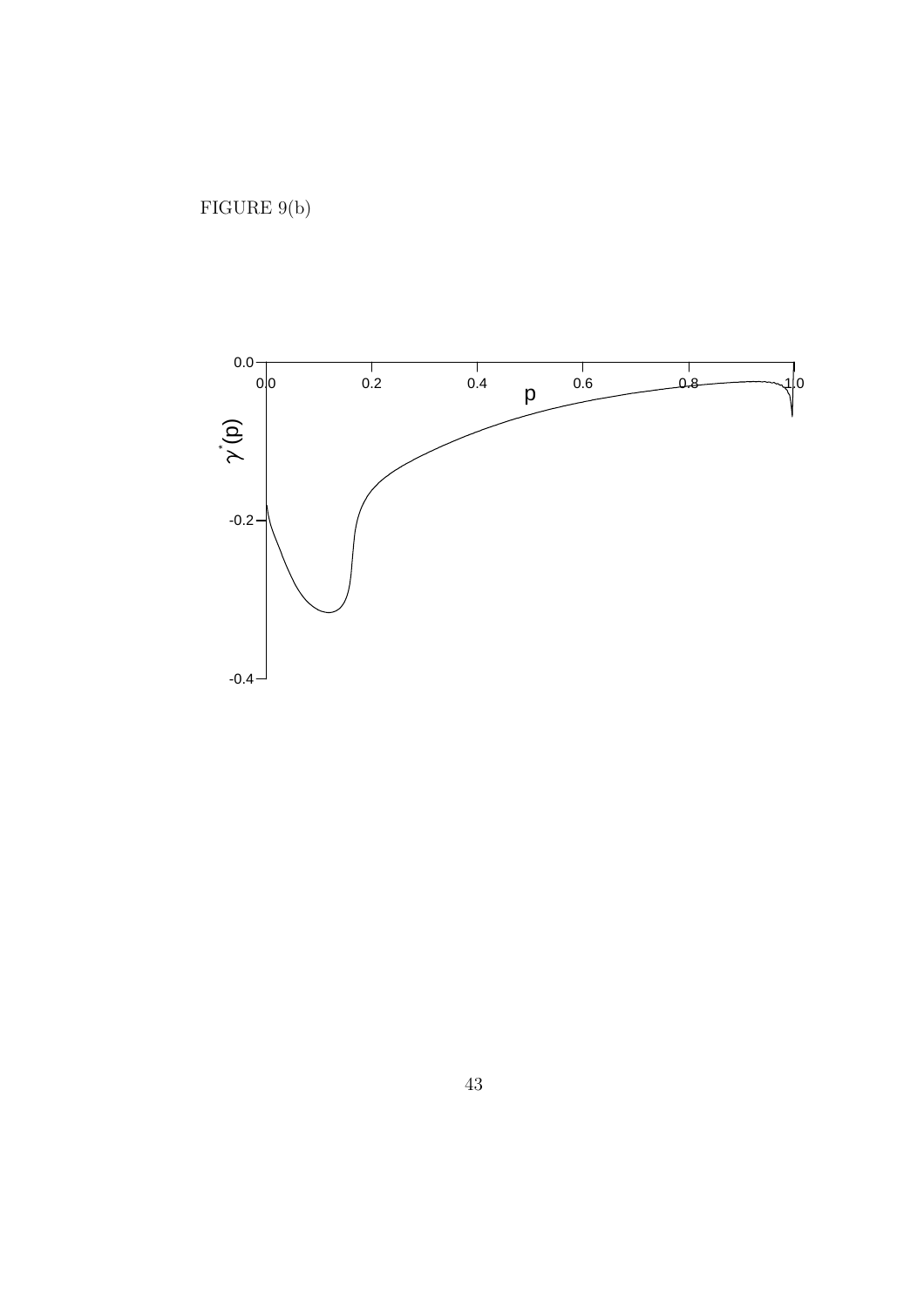*Figure 10. (a) Absolute Value of Kernel Density Derivative Estimate and (b) Left and Right Kurtosis Function Estimates for Glass Fibre Data;*  $n = 63, h = 1.35h_{1,\delta} = 0.2345.$ 

FIGURE 10(a)